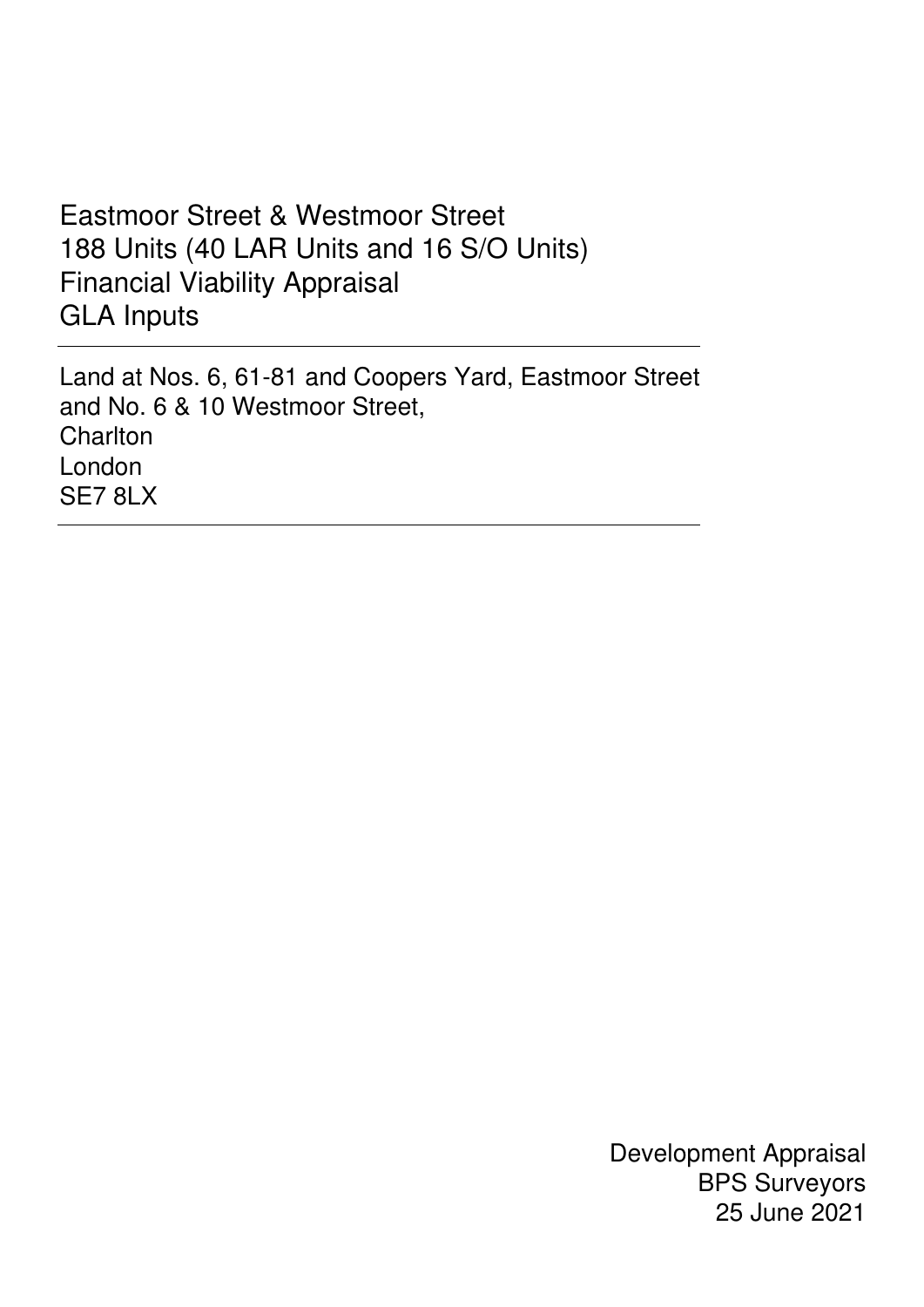#### Eastmoor Street & Westmoor Street 188 Units (40 LAR Units and 16 S/O Units) Financial Viability Appraisal

#### Appraisal Summary for Phase 1

Currency in £

| <b>REVENUE</b><br><b>Sales Valuation</b><br><b>Private Residential</b><br>London Affordable Rent<br>Shared Ownership<br><b>Totals</b>                       | Units<br>132<br>40<br>16<br>188 | 88,973<br>31,357<br>11,296<br>131,626      | ft <sup>2</sup> Sales Rate ft <sup>2</sup><br>640.00<br>203.10<br>415.00 | 431,384<br>159,215<br>292,990     | Unit Price Gross Sales<br>56,942,720<br>6,368,607<br>4,687,840<br>67,999,167 |                       |
|-------------------------------------------------------------------------------------------------------------------------------------------------------------|---------------------------------|--------------------------------------------|--------------------------------------------------------------------------|-----------------------------------|------------------------------------------------------------------------------|-----------------------|
| <b>Rental Area Summary</b>                                                                                                                                  |                                 |                                            |                                                                          | <b>Initial</b><br><b>MRV/Unit</b> | <b>Net Rent</b>                                                              | Initial<br><b>MRV</b> |
| <b>Commercial Units</b>                                                                                                                                     | <b>Units</b><br>1               | ft <sup>2</sup><br>12,286                  | Rent Rate ft <sup>2</sup><br>17.50                                       | 215,005                           | at Sale                                                                      | 215,005 215,005       |
| <b>Investment Valuation</b>                                                                                                                                 |                                 |                                            |                                                                          |                                   |                                                                              |                       |
| <b>Commercial Units</b><br><b>Current Rent</b>                                                                                                              | 215,005                         | YP @                                       | 6.0000%                                                                  | 16.6667                           | 3,583,417                                                                    |                       |
| <b>GROSS DEVELOPMENT VALUE</b>                                                                                                                              |                                 |                                            |                                                                          | 71,582,583                        |                                                                              |                       |
| <b>Purchaser's Costs</b><br><b>Effective Purchaser's Costs Rate</b>                                                                                         |                                 | 6.80%                                      | (243, 672)                                                               |                                   |                                                                              |                       |
|                                                                                                                                                             |                                 |                                            |                                                                          | (243, 672)                        |                                                                              |                       |
| <b>NET DEVELOPMENT VALUE</b>                                                                                                                                |                                 |                                            |                                                                          | 71,338,911                        |                                                                              |                       |
| <b>Additional Revenue</b><br><b>Ground Rents</b>                                                                                                            |                                 |                                            | 660,000                                                                  | 660,000                           |                                                                              |                       |
| <b>NET REALISATION</b>                                                                                                                                      |                                 |                                            |                                                                          | 71,998,911                        |                                                                              |                       |
| <b>OUTLAY</b>                                                                                                                                               |                                 |                                            |                                                                          |                                   |                                                                              |                       |
| <b>ACQUISITION COSTS</b><br><b>Fixed Price</b><br><b>Fixed Price</b>                                                                                        |                                 | 4,214,000                                  | 4,214,000                                                                |                                   |                                                                              |                       |
| <b>Stamp Duty</b><br><b>Effective Stamp Duty Rate</b><br>Agent Fee<br>Legal Fee                                                                             |                                 | 4.75%<br>1.50%<br>0.35%                    | 200,200<br>63,210<br>14,749                                              | 4,214,000<br>278,159              |                                                                              |                       |
| <b>CONSTRUCTION COSTS</b><br><b>Construction</b><br><b>Build Cost</b><br>S106 financial contributions<br>Mayoral CIL2 estimate<br>RB Greenwich CIL estimate | ft <sup>2</sup><br>202,222      | <b>Build Rate ft<sup>2</sup></b><br>250.75 | Cost<br>50,707,841<br>1,487,686<br>282,516<br>899,598                    | 53,377,641                        |                                                                              |                       |
| <b>PROFESSIONAL FEES</b><br><b>Professional Fees</b>                                                                                                        |                                 | 10.00%                                     | 5,070,784                                                                | 5,070,784                         |                                                                              |                       |
| <b>MARKETING &amp; LETTING</b><br><b>Commercial Marketing</b><br><b>Residential Marketing</b><br>Letting Agent Fee<br>Letting Legal Fee                     | 12,286 ft <sup>2</sup>          | 2.00<br>1.15%<br>10.00%<br>5.00%           | 24,572<br>654,841<br>21,501<br>10,750                                    | 711,664                           |                                                                              |                       |
| <b>DISPOSAL FEES</b><br>Sales Agent Fee<br>Sales Legal Fee                                                                                                  |                                 | 1.50%<br>0.35%                             | 1,073,739<br>250,539                                                     | 1,324,278                         |                                                                              |                       |

#### MISCELLANEOUS FEES

Project: S:\Joint Files\Current Folders\Greenwich\Coopers Yard\GLA further feedback\BPS Coopers Yard 188 Units (40 LAR 16 SO) GLA inputs.wcfx<br>Date: 25/06/2021 ARGUS Developer Version: 8.20.003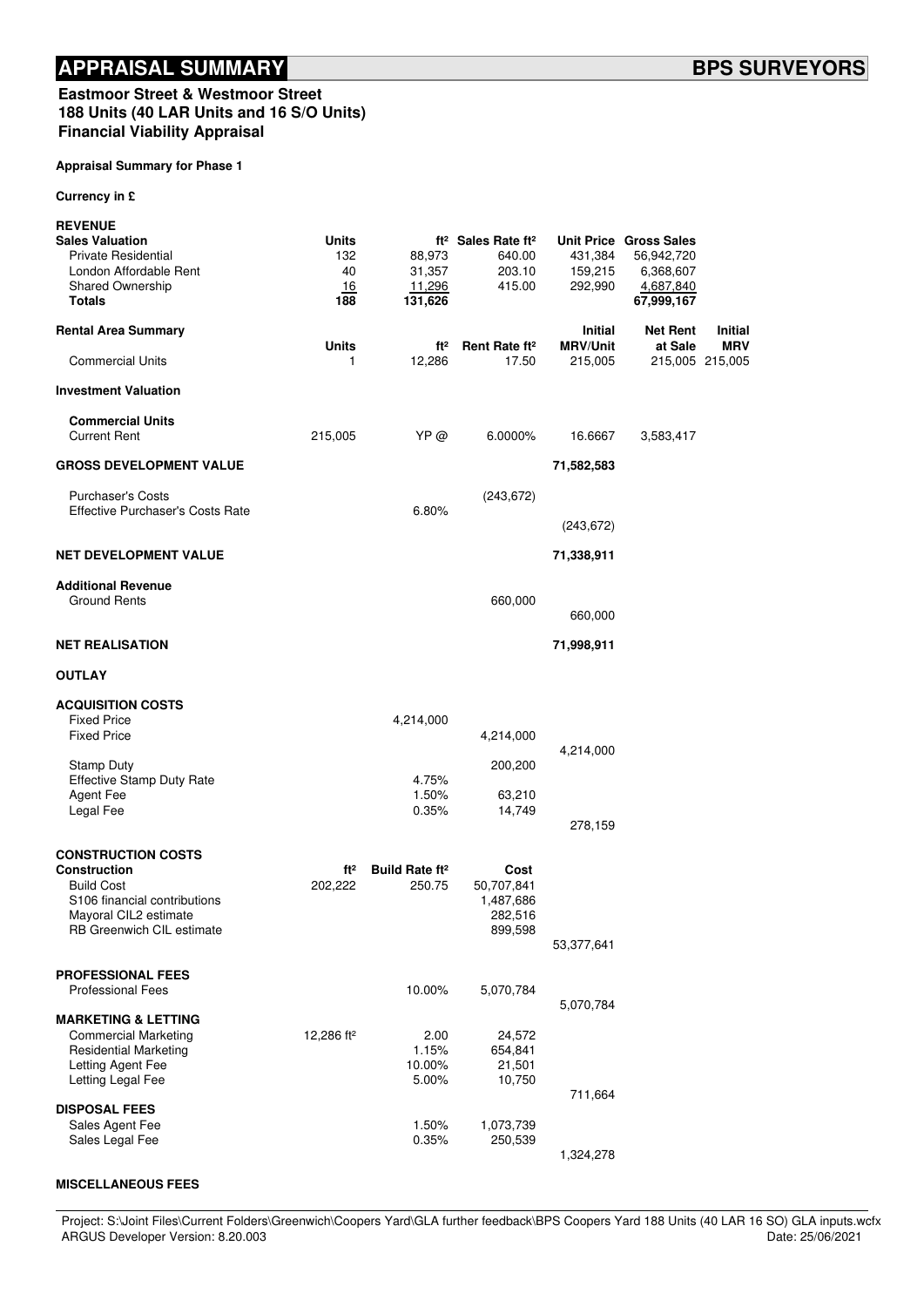#### APPRAISAL SUMMARY **External of the SURVEYORS** BPS SURVEYORS

#### Eastmoor Street & Westmoor Street 188 Units (40 LAR Units and 16 S/O Units) Financial Viability Appraisal

| I mancial viability Applaisai                   |                     |           |              |
|-------------------------------------------------|---------------------|-----------|--------------|
| Developer's Profit-Commercial                   | 15.00%              | 537,513   |              |
| Developer's Profit-Affordable                   | $6.00\%$            | 663,387   |              |
| Developer's Profit-Private                      | 17.50%              | 9,964,976 |              |
|                                                 |                     |           | 11,165,875   |
| <b>FINANCE</b>                                  |                     |           |              |
| Debit Rate 6.500%, Credit Rate 0.000% (Nominal) |                     |           |              |
| Land                                            |                     | 900,709   |              |
| Construction                                    |                     | 4,601,722 |              |
| Other                                           |                     | 1,444,098 |              |
| <b>Total Finance Cost</b>                       |                     |           | 6,946,530    |
| <b>TOTAL COSTS</b>                              |                     |           | 83,088,931   |
|                                                 |                     |           |              |
| <b>PROFIT</b>                                   |                     |           |              |
|                                                 |                     |           | (11,090,020) |
| <b>Performance Measures</b>                     |                     |           |              |
| Profit on Cost%                                 | $-13.35%$           |           |              |
| Profit on GDV%                                  | $-15.49%$           |           |              |
| Profit on NDV%                                  | $-15.55%$           |           |              |
| Development Yield% (on Rent)                    | 0.26%               |           |              |
| Equivalent Yield% (Nominal)                     | 6.00%               |           |              |
| Equivalent Yield% (True)                        | 6.23%               |           |              |
| IRR% (without Interest)                         | $-4.19%$            |           |              |
| <b>Rent Cover</b>                               | $-51$ yrs $-7$ mths |           |              |
| Profit Erosion (finance rate 6.500)             | N/A                 |           |              |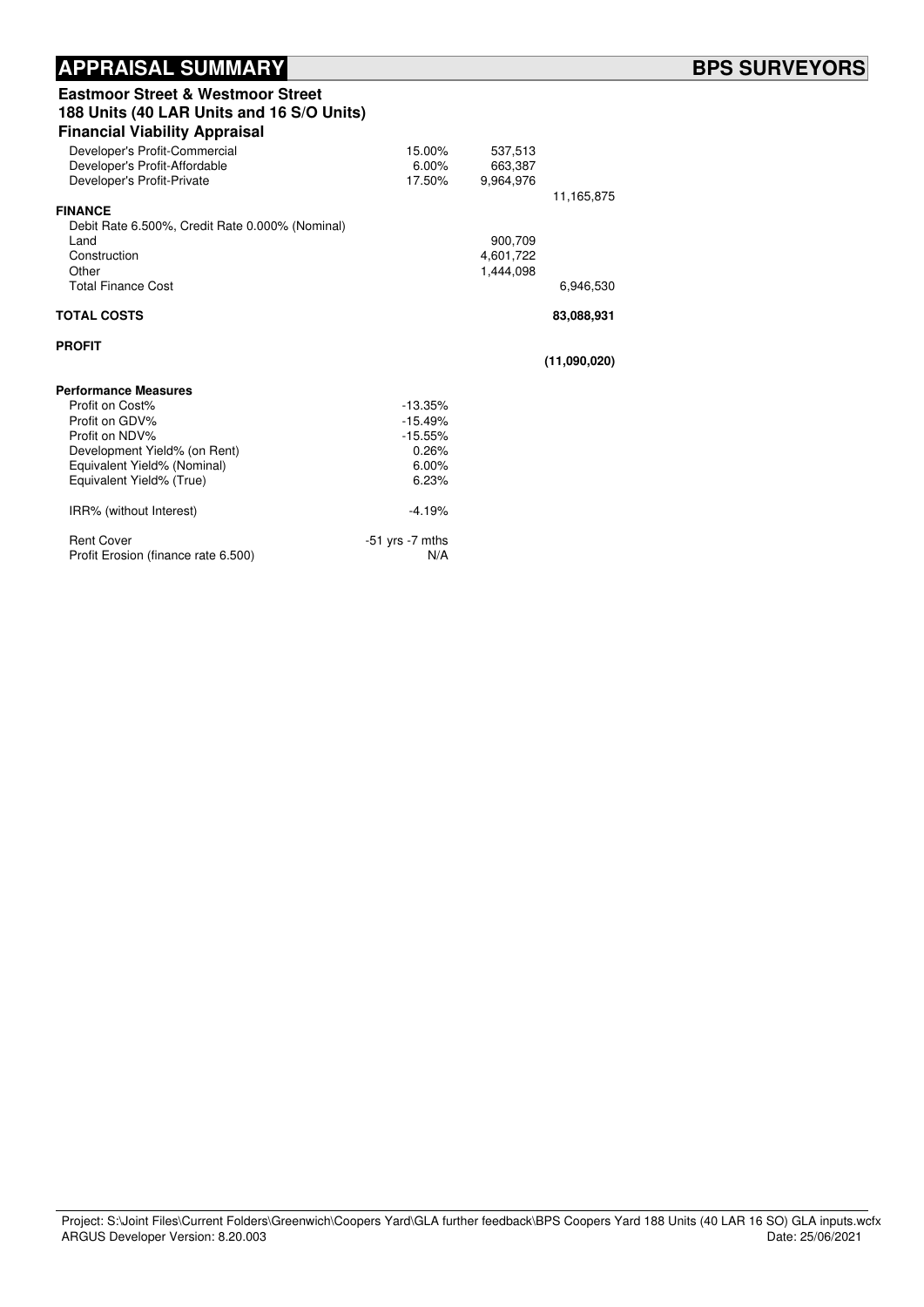# **Appendix 1 - Plan and Report References**

The following amendments to drawings and associated documentation are detailed below. The changes have been indicated with a strikethrough for deletions and **bold** for additions, with all other drawing references remaining unaffected.

3006\_GA-P-L00 PL15 Proposed Ground Floor Plan 3006\_GA-P-L01 PL8 Proposed First Floor Plan 3006\_GA-P-L02 PL8 Proposed Second Floor Plan 3006\_GA-P-L03 PL8 Proposed Third Floor Plan 3006\_GA-P-L04 PL8 Proposed Fourth Floor Plan 3006\_GA-P-L05 PL8 Proposed Fifth Floor Plan 3006\_GA-P-L06 PL8 Proposed Sixth Floor Plan 3006\_GA-P-L07 PL7 Proposed Seventh Floor Plan 3006\_GA-P-L08 PL7 Proposed Eighth Floor Plan 3006\_GA-P-L09 PL7 Proposed Ninth Floor Plan 3006\_RP-L10\_PL10 Roof Plan 3006\_GA-P-L00-NB PL9 Proposed Ground Floor Plan - North Block 3006\_GA-P-L00-SB PL8 Proposed Ground Floor Plan - South Block 3006\_GA-P-L01-NB PL6 Proposed First Floor Plan - North Block 3006\_GA-P-L01-SB PL6 Proposed First Floor Plan - South Block 3006\_GA-P-L02-NB PL6 Proposed Second Floor Plan - North Block 3006\_GA-P-L02-SB PL6 Proposed Second Floor Plan - South Block 3006\_GA-P-L03-NB PL6 Proposed Third Floor Plan - North Block 3006\_GA-P-L03-SB PL6 Proposed Third Floor Plan - South Block 3006\_GA-P-L04-NB PL6 Proposed Fourth Floor Plan - North Block 3006\_GA-P-L04-SB PL6 Proposed Fourth Floor Plan - South Block 3006\_GA-P-L05-NB PL6 Proposed Fifth Floor Plan - North Block 3006\_GA-P-L05-SB PL6 Proposed Fifth Floor Plan - South Block 3006\_GA-P-L06-NB PL6 Proposed Sixth Floor Plan - North Block 3006\_GA-P-L06-SB PL6 Proposed Sixth Floor Plan - South Block 3006\_GA-P-L07-NB PL6 Proposed Seventh Floor Plan - North Block 3006\_GA-P-L07-SB PL6 Proposed Seventh Floor Plan - South Block 3006\_GA-P-L08-NB PL6 Proposed Eighth Floor Plan - North Block 3006\_GA-P-L09-NB PL6 Proposed Ninth Floor Plan - North Block 3006\_EX-SP-L00 OS Site Location Plan 3006\_GA-SP-L00 Block Plan 3006\_GA-P-L01-WCH PL3 Proposed Wheelchair Layouts 3006\_GA-P-CA-PL-01 PL1 Core A Plot Layouts 01 3006\_GA-P-CA-PL-02 PL1 Core A Plot Layouts 02 3006\_GA-P-CA-PL-03 PL1 Core A Plot Layouts 03 3006\_GA-P-CA-PL-04 PL1Core A Plot Layouts 04 3006\_GA-P-CB-PL-01 PL1 Core B Plot Layouts 01 3006\_GA-P-CB-PL-02 PL1 Core B Plot Layouts 02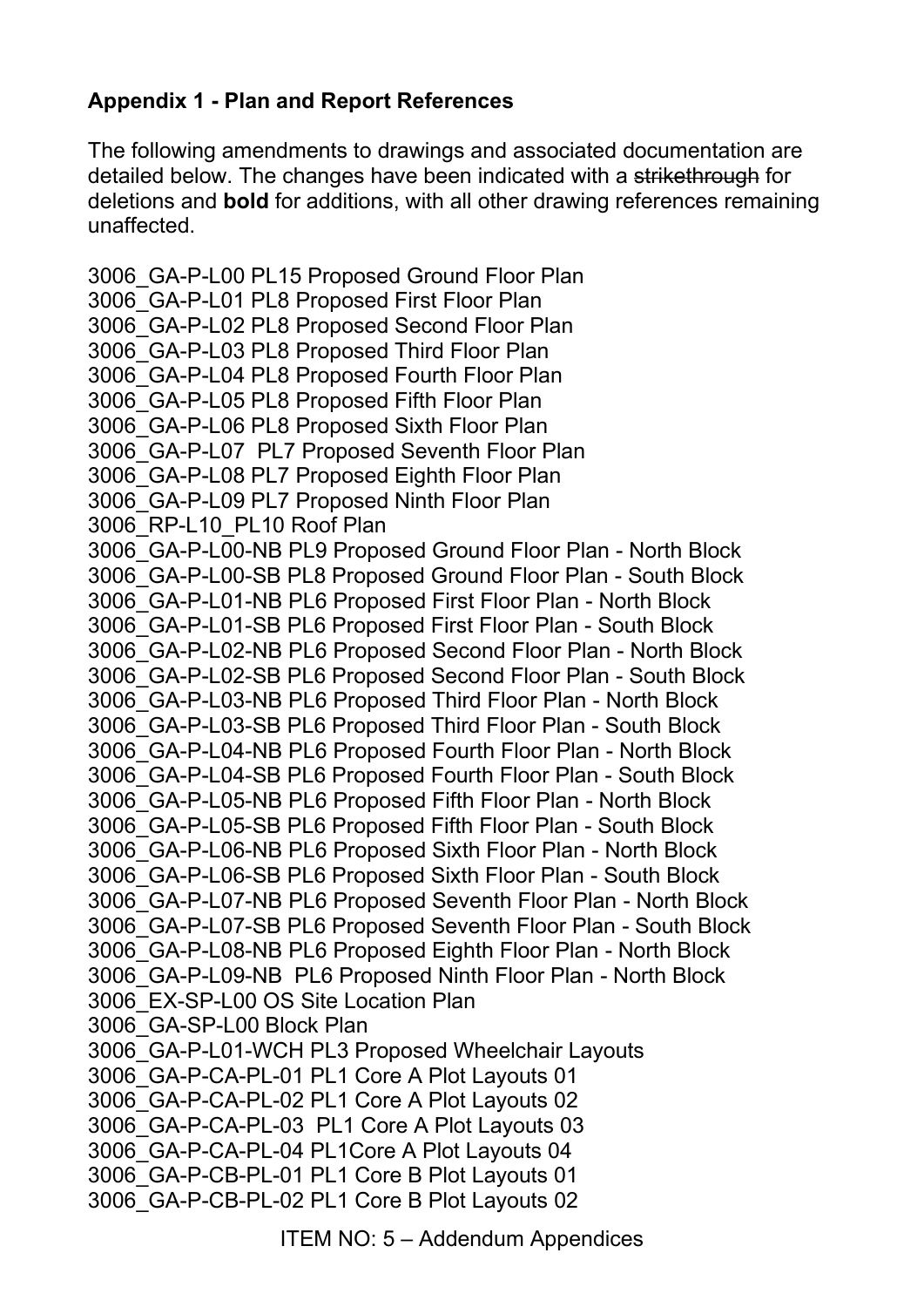3006\_GA-P-CB-PL-03 PL1 Core B Plot Layouts 03 3006\_GA-P-CC-PL-01 PL1 Core C Plot Layouts 01 3006\_GA-P-CC-PL-02 PL1 Core C Plot Layouts 02 3006\_GA-P-CC-PL-03 PL1 Core C Plot Layouts 03 3006\_GA-P-CC-PL-04 PL1 Core C Plot Layouts 04 3006\_GA-P-CC-PL-05 PL1 Core C Plot Layouts 05 3006\_GA-P-CC-PL-06 PL1 Core C Plot Layouts 06 3006\_GA-P-CD-PL-01 PL1Core D Plot Layouts 01 3006\_GA-P-CD-PL-02 PL1Core D Plot Layouts 02 3006\_GA-P-CD-PL-03 PL1 Core D Plot Layouts 03 3006\_GA-P-CD-PL-04 PL1 Core D Plot Layouts 04 3006\_GA-P-CD-PL-05 PL1Core D Plot Layouts 05 3006\_GA-E01 PL8 Proposed East and West Elevations 3006\_GA-E02 PL7 Proposed Link North and South Elevations 3006\_GA-E03 PL8 Proposed North and South Elevations 3006\_GA-E-L-01 PL1 Proposed Long Elevations 3006\_GA-S01 PL7 Proposed Sections A-A & B-B 3006\_GA-S02 PL6 Proposed Sections C-C & D-D 3006\_GA-S03 PL5 Proposed Sections E-E & F-F **195870-017 Rev - Highway Arrangement 195870-016 Rev A Interim Highway Arrangement** 

### **Accommodation Schedule dated 23 June 2021**

Air Quality Assessment Archaeology Assessment BREEAM 2018 Pre-Assessment Report V1 by Jaw Sustainability dated 29.06.2020 Car Park Management Plan Circular Economy Statement Daylight Sunlight Overshadowing Assessment Daylight Sunlight Overshadowing Assessment Addendum (November 2020) **Daylight and Sunlight Assessment 24 June 2021**  Delivery and Servicing Management Plan Design and Access Statement Design and Access Statement Addendum (November 2020) Employment Statement and Relocation Strategy Energy Strategy Report by Jaw Sustainability (7<sup>th</sup> January 2021) Updated Energy Strategy Report and supporting documents (January 2021) Fire Strategy dated June 2021 Flood Risk Assessment Flood Risk Assessment – Rev B (August 2020) Flood Risk and Surface Water Drainage Addendum (October 2020) Framework Travel Plan Health Impact Assessment Heritage Townscape and Visual Impact Assessment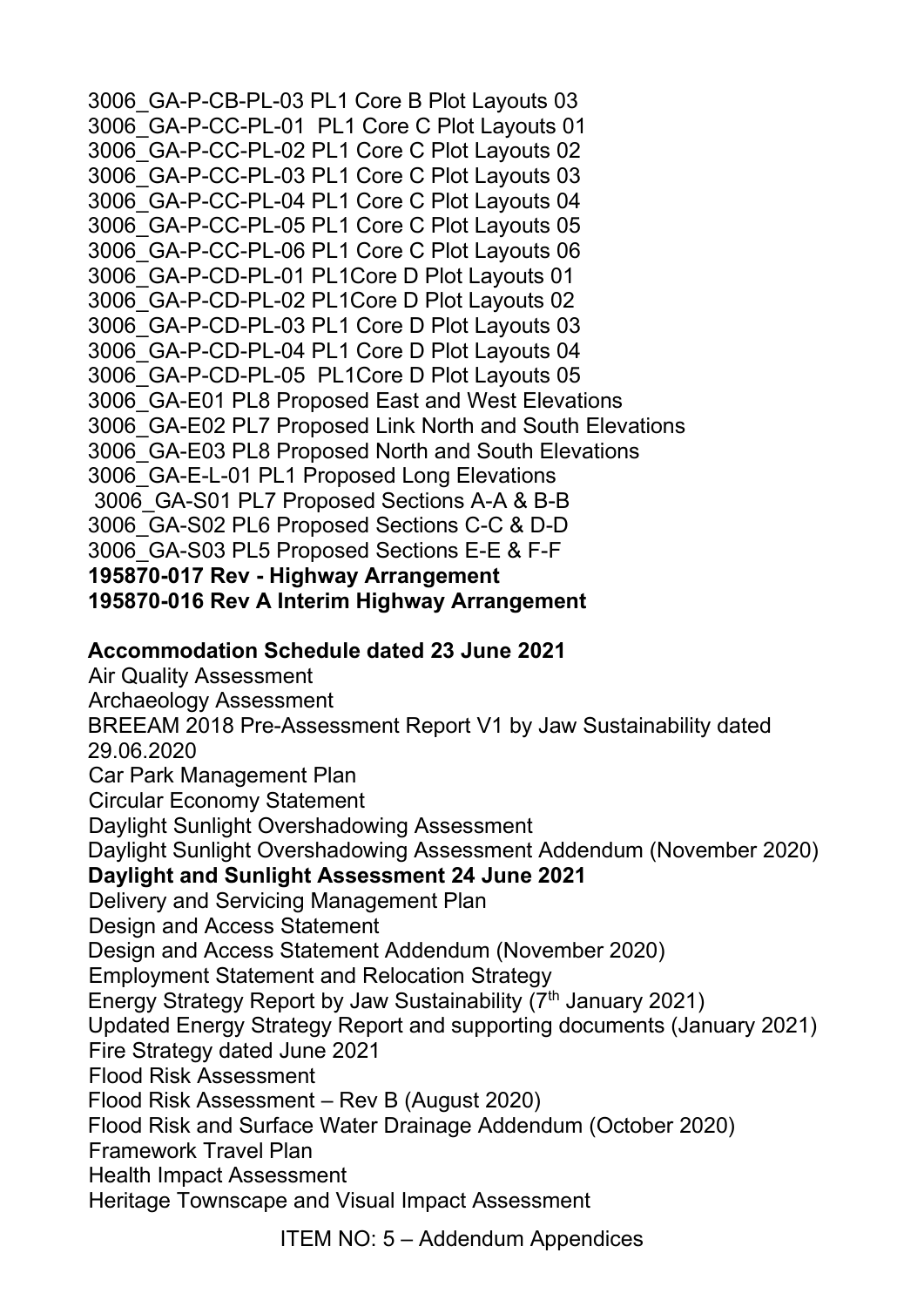Updated Townscape Heritage and visual Impact Assessment report (January 2021)

Land Contamination Assessment

Updated Landscape Strategy Studio Bosk Ltd dated June 2021

Life Cycle Carbon Assessment V01by Jaw Sustainability (26<sup>th</sup> June 2020)

Updated Life Cycle Carbon Assessment – version 2 and supporting

documents (January 2021)

Noise Assessment

Noise Assessment Addendum (November 2020)

Noise Assessment – Technical response to Consultee Technical Report (October 2020)

Outline Construction Logistics Plan

Updated Outline Construction Logistics Plan – Rev A (November 2020) Overheating Assessment V01 by Jaw Sustainability (29<sup>th</sup> March 2020)

Overheating Assessment V02 by Jaw Sustainability (5<sup>th</sup> January 2021)

Updated Overheating Assessment – version 2 (January 2021)

Planning Statement

Preliminary Ecological Appraisal and Preliminary Roost Assessments prepared by The Ecology Partnership (June 2020)

Schedule of Accommodation dated 28.05.2021

Statement of Community Involvement

Sustainability Statement by Jaw Sustainability dated January 2021

Transport Assessment

Tree Survey and Arboricultural Impact Assessment

Utilities and Services Statement

Land at Nos. 6, 61-81 and Coopers Yard, Eastmoor Street and Nos. 6 & 10 Westmoor Street - Response to Sustainability Memorandum

M&E Initial Report Rev B by Taylor Project Services LLP (January 2021)

Viability Assessment and Affordable Housing Statement June 2020

**Updated Financial Viability Appraisal dated December 2020** 

Updated Financial Viability Appraisal dated April 2021

Updated Financial Viability Appraisal dated June 2021

**Response to Occupational Therapist's comments 14 June 2021 20-10-08 Eastmoor Street Response to Consultee Comments** 

**Covering letter dated 30 June 2020** 

**Covering letter dated 25 November 2020** 

**Covering letter dated 30 April 2021**

**Agent's emails: 14.06.2021 Re: noise conditions 10.06.2021 Re: consultation responses 03.06.2021 Re: outstanding issues 25.05.2021 Re: revised submission documents**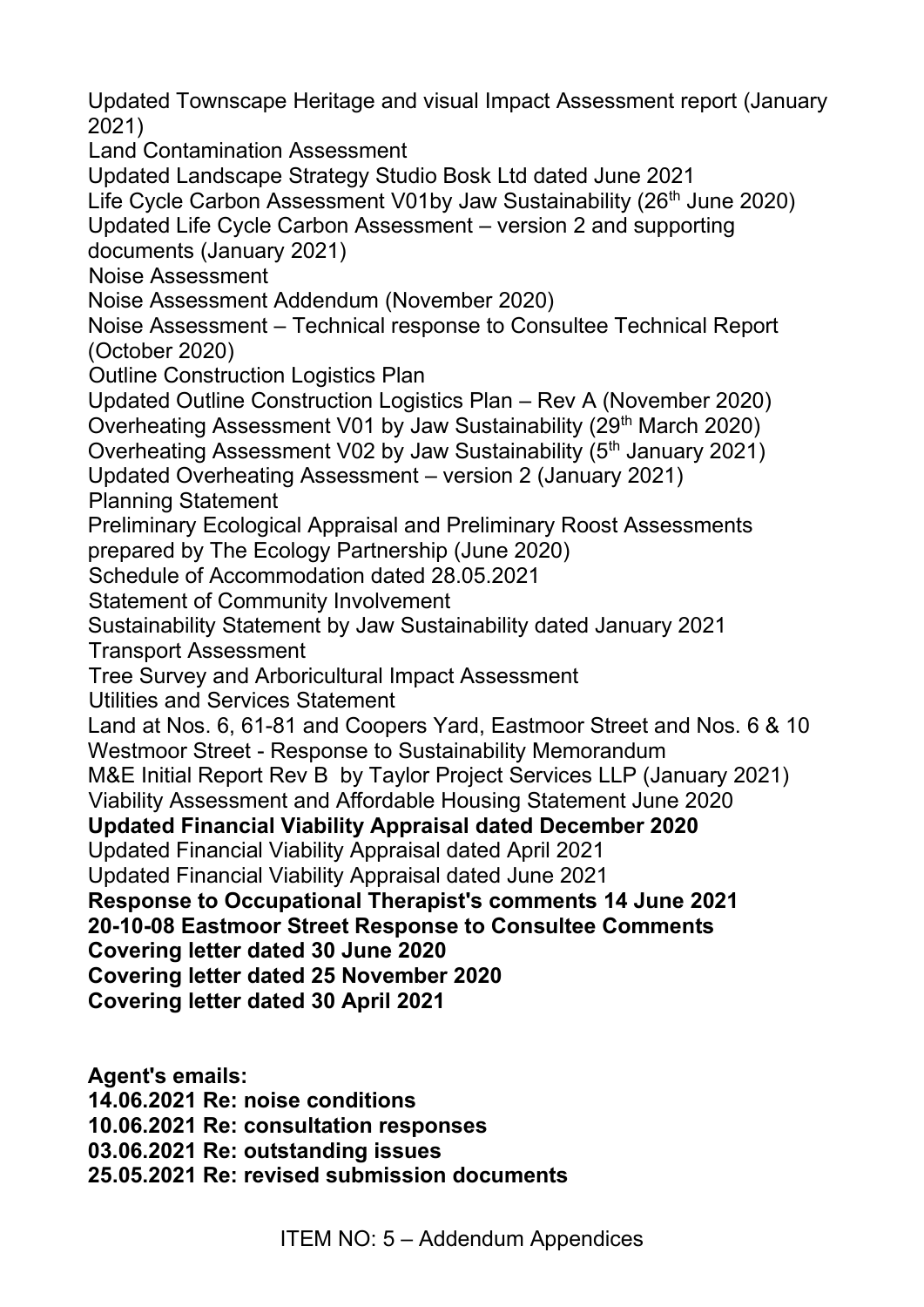**24.05.2021 Re: revised submission documents - revised affordable housing offer** 

**18.03.2021 Re: CGI views / THVIA** 

**04.03.2021 Re: further comments in relation to daylight and sunlight** 

**09.02.2021 Re: request for further information / clarification** 

**08.01.2021 Re: request for further information / clarification**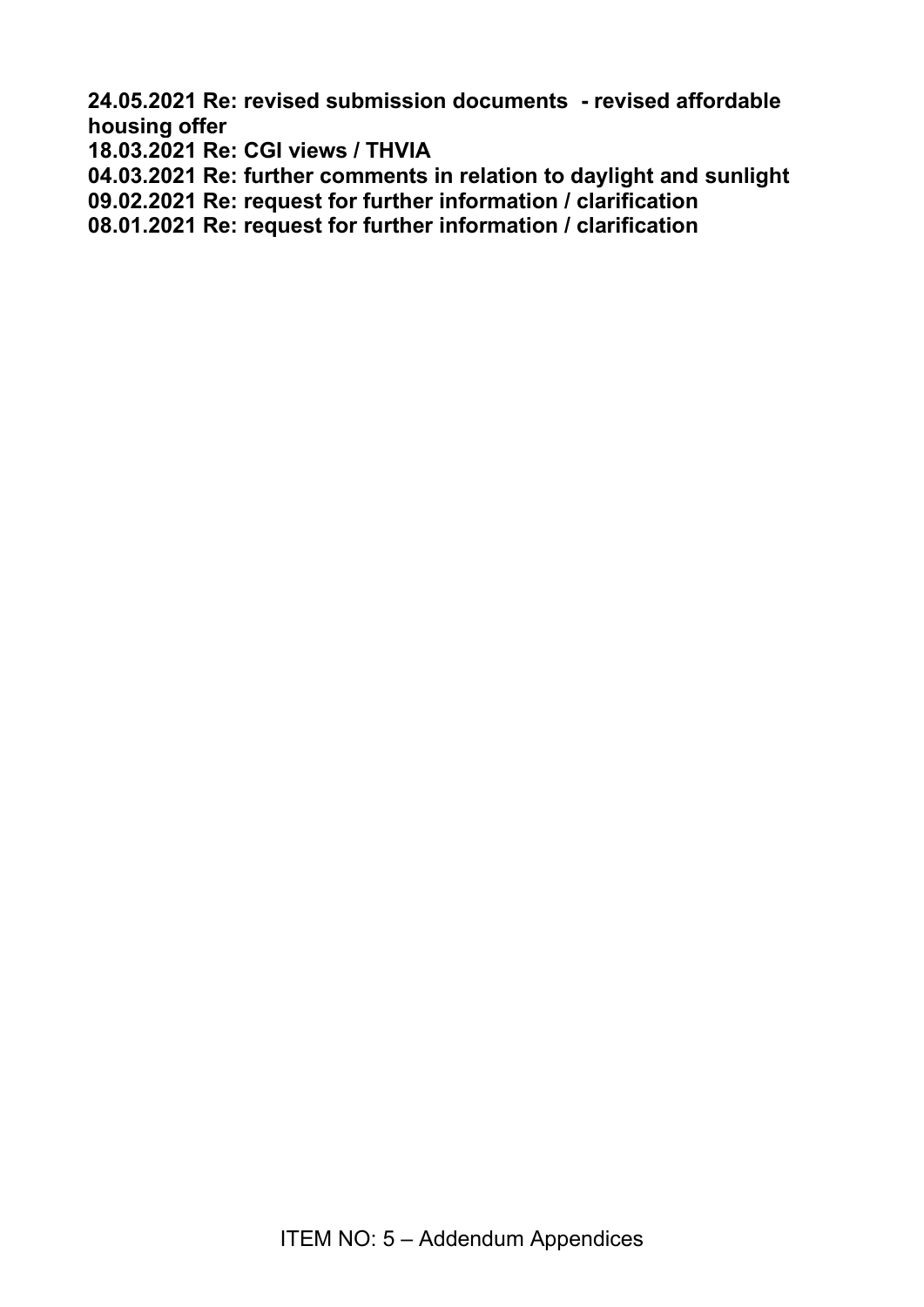### **Appendix 2 - Conditions**

The following amendments to conditions are detailed below. The changes have been indicated with a strikethrough for deletions and **bold** for additions.

#### **1. Standard Time Limit**

The development to which this permission relates must be begun not later than the expiration of three (3) years beginning with the date on which the permission is granted.

Reason: As required by Section 91 of the Town and Country Planning Act 1990.

#### **2. Development in Accordance with Approved Plans**

The development shall be carried out strictly in accordance with the application plans, drawings and documents hereby approved and as detailed below:

3006\_GA-P-L00 PL15 Proposed Ground Floor Plan 3006\_GA-P-L01 PL8 Proposed First Floor Plan 3006\_GA-P-L02 PL8 Proposed Second Floor Plan 3006\_GA-P-L03 PL8 Proposed Third Floor Plan 3006\_GA-P-L04 PL8 Proposed Fourth Floor Plan 3006\_GA-P-L05 PL8 Proposed Fifth Floor Plan 3006\_GA-P-L06 PL8 Proposed Sixth Floor Plan 3006\_GA-P-L07 PL7 Proposed Seventh Floor Plan 3006\_GA-P-L08 PL7 Proposed Eighth Floor Plan 3006\_GA-P-L09 PL7 Proposed Ninth Floor Plan 3006\_RP-L10\_PL10 Roof Plan 3006\_GA-P-L00-NB PL9 Proposed Ground Floor Plan - North Block 3006\_GA-P-L00-SB PL8 Proposed Ground Floor Plan - South Block 3006\_GA-P-L01-NB PL6 Proposed First Floor Plan - North Block 3006\_GA-P-L01-SB PL6 Proposed First Floor Plan - South Block 3006\_GA-P-L02-NB PL6 Proposed Second Floor Plan - North Block 3006\_GA-P-L02-SB PL6 Proposed Second Floor Plan - South Block 3006\_GA-P-L03-NB PL6 Proposed Third Floor Plan - North Block 3006\_GA-P-L03-SB PL6 Proposed Third Floor Plan - South Block 3006\_GA-P-L04-NB PL6 Proposed Fourth Floor Plan - North Block 3006\_GA-P-L04-SB PL6 Proposed Fourth Floor Plan - South Block 3006\_GA-P-L05-NB PL6 Proposed Fifth Floor Plan - North Block 3006\_GA-P-L05-SB PL6 Proposed Fifth Floor Plan - South Block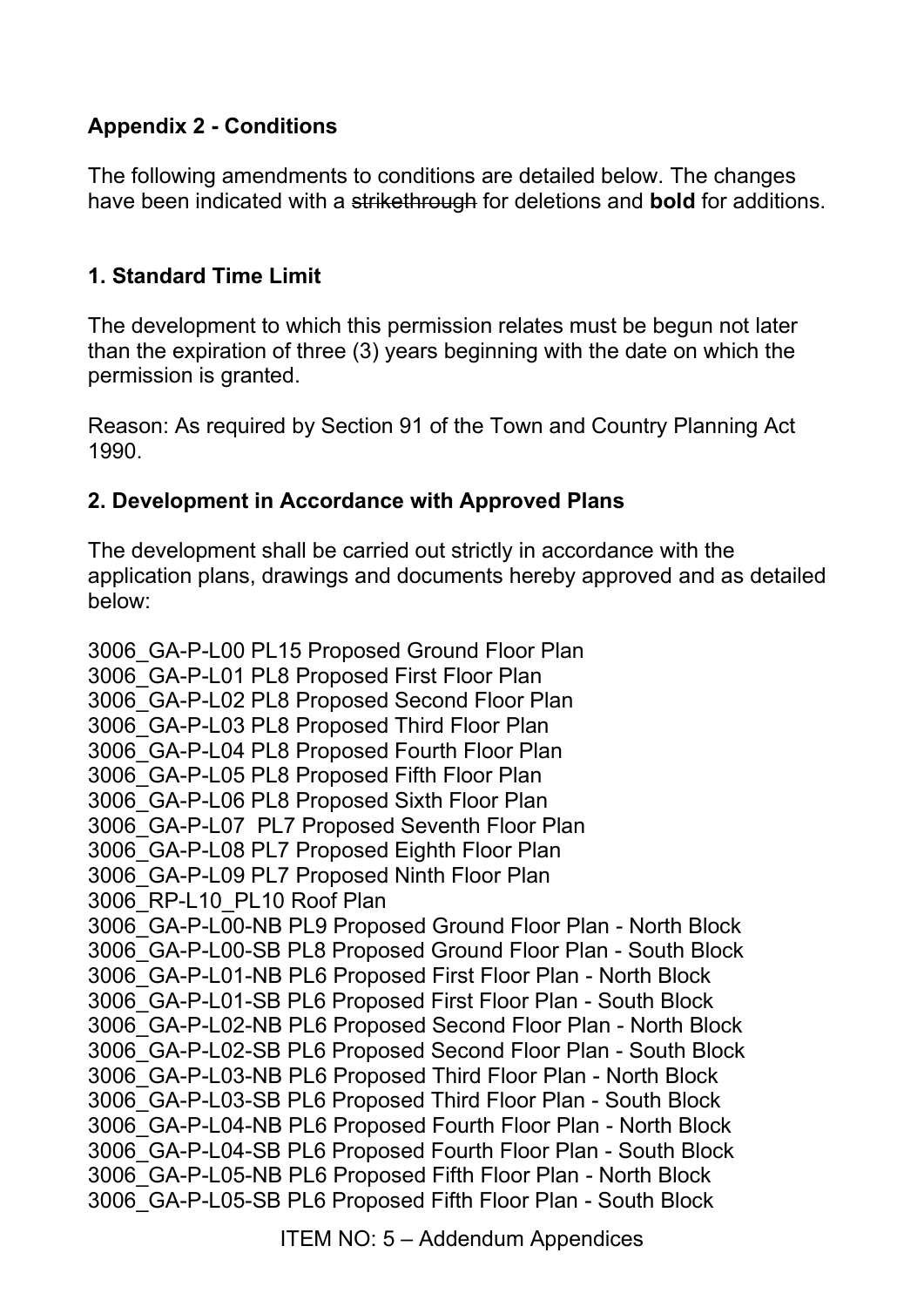3006\_GA-P-L06-NB PL6 Proposed Sixth Floor Plan - North Block 3006\_GA-P-L06-SB PL6 Proposed Sixth Floor Plan - South Block 3006\_GA-P-L07-NB PL6 Proposed Seventh Floor Plan - North Block 3006\_GA-P-L07-SB PL6 Proposed Seventh Floor Plan - South Block 3006\_GA-P-L08-NB PL6 Proposed Eighth Floor Plan - North Block 3006\_GA-P-L09-NB PL6 Proposed Ninth Floor Plan - North Block 3006\_EX-SP-L00 OS Site Location Plan 3006\_GA-SP-L00 Block Plan 3006\_GA-P-L01-WCH PL3 Proposed Wheelchair Layouts 3006\_GA-P-CA-PL-01 PL1 Core A Plot Layouts 01 3006\_GA-P-CA-PL-02 PL1 Core A Plot Layouts 02 3006\_GA-P-CA-PL-03 PL1 Core A Plot Layouts 03 3006\_GA-P-CA-PL-04 PL1Core A Plot Layouts 04 3006\_GA-P-CB-PL-01 PL1 Core B Plot Layouts 01 3006\_GA-P-CB-PL-02 PL1 Core B Plot Layouts 02 3006\_GA-P-CB-PL-03 PL1 Core B Plot Layouts 03 3006\_GA-P-CC-PL-01 PL1 Core C Plot Layouts 01 3006\_GA-P-CC-PL-02 PL1 Core C Plot Layouts 02 3006\_GA-P-CC-PL-03 PL1 Core C Plot Layouts 03 3006\_GA-P-CC-PL-04 PL1 Core C Plot Layouts 04 3006\_GA-P-CC-PL-05 PL1 Core C Plot Layouts 05 3006\_GA-P-CC-PL-06 PL1 Core C Plot Layouts 06 3006\_GA-P-CD-PL-01 PL1Core D Plot Layouts 01 3006\_GA-P-CD-PL-02 PL1Core D Plot Layouts 02 3006\_GA-P-CD-PL-03 PL1 Core D Plot Layouts 03 3006\_GA-P-CD-PL-04 PL1 Core D Plot Layouts 04 3006\_GA-P-CD-PL-05 PL1Core D Plot Layouts 05 3006\_GA-E01 PL8 Proposed East and West Elevations 3006\_GA-E02 PL7 Proposed Link North and South Elevations 3006\_GA-E03 PL8 Proposed North and South Elevations 3006\_GA-E-L-01 **PL2** Proposed Long Elevations 3006\_GA-S01 PL7 Proposed Sections A-A & B-B 3006\_GA-S02 PL6 Proposed Sections C-C & D-D 3006\_GA-S03 PL5 Proposed Sections E-E & F-F **195870-017 Rev - Highway Arrangement 195870-016 Rev A Interim Highway Arrangement** 

#### **Accommodation Schedule dated 23 June 2021**

Air Quality Assessment Archaeology Assessment BREEAM 2018 Pre-Assessment Report V1 by Jaw Sustainability dated 29.06.2020 Car Park Management Plan Circular Economy Statement Daylight Sunlight Overshadowing Assessment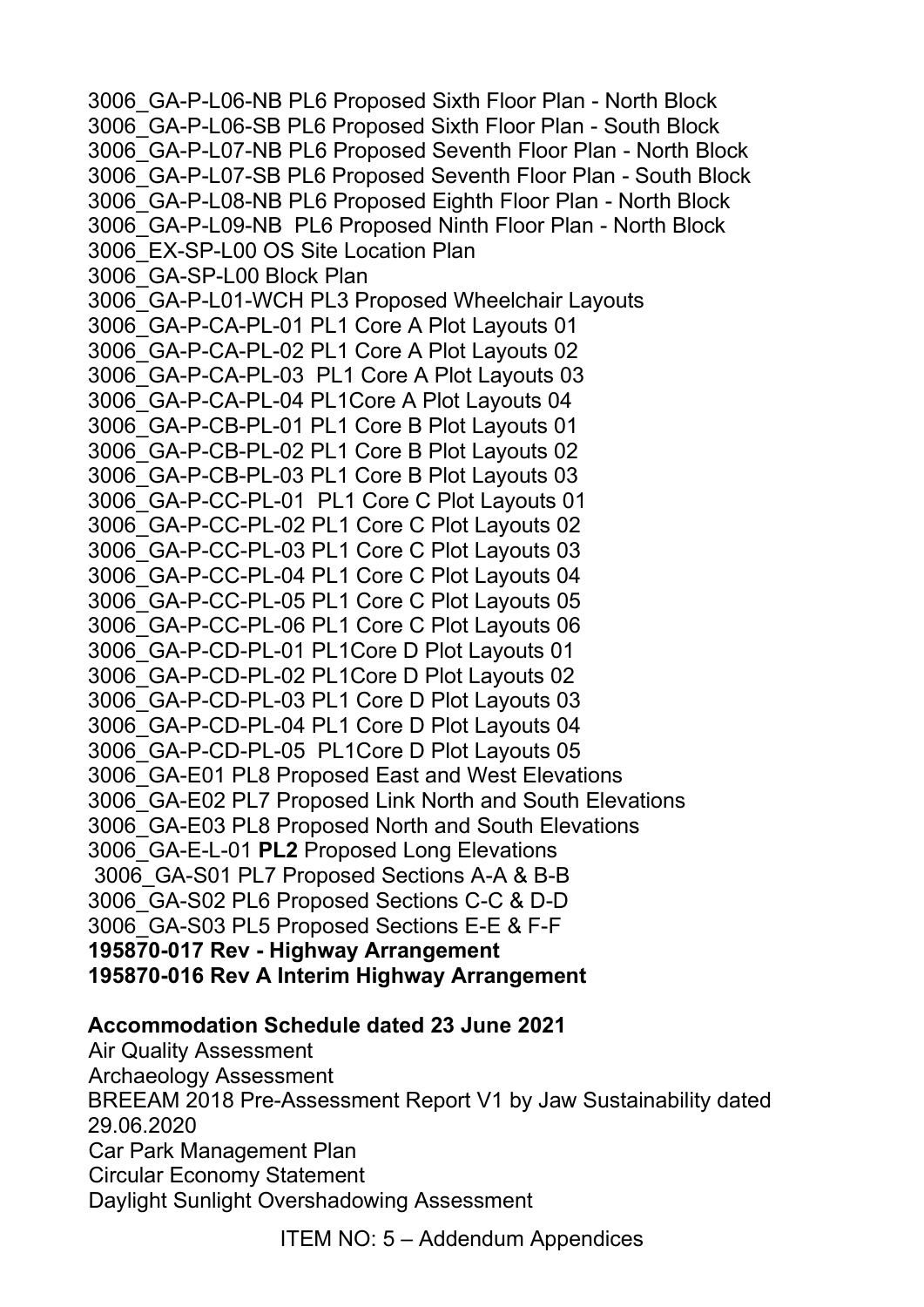Daylight Sunlight Overshadowing Assessment Addendum (November 2020)

#### **Daylight and Sunlight Assessment 24 June 2021**

Delivery and Servicing Management Plan

Design and Access Statement

Design and Access Statement Addendum (November 2020)

Employment Statement and Relocation Strategy

Energy Strategy Report by Jaw Sustainability (7<sup>th</sup> January 2021)

Updated Energy Strategy Report and supporting documents (January 2021)

Fire Strategy dated June 2021

Flood Risk Assessment

Flood Risk Assessment – Rev B (August 2020)

Flood Risk and Surface Water Drainage Addendum (October 2020)

Framework Travel Plan

Health Impact Assessment

Heritage Townscape and Visual Impact Assessment

Updated Townscape Heritage and visual Impact Assessment report (January 2021)

Land Contamination Assessment

Updated Landscape Strategy Studio Bosk Ltd dated June 2021

Life Cycle Carbon Assessment V01by Jaw Sustainability (26<sup>th</sup> June 2020)

Updated Life Cycle Carbon Assessment – version 2 and supporting documents (January 2021)

Noise Assessment

Noise Assessment Addendum (November 2020)

Noise Assessment – Technical response to Consultee Technical Report (October 2020)

Outline Construction Logistics Plan

Updated Outline Construction Logistics Plan – Rev A (November 2020)

Overheating Assessment V01 by Jaw Sustainability (29<sup>th</sup> March 2020)

Overheating Assessment V02 by Jaw Sustainability (5<sup>th</sup> January 2021)

Updated Overheating Assessment – version 2 (January 2021)

Planning Statement

Preliminary Ecological Appraisal and Preliminary Roost Assessments prepared by The Ecology Partnership (June 2020)

Schedule of Accommodation dated 28.05.2021

Statement of Community Involvement

Sustainability Statement by Jaw Sustainability dated January 2021

Transport Assessment

Tree Survey and Arboricultural Impact Assessment

Utilities and Services Statement

Land at Nos. 6, 61-81 and Coopers Yard, Eastmoor Street and Nos. 6 & 10 Westmoor Street - Response to Sustainability Memorandum

M&E Initial Report Rev B by Taylor Project Services LLP (January 2021)

Reason: In the interests of good planning and to ensure that the development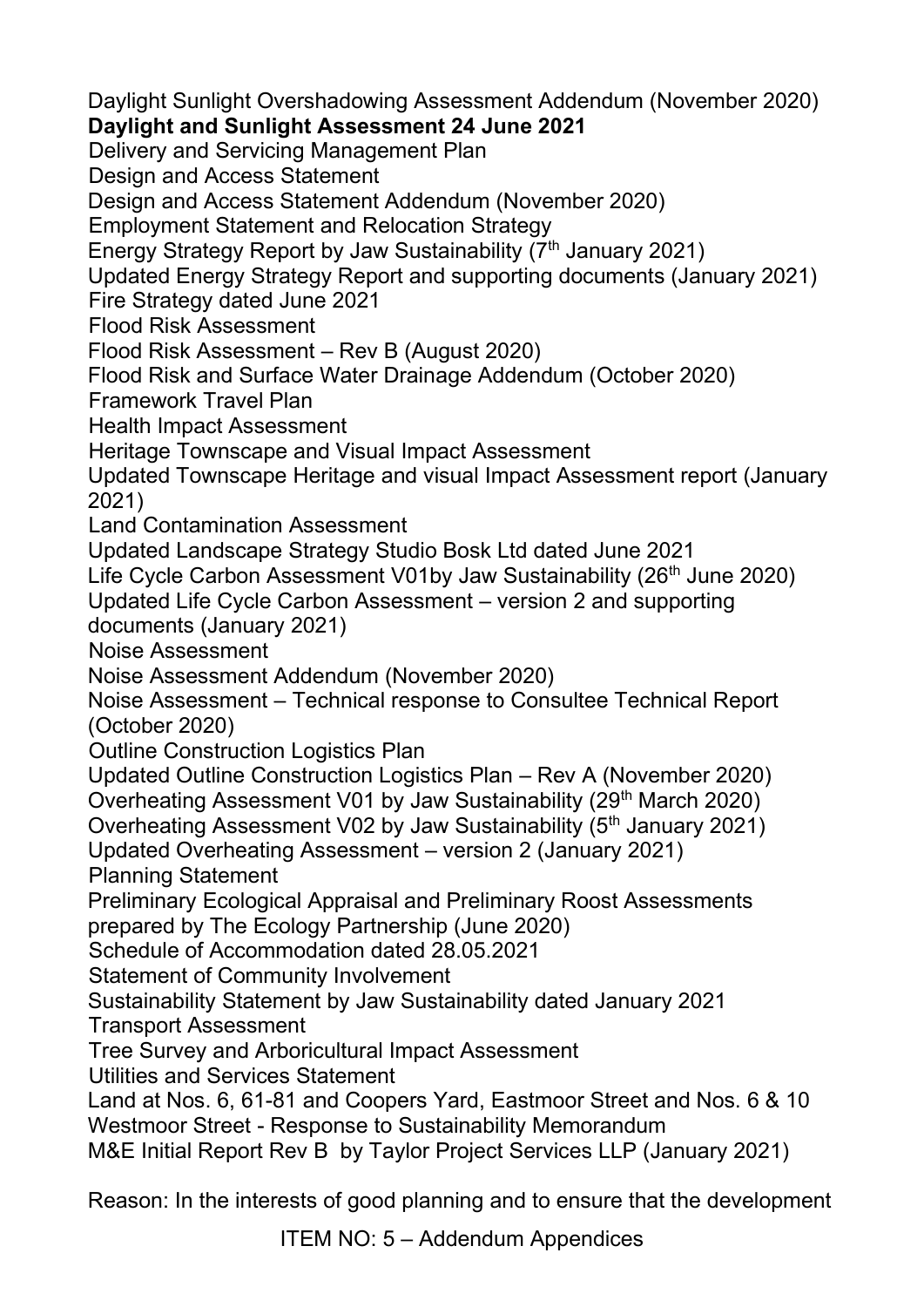is carried out in accordance with the approved documents, plans and drawings submitted with the application and is acceptable to the local planning authority.

### **3. Demolition and Construction Management Plan**

No development shall commence until a Demolition / Construction Method Statement has been submitted to and approved in writing by the Local Planning Authority for a management scheme to control and minimise emissions of pollutants from and attributable to the demolition on the site and construction of the development. This should include a risk assessment and a method statement in accordance with the control of dust and emissions from Construction and Demolition Best Practice Guidance published by the Greater London Authority. The scheme shall set out the secure measures, which can, and will, be put in place.

The method statement shall include details of:

• Site hoarding

•Wheel washing including location and equipment to be used

•Dust suppression methods to be used including details of equipment during the different stages of the development

• Confirmation if a mobile crusher will be used on site and if so, a copy of the permit and indented dates of operation

•Site plan identifying location of site entrance, exit, wheel washing, hard standing, hoarding (distinguishing between solid hoarding and other barriers such as Heras and Monarflex sheeting), stock piles, dust suppression, location of water supplies and location of nearest neighbouring receptors •Haulage routes

•Likely noise levels to be generated from plant

•Details of any noise screening measures

•Proposals for monitoring noise and procedures to be put in place where agreed noise levels are exceeded

•Where works are likely to lead to vibration impacts on surrounding residential properties, proposals for monitoring vibration and procedures to be put in place if agreed vibration levels are exceeded. Note: it is expected that vibration over 1mm/s measured as a peak particle velocity would constitute unreasonable vibration.

• Adherence to Considerate Constructors scheme

Reference shall be made to:

The Councils' Construction Site Noise Code of Practice

[http://www.royalgreenwich.gov.uk/downloads/417/pollution\\_control\\_-](http://www.royalgreenwich.gov.uk/downloads/417/pollution_control_-_construction_information_and_advice)

[\\_construction\\_information\\_and\\_advice](http://www.royalgreenwich.gov.uk/downloads/417/pollution_control_-_construction_information_and_advice) BRE four part Pollution Control Guides 'Controlling particles and noise pollution from construction sites'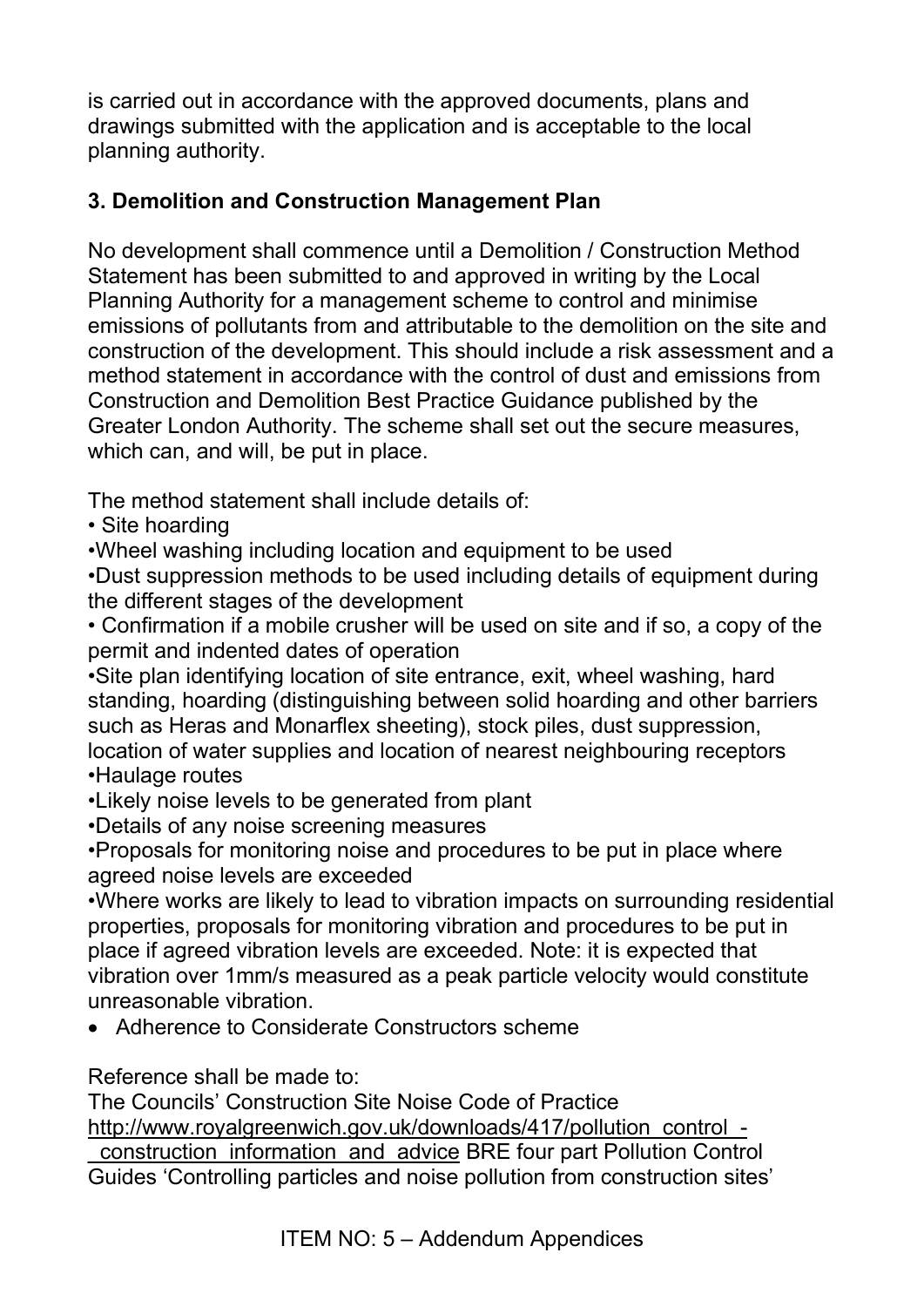b. The construction process shall be carried out in accordance with the approved details.

Reason: In order to safeguard the amenities, health and safety of neighbouring properties and occupiers and of the area generally, and to ensure compliance with Policies D14 and SI 1 the London Plan (2021) and the Mayor of London" Sustainable Design and Construction SPG 2014 and policy E(a) of the Royal Greenwich Local Plan: Core Strategy with Detailed Policies (2014)

## **4. Hours of Demolition and Construction**

The demolition, earth removal, piling work and any mechanical building operations required to implement the development shall only be carried out between the hours of:

Monday to Friday 08:00 - 18:00 Saturdays 08:00 - 13:00 And not at all on Sunday and Public and Bank Holidays

Reason: To safeguard the amenities of neighbouring properties and the area generally and ensure compliance with Policy D14 of the London Plan (2021) and Policies E(a) and E(c) of the Royal Greenwich Local Plan: Core Strategy with Detailed Policies (adopted July 2014).

### **5. Demolition/Construction Travel Plan**

No development shall commence until a detailed site-specific Construction Travel Plan incorporating measures to promote and maximise the use of sustainable travel (including public transport, walking, cycling and use of the river) and monitoring arrangements for the construction of the development has been submitted to, and approved in writing by, the Local Planning Authority.

The Demolition / Construction Travel Plan shall be implemented in accordance the approved details.

Reason: To promote sustainable travel, safeguard residential amenity and pedestrian and traffic safety and ensure compliance with Policy T4 of the London Plan (2021) and Policies E(c) and IM4 of the Royal Greenwich Local Plan: Core Strategy with Detailed Policies (2014)

### **6. Construction Logistics Plan**

No development shall commence until a detailed Construction Logistics Plan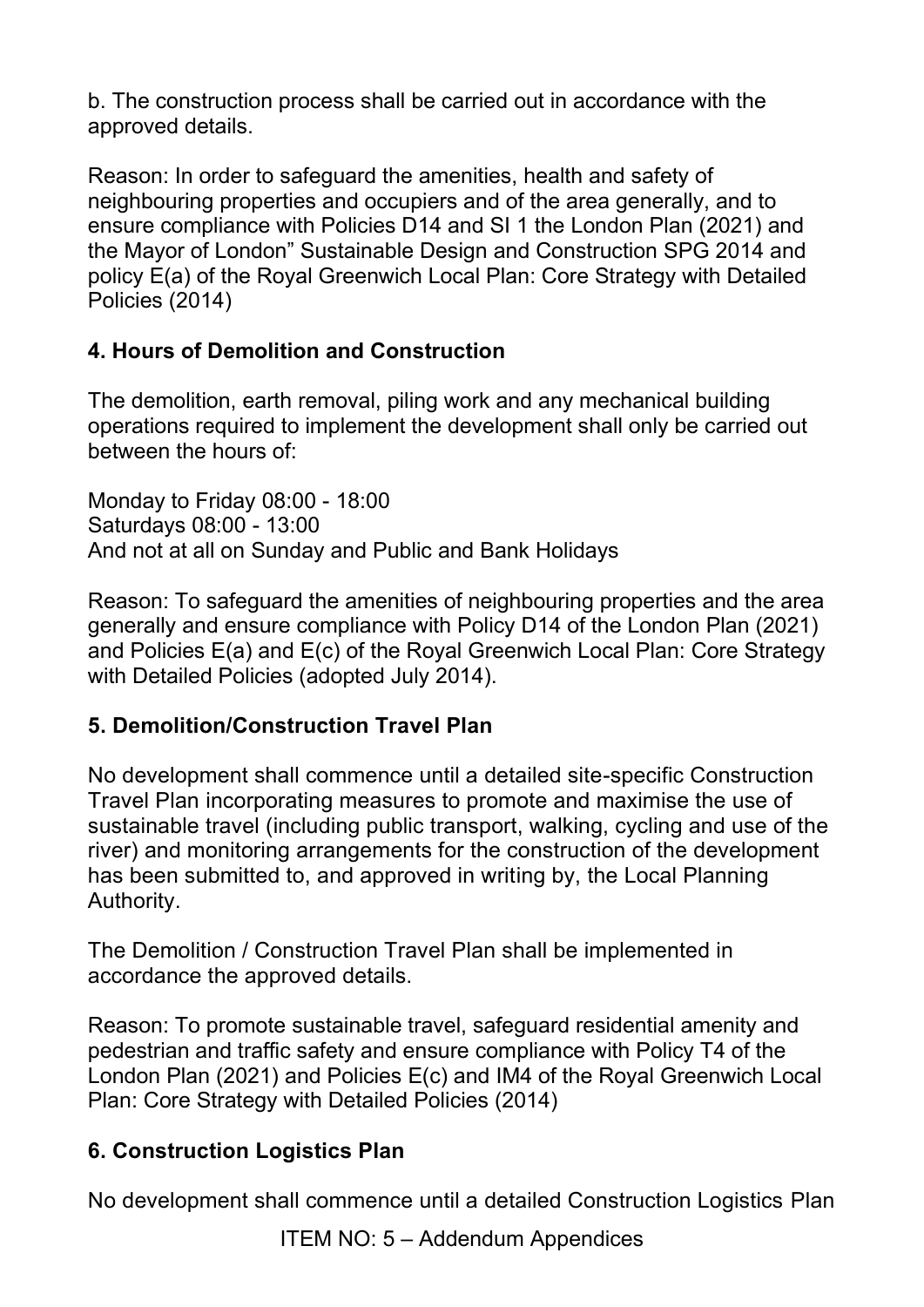(CLP) has been submitted to, and approved in writing by, the Local Planning Authority in consultation with Transport for London.

The CLP shall include the following:

a) Measures to dissuade construction workers from parking in the vicinity of the development;

b) Measures that are to be implemented to reduce the impact of the proposed construction on the surrounding transport network and how the Mayor's Vision Zero principles will be met;

c) Measures to include any potential conflicts with the proposed walking and cycling improvements along the A206 should the timescale for these works overlap with the construction of the development;

d) Confirmation that contact has been made with the operators of safeguarded wharves to assess the potential for the use of water freight in the supply chain and details of the outcome of such discussions.

The development shall be implemented in full accordance with the approved CLP.

Reason: In order to safeguard pedestrian and traffic safety, to and to ensure compliance with Policies T4 and T7 of the London Plan (2021) and Policies E(c) and IM4 of the Royal Greenwich Local Plan: Core Strategy with Detailed Policies (2014).

# **7. Contaminated Land**

i) Prior to the commencement of the development approved by this planning permission **other than demolition**, the following components of a scheme to deal with the risks associated with contamination of the site shall each be submitted to and approved, in writing, by the Local Planning Authority:

- A preliminary risk assessment which has identified: all previous uses;
- potential contaminants associated with those uses;
- a conceptual model of the site indicating sources, pathways and receptors;
- potentially unacceptable risks arising from contamination at the site.

Should the preliminary risk assessment identify the need for further investigation:

ii) A site investigation scheme, based on (i) to characterise the site and; provide information for a detailed assessment of the risk to all receptors that may be affected, including those off site.

ITEM NO: 5 – Addendum Appendices iii) The results of the site investigation and the detailed risk assessment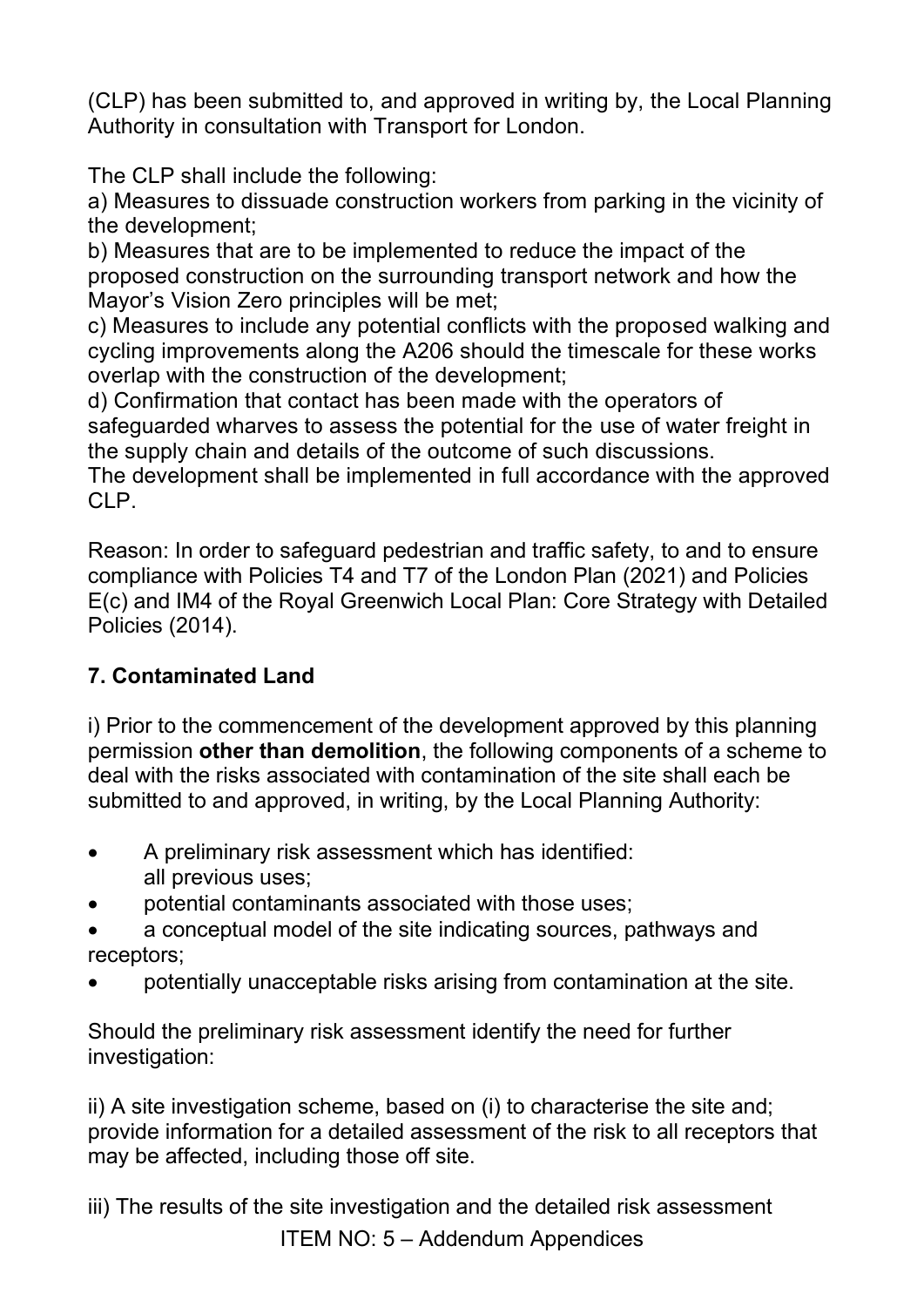referred to in (ii) and, based on these, an options appraisal and remediation strategy giving full details of the remediation measures required and how they are to be undertaken.

iv) A verification plan providing details of the data that will be collected in order to demonstrate that the works set out in the remediation strategy in (iii) are complete and identifying any requirements for longer-term monitoring of pollutant linkages, maintenance and arrangements for contingency action.

Reason: Potential sources of contamination associated with historical uses of the site should be further investigated to ensure that there is not an unacceptable risk to health and controlled waters in line with the aims of the National Planning Policy Framework (NPPF), policy SD1of the London Plan (2021) and Policies E(e) of the Royal Borough of Greenwich Local Plan: Core Strategy with Detailed Policies (2014);

## **8. Contamination (Verification Report)**

Prior to occupation of the development, a verification report demonstrating completion of the works set out in the approved remediation strategy and the effectiveness of the remediation shall be submitted to and approved, in writing, by the Local Planning Authority.

The report shall include results of sampling and monitoring carried out in accordance with the approved verification plan to demonstrate that the site remediation criteria have been met. It shall also include any plan (a long-term monitoring and maintenance plan) for longer-term monitoring of pollutant linkages, maintenance and arrangements for contingency action, as identified in the verification plan, and for the reporting of this to the Local Planning Authority.

Reason: Should remediation be deemed necessary, the applicant should demonstrate that any work has been carried out effectively and the environmental and health risks and risks to controlled waters have been satisfactorily managed so that the site is deemed suitable for use; in accordance with the aims of the National Planning Policy Framework (NPPF), policies SD1 and SI 5 of the London Plan (2021) and policies E(e) of the Royal Borough of Greenwich Local Plan: Core Strategy with Detailed Policies (2014);

### **9. Contamination Not Previously Identified**

If, during development contamination not previously identified is found to be present at the site then no further development shall be carried out until the developer has submitted a remediation strategy to the Local Planning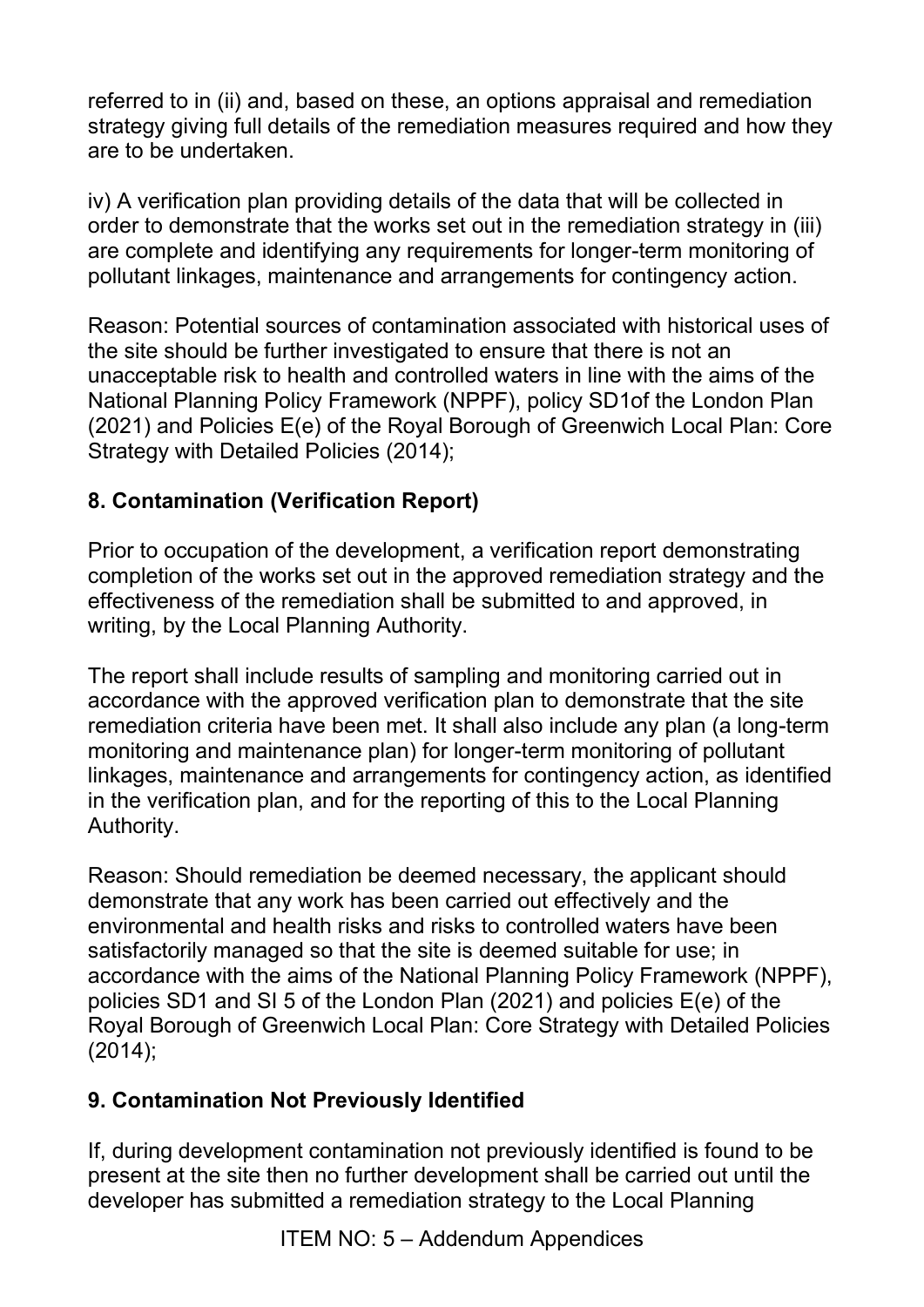Authority detailing how this unsuspected contamination shall be dealt with and obtained written approval from the Local Planning Authority. The remediation strategy shall be implemented as approved.

Reason: To ensure any unsuspected contamination is addressed in accordance with the aims of the National Planning Policy Framework (NPPF), policies SD1 and SI 15 London Plan (2021) Contaminated Land and Policies E(e) of the Royal Borough of Greenwich Local Plan: Core Strategy with Detailed Policies (2014);

## **10. Unexploded Ordnance**

i) Prior to the commencement of development, a Preliminary Risk Assessment to identify the risks associated with unexploded ordnance (UXO) threat of the site shall be submitted to and approved, in writing, by the Local Planning Authority.

Any Preliminary Risk Assessment of UXO hazards must be undertaken in compliance with current guidance for managing UXO risks (e.g.C681). The investigation shall include, but not be limited to

- Home Office WWII Bomb Census Maps;
- WWII and post-WWII aerial photography;
- Official Abandoned Bomb Register;
- **LCC Bomb Damage maps;**
- Information gathered from the National Archives at Kew;
- Historic UXO information.

ii) Should the preliminary risk assessment identify the need for further investigation, the following shall be submitted to and approved, in writing, by the Local Planning Authority.

A Detailed Risk Assessment and Intrusive UXO Survey, based on (i) to characterise the site and; provide information for a detailed assessment of the risk to all receptors that may be affected, including those off site.

Following the results and outcomes of the Preliminary and Detailed Risk Assessments, a Risk Mitigation Plan giving full details of the mitigation measures required and how they are to be undertaken. This requires the provision of both a Mitigation Implementation and Verification Plan.

Details attaining to Operational UXO Emergency Response Plan; and UXO Safety & Awareness Briefings – must also be provided.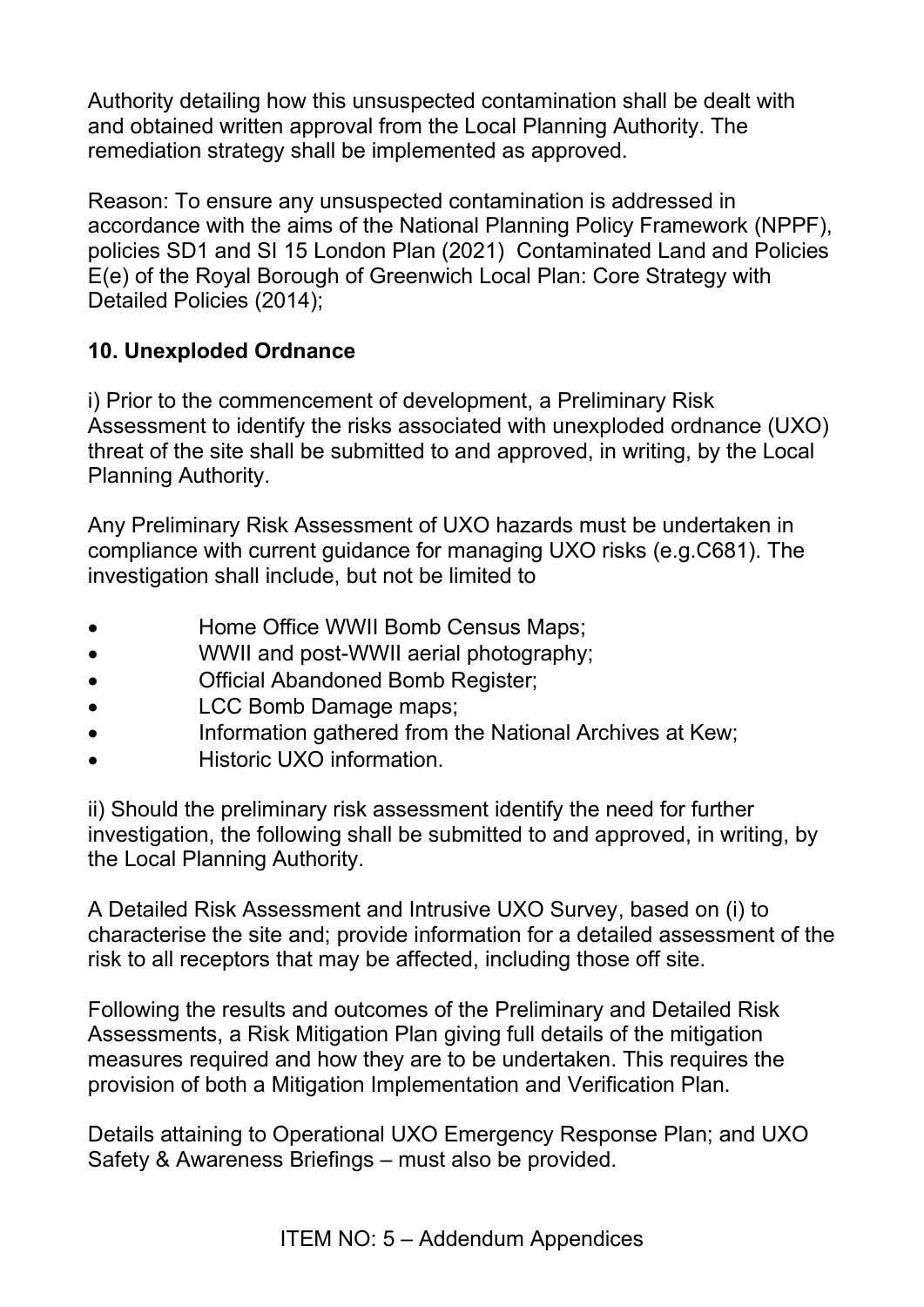The identified mitigation must be carried out in accordance with the approved details.

Once the works approved within part (ii) above have been completed, the below shall be submitted to and approved, in writing, by the Local Planning Authority.

A Verification Report to demonstrate that the works set out in (ii) have been completed, along with any requirements for longer-term monitoring of risks, maintenance and arrangements for contingency action.

Reason: To ensure that appropriate arrangements are in place in the event of the discovery of UXO in the interests of public safety and to ensure compliance with policies, SD1, D11 of the London Plan (2021) and Policy E(e) of the Royal Greenwich Local Plan: Core Strategy with Detailed Policies (July 2014).

# **11. Piling**

Piling or any other foundation designs using penetrative methods shall not be permitted other than with the express written consent of the local planning authority, which may be given for those parts of the site where it has been demonstrated that there is no resultant unacceptable risk to groundwater. The development shall be carried out in accordance with the approved details.

Reasons: To ensure that any below ground construction works are carried out in a manner suitable to prevent contamination of groundwater within the underlying Secondary Aquifer in line with the aims of the National Planning Policy Framework (NPPF), policies SD1 and SI 5 of the London Plan (2021) and Policies E(e) of the Royal Borough of Greenwich Local Plan: Core Strategy with Detailed Policies (2014);

# **12. Piling Method Statement**

Notwithstanding Condition 11 above no piling shall take place until a Piling Method Statement (detailing the depth and type of piling to be undertaken and the methodology by which such piling will be carried out, including measures to prevent and minimise the potential for damage to subsurface sewerage infrastructure, and the programme for the works) has been submitted to and approved in writing by the Local Planning Authority in consultation with Thames Water. Any piling must be undertaken in accordance with the terms of the approved piling method statement.

Reason: The proposed works will be in close proximity to underground water and sewerage utility infrastructure. Piling has the potential to impact on local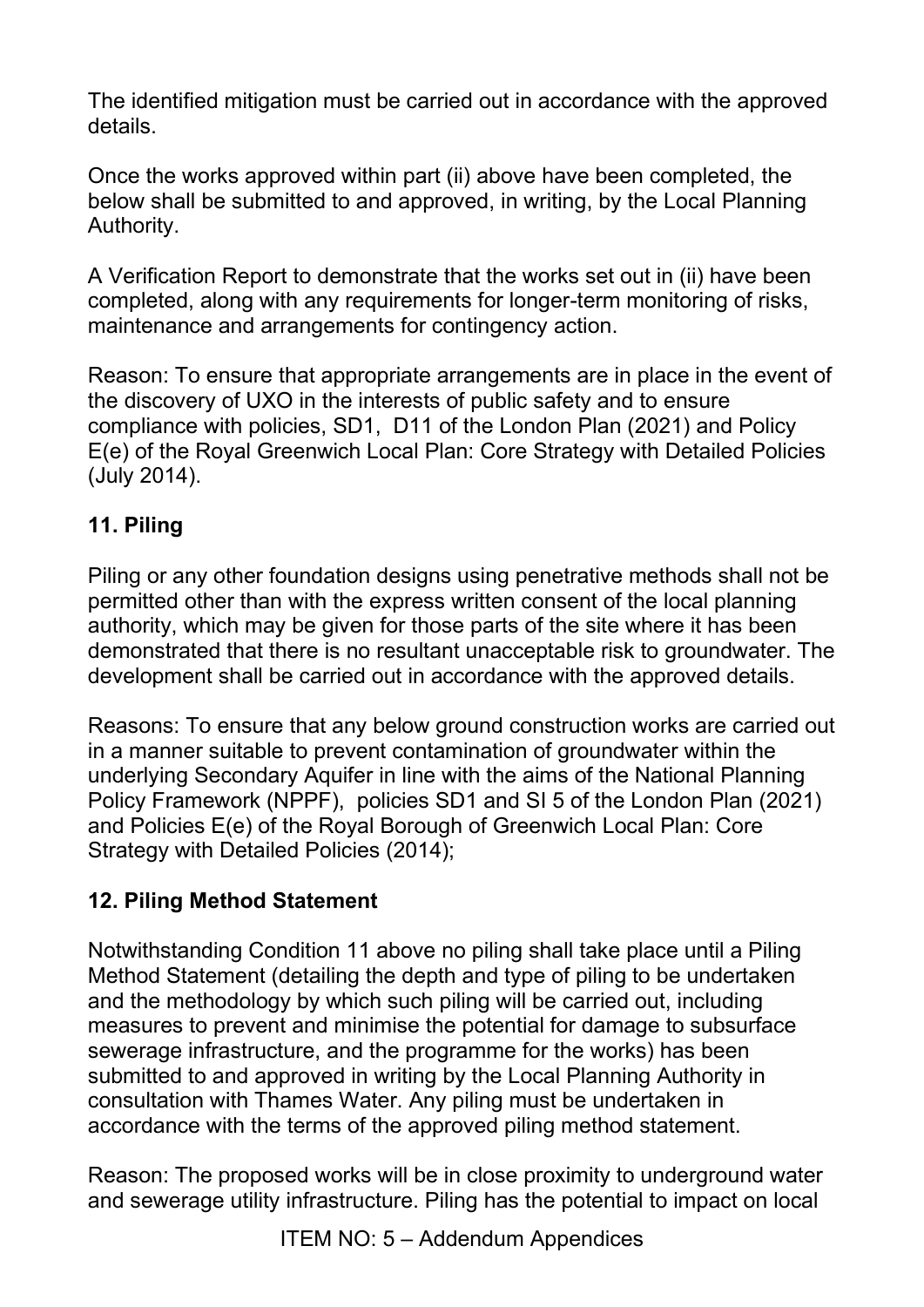underground water and sewerage utility infrastructure. To minimise disturbance of any existing contamination and the protection of groundwater in the underlying Principal and Secondary Aquifers and to ensure compliance with policies SD1 and SI 5 of the London Plan (2021)and Policy E(e) of the Royal Greenwich Local Plan: Core Strategy with Detailed Policies (2014).

# **13. Infiltration of Surface Water**

Whilst the principles and installation of sustainable drainage schemes are to be encouraged, no drainage systems for the infiltration of surface water drainage into the ground are permitted other than with the express written consent of the Local Planning Authority, which may be given for those parts of the site where it has been demonstrated that there is no resultant unacceptable risk to controlled waters. The development shall be carried out in accordance with the approval details.

Reason: To protect the underlying groundwater from the risk of pollution in line with the aims of the National Planning Policy Framework (NPPF), policies SD1 and SI 5 of the London Plan (2021) and Policy E(e) of the Royal Greenwich Local Plan: Core Strategy with Detailed Policies (July 2014).

# **14. Detailed Drainage Scheme**

Prior to commencement of construction a detailed surface water drainage scheme shall be submitted to and approved in writing by the Local Planning Authority in consultation with the Lead Local Flood Authority. The scheme shall address the following matters:

- Provide an updated drainage layout plan confirming details of the invert level and sizes of the attenuation SuDS, the location and invert level of the HydroBrake, and post development discharge rates in accordance with the supporting calculations.
- Provide confirmation that Thames Water has consented to the proposed discharge point and discharge rates.

The approved scheme shall be implemented prior to the first occupation of the development.

Reason: To prevent the increased risk of flooding, both on and off site and to ensure compliance with policy SI 13 of the London Plan (2021).

### **15. Non-Road Mobile Machinery**

Prior to the commencement of the development details of all plant and machinery to be used at the demolition and construction phases shall be submitted to, and approved in writing by, the Local Planning Authority.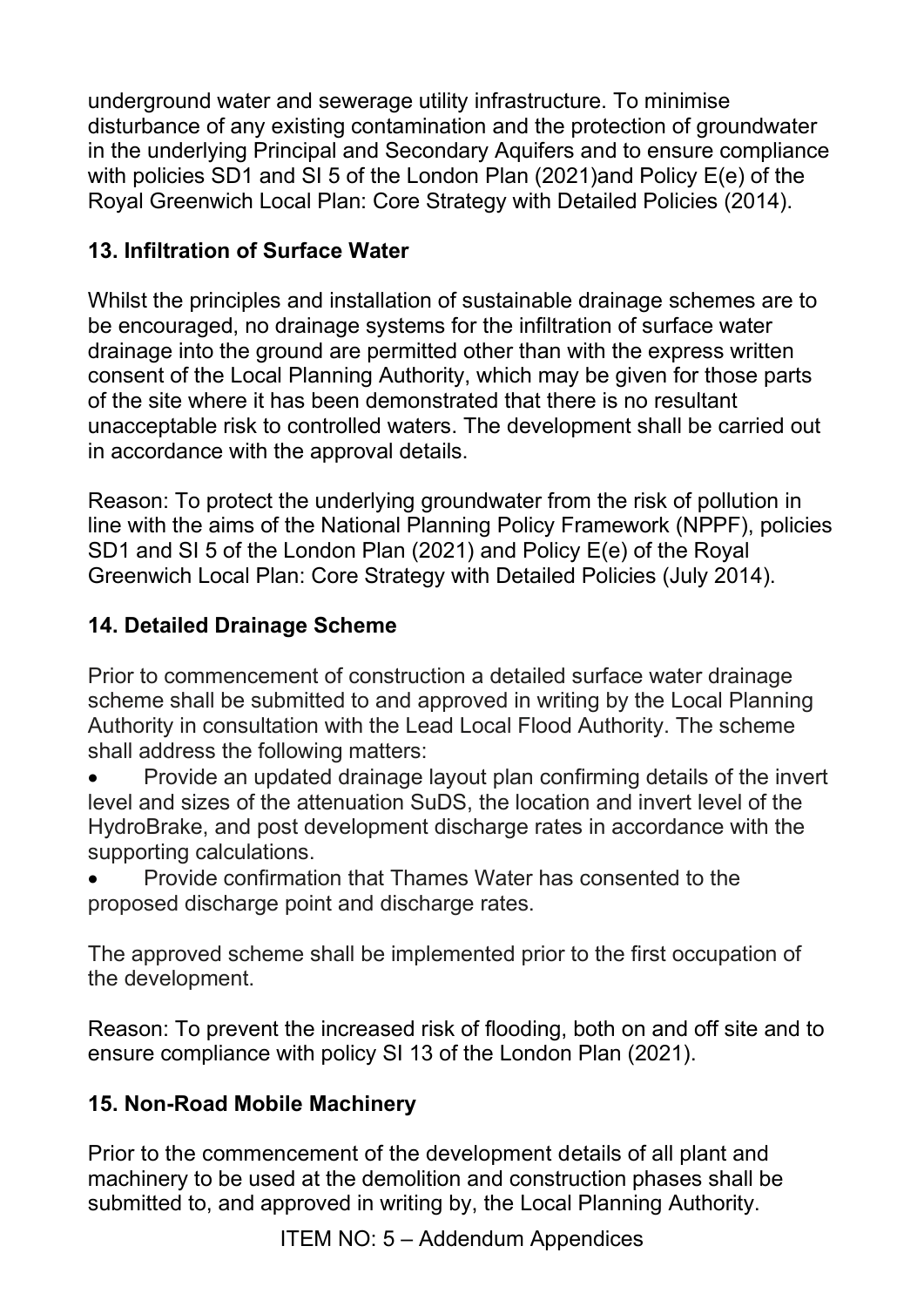Evidence is required to meet Stage IIIA of EU Directive 97/68/ EC for both NOx and PM. All Non-Road Mobile Machinery (NRMM) and plant to be used on the site of net power between 37kW and 560 kW must have been registered at [http://nrmm.london/.](http://nrmm.london/) Proof of registration must be submitted to the Local Planning Authority prior to the commencement of any works on site.

• The NRMM used during the demolition and construction phases [as detailed above] must be carried out in accordance with the approved details.

• An inventory of all Non-Road Mobile Machinery (NRMM) must be kept on site during the course of the demolitions, site preparation and construction phases.

• All machinery should be regularly serviced and service logs kept on site for inspection. Records should be kept on site which details proof of emission limits for all equipment. This documentation should be made available to local authority officers as required until development completion.

Reason: To protect local air quality and comply with policy S1 of the London Plan (2021) and the GLA NRMM LEZ.

### **16. Archaeology**

No demolition or development shall take place until a written scheme of investigation (WSI) has been submitted to and approved by the local planning authority in writing. For land that is included within the WSI, no demolition or development shall take place other than in accordance with the agreed WSI, which shall include the statement of significance and research objectives, and

A. The programme and methodology of site investigation and recording and the nomination of a competent person(s) or organisation to undertake the agreed works

B. The programme for post-investigation assessment and subsequent analysis, publication & dissemination and deposition of resulting material. This part of the condition shall not be discharged until these elements have been fulfilled in accordance with the programme set out in the WSI.

Reason: Heritage assets of archaeological interest may survive on the site. The planning authority wishes to secure the provision of appropriate archaeological investigation, including the publication of results, in accordance with Section 12 of the NPPF, Policy 7.8 of the London Plan policy HC1 and Policy DH(m) of the Royal Greenwich Local Plan: Core Strategy with Detailed Policies (2014).

### **17. Vehicular Access**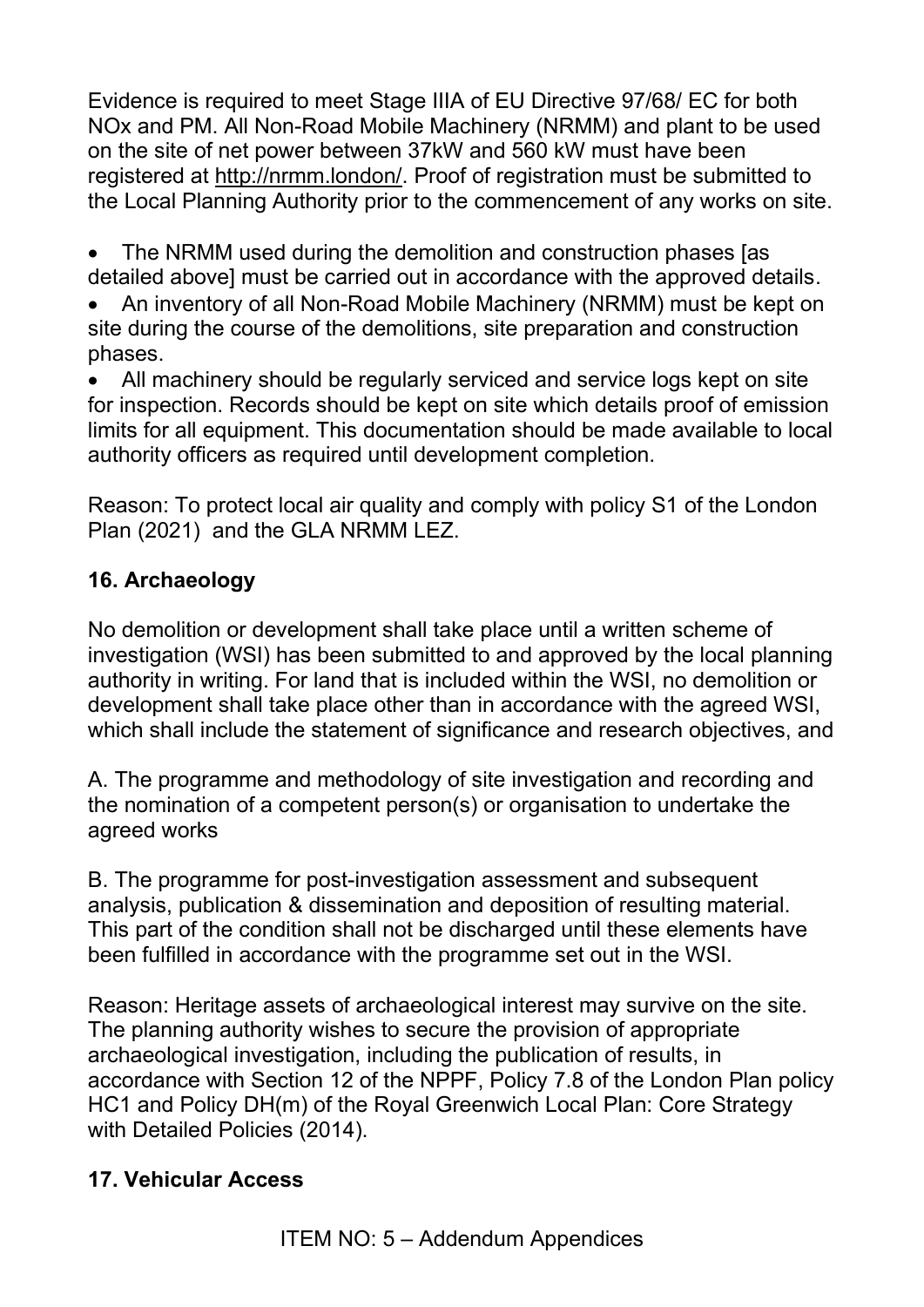No development shall commence until **Prior to the commencement of above ground works** full details of the proposed new vehicular access **shall be** have been submitted to and approved in writing by the Local Planning Authority. These details shall include specifications for all proposed surface materials and (should the scheme be implemented in advance of any development on the adjacent site to the south) details of the interface between the access within the application site and the adjacent site so as to ensure a consistent approach.

The development hereby approved shall not be occupied until the vehicular access required to serve the development hereby permitted has been constructed in full accordance with the approved details.

Reason: In order to ensure that satisfactory means of access is provided and to provide a satisfactory appearance to the new link in accordance with policy D8 of the London Plan (2021) policies IM1 and DH1 of the Royal Greenwich Local Plan: Core Strategy with Detailed Policies (2014).

### **18. Accessible and Adaptable Dwellings**

Prior to the commencement of **above ground works** the development, drawings illustrating that a minimum of 90% of all dwellings in the development hereby permitted comply with Building Regulation requirement M4(2) 'accessible and adaptable dwellings', have been submitted to and approved in writing by the Local Planning Authority in consultation with the Council's Housing Occupational Therapist.

The development shall be carried out and retained for the lifetime of the development in accordance with the approved details.

Reason: To accord with policy D7 of the London Plan (2021) and Policy H5 of the Royal Greenwich Core Strategy and Detailed Policies 2014.

### **19. Wheelchair Accessible Dwellings**

10% of all units in the development hereby permitted shall comply with Building Regulation requirement M4(3)(2)(b) 'wheelchair user dwellings' in accordance with approved the approved drawings. The applicant shall not implement any part of the development hereby permitted **No above ground works shall commence** until full details of these units have been submitted to and approved in writing by the Local Planning Authority in consultation with the Council's Housing Occupational Therapist.

The applicant must fit out the dwellings such as to gain Greenwich Housing Occupational Therapist's approval.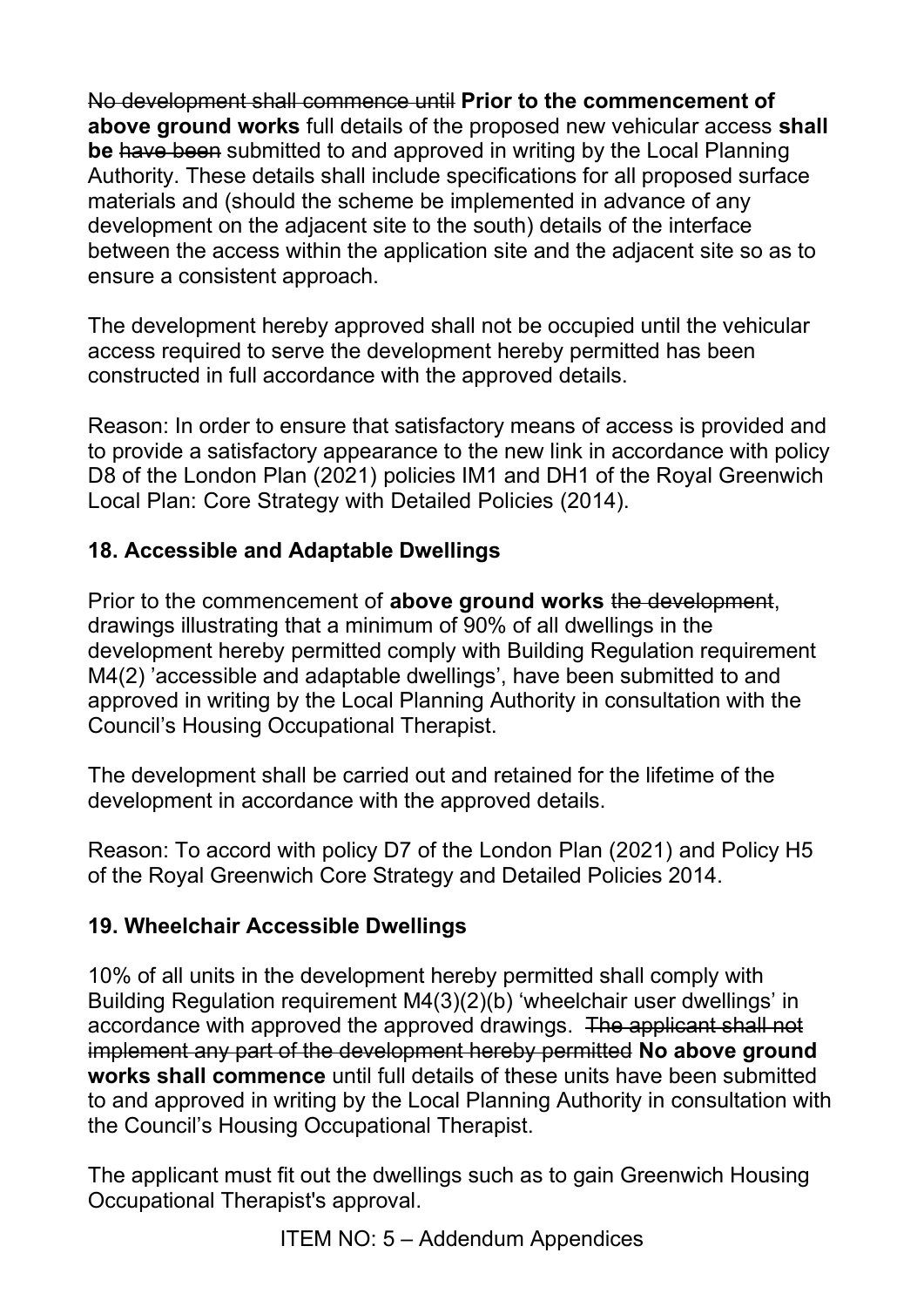Reason: To accord with policy D7 of the London Plan (2021) as amended and policy H5 of the Royal Greenwich Core Strategy and Detailed Policies 2014.

# **20. Refuse and Recycling**

Prior to the commencement of **above ground works** the development, full details of the refuse storage, recycling facilities and refuse collection arrangements shall be submitted to, and approved in writing by, the Local Planning Authority. Such details shall include but are not limited to:

◦ Separate storage areas for bulk storage and bin storage; ◦ Turning areas to allow the refuse trucks to move in forward motion when entering and exiting the road; ◦ Provision of bin storage for each non-residential unit; including location of any communal collection points for each of the units; details of any enclosures to be provided for all of the external communal collection points; details of management arrangements for movement of refuse to any collection points;

The storage and recycling facilities shall in all respects be constructed in accordance with the approved details, before the relevant part of the development is first occupied and maintained for the lifetime of the development.

Reason: In order that the Council may be satisfied with the details of the proposal and to ensure compliance with policy SI 7 of the London Plan 2021 and Policies H5 and DH1 of the Royal Greenwich Local Plan: Core Strategy with Detailed Policies (Adopted July 2014).

### **21. Materials**

a) Details and samples for all appearing materials should be provided, including walls, roofs, windows and doors, sills and lintels, balconies, balustrades, visible pipes, grids and louvers, outdoor pavements, stairs, gates, boundary walls and fences (where required) to be used for the external surfaces of the buildings and hard surfaced areas shall have been submitted to and approved in writing by the Local Planning Authority **prior to the commencement of above ground works;** and

b) **The submitted details shall include the following:** Details of the following features and elements of the scheme must be submitted to and approved in writing by the Local Planning Authority: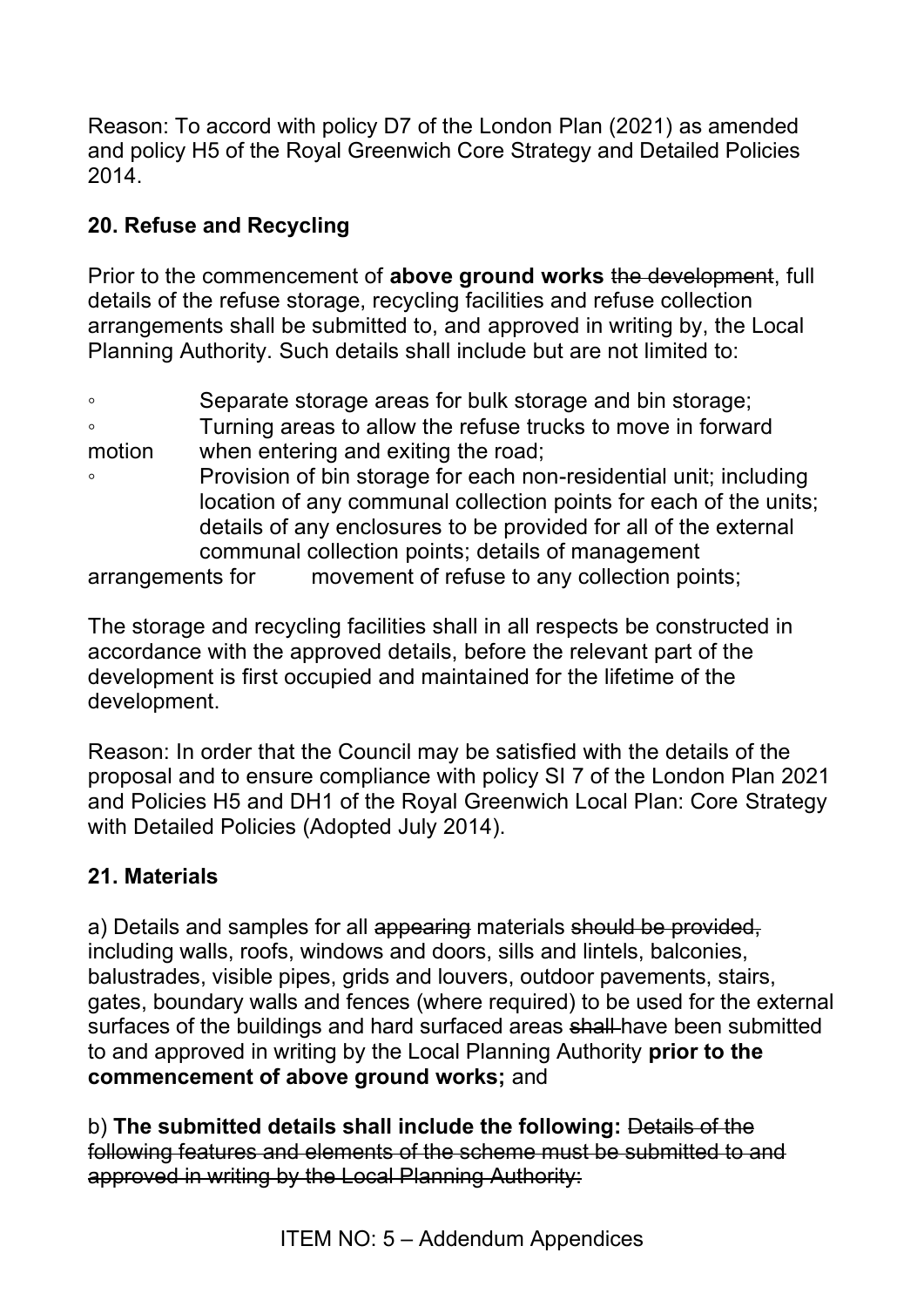i. Brick bonding and brick, including banding and crown detail (annotated plans at a scale of not less than 1:20);

ii. External windows, spandrel panels, balconies, doors, screens, louvres, grilles and balustrading (annotated plans at a scale of not less than 1:10); iii. Depth of window reveals and soffits (annotated plans at a scale of not less than  $1:20$ ) unless;

iv. Rainwater goods (annotated plans at a scale of not less than 1:10); v. The details **shall** should show all joints between different materials and components, including walls, roofs, doors, windows, sills, lintels and fasciae, balconies, soffits and balustrades, external ramps, steps, pavements, boundary walls, gates, and fences;

vi. Shop fronts, entrances and openings (annotated elevations and section details at a scale of not less than 1:20);

vii. Sections of the landscaped areas of the scheme, showing the interface between soft and hard surface would work, the rainwater drainage strategy and associated technical solutions, and the interface between different pavements, the street, and the **proposed** designed buildings.

c) No visible water plant, pipes or gutters are acceptable, **shall be installed** which were not included in the submitted drawings for this planning application.

d) **The principal material shall be full brick and brick slip systems will not be accepted as these are considered to be of a lower quality and durability.** Full brick is the principal material for the scheme. No brick-slip system would be acceptable, as it is considered to be of lower quality and durability..Full brick is the principal material for the scheme. No brick-slip system would be acceptable, as it is considered to be of lower quality and durability.

**Reason: To ensure that the local planning authority may be satisfied as to the external appearance of the building(s) and to protect the character and appearance of the wider area (including the Thames Barrier and Bowater Road Conservation Area) and ensure compliance with policies D4, D8, and HC1 of the London Plan (2021) and policies DH1, DH3, DH(a) and DH(h) of the Royal Greenwich Local Plan: Core Strategy with Detailed Policies (2014).**

a) Details and samples for all appearing materials should be provided, including walls, roofs, windows and doors, sills and lintels, balconies, balustrades, visible pipes, grids and louvers, outdoor pavements, stairs, gates, boundary walls and fences (where required) to be used for the external surfaces of the buildings and hard surfaced areas shall have been submitted to and approved in writing by the Local Planning Authority;and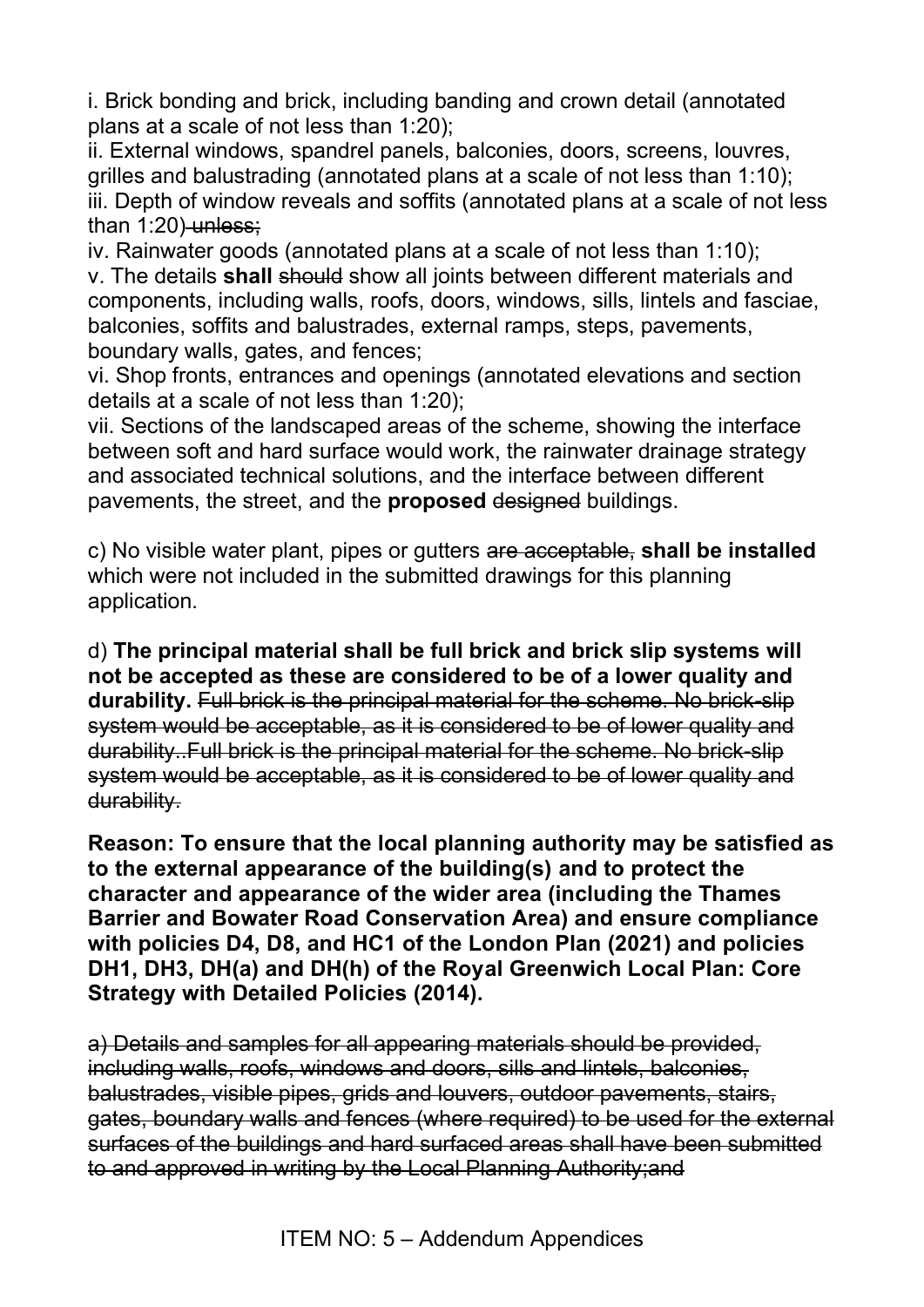b) Details of the following features and elements of the scheme must be submitted to and approved in writing by the Local Planning Authority: i. Brick bonding and brick, including banding and crown detail (annotated plans at a scale of not less than 1:20;

ii. External windows, spandrel panels, balconies, doors, screens, louvres, grilles and balustrading (annotated plans at a scale of not less than 1:10; iii. Depth of window reveals and soffits (annotated plans at a scale of not less than 1:20;

v. Rainwater goods (annotated plans at a scale of not less than 1:10; v. The details should show all joints between different materials and components, including walls, roofs, doors, windows, sills, lintels and fasciae, balconies, soffits and balustrades, external ramps, steps, pavements, boundary walls, gates, and fences.

vi. Shop fronts, entrances and openings (annotated elevations and section details at a scale of not less than 1:20;

vii. Sections of the landscaped areas of the scheme, showing the interface between soft and hard surface would work, the rainwater drainage strategy and associated technical solutions, and the interface between different pavements, the street, and the designed buildings. No visible water plant, pipes or gutters are acceptable, which were not included in the submitted drawings for this planning application.

c) Full brick is the principal material for the scheme. No brick-slip system would be acceptable, as it is considered to be of lower quality and durability and was not discussed as an option at the pre-application stage.

Reason: To ensure that the Local Planning Authority may be satisfied as to the external appearance of the building(s) and to comply with Policy D4 of the London Plan (2021), and Policies DH1 and DH(a) of the Royal Greenwich Local Plan: Core Strategy with Detailed Policies (July 2014).

### **22. New Residential Entrances**

Prior to the commencement of **above ground works** development, other than demolition and groundworks, details relating to the design of all residential entrances including – entrance doors, gates, entry control system, display of postal numbers and position of letter box facility shall be submitted to and agreed in writing by the Local Planning Authority.

The agreed measures shall be implemented prior to the first occupation of the development and retained for the lifetime of the development.

Reason: In order that the Local Planning Authority may be satisfied with the external appearance of the entrances to be 'tenure blind' and contribute to social inclusion, and to ensure compliance with Policy D6 of the London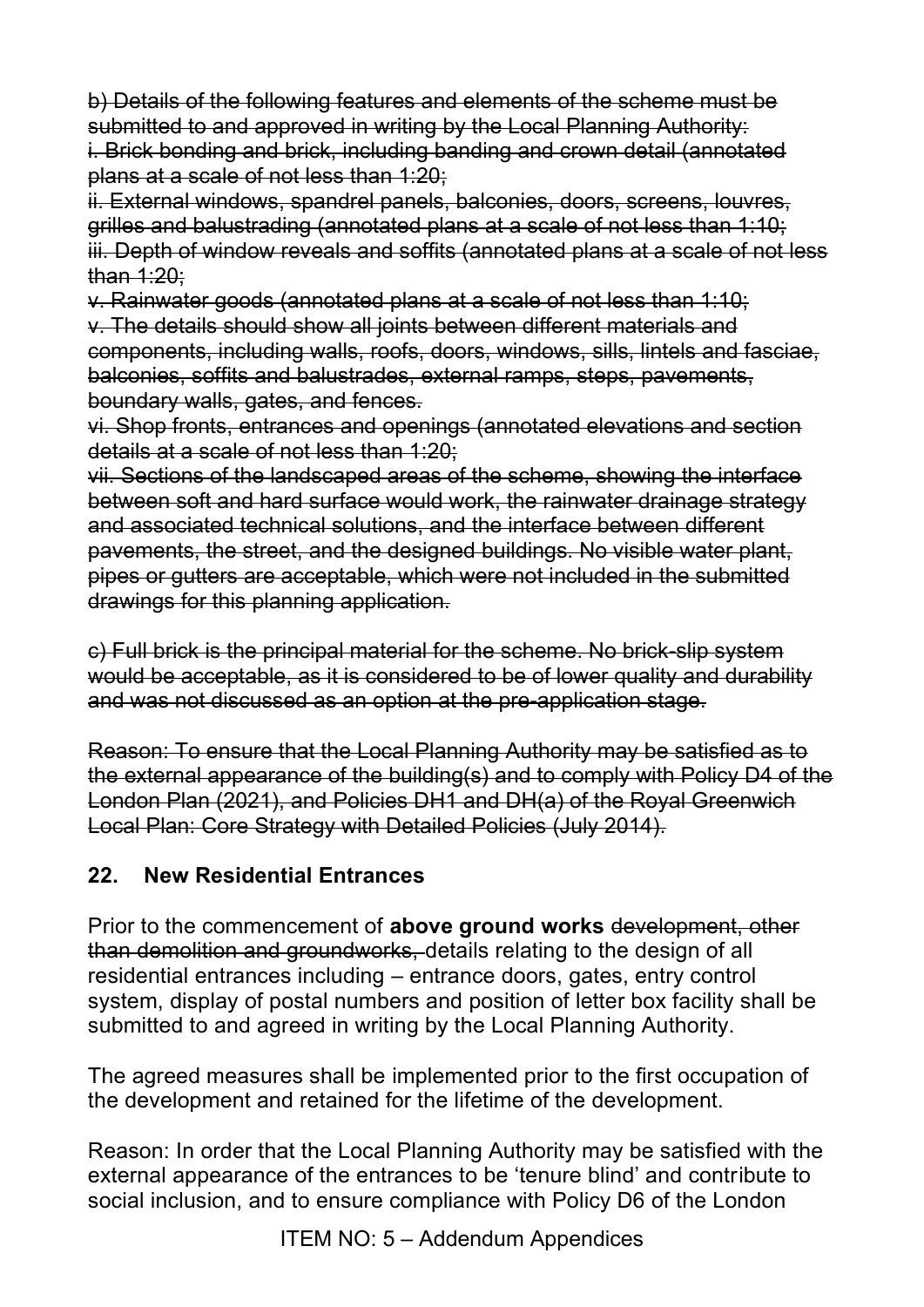Plan (2021) and Policies H5 and DH1 of the Royal Greenwich Local Plan: Core Strategy with Detailed Policies (2014).

## **23. Details of Obscure Glazing / Privacy Screens**

Prior to the commencement of above ground works development, other than demolition and groundworks, detailed drawings showing the proposed measures to protect the privacy of future occupants as as indicated in the submitted Design and Access Statement Addendum dated November 2020 shall be submitted to and approved in writing by the Local Planning Authority.

The approved measures shall be installed prior to the first occupation of the residential units hereby permitted and shall be maintained for the lifetime of the development.

In order to protect the privacy of future occupants of the development and to provide a satisfactory standard of residential amenity in accordance with policy H5 of the Royal Greenwich Local Plan: Core Strategy with Detailed Policies (2014) and the standards set out in the Mayor of London's Housing SPG.

### **24. Secured by Design**

### 1. SBD Measures

The development hereby permitted shall incorporate security measures to minimise the risk of crime and to meet the specific security needs of the development in accordance with the principles and objectives of Secured by Design. Details of these measures shall be submitted to and approved in writing by the Local Planning Authority prior to commencement of above ground works the development and shall be implemented in accordance with the approved details prior to occupation.

### 2. SBD Certification.

Prior to occupation a satisfactory Secured by Design inspection must take place. The resulting Secured by Design certificate shall be submitted to and approved by the local planning authority prior to occupation.

Reason: To ensure that Secured by Design principles are implemented into

 the development in accordance with policy D11of the London Plan (2021) and policy DH1 of the Royal Greenwich Local Plan: Core Strategy with Detailed Policies (2014).

### **25. Accessibility Arrangements**

Full details of access arrangements for each relevant part of the development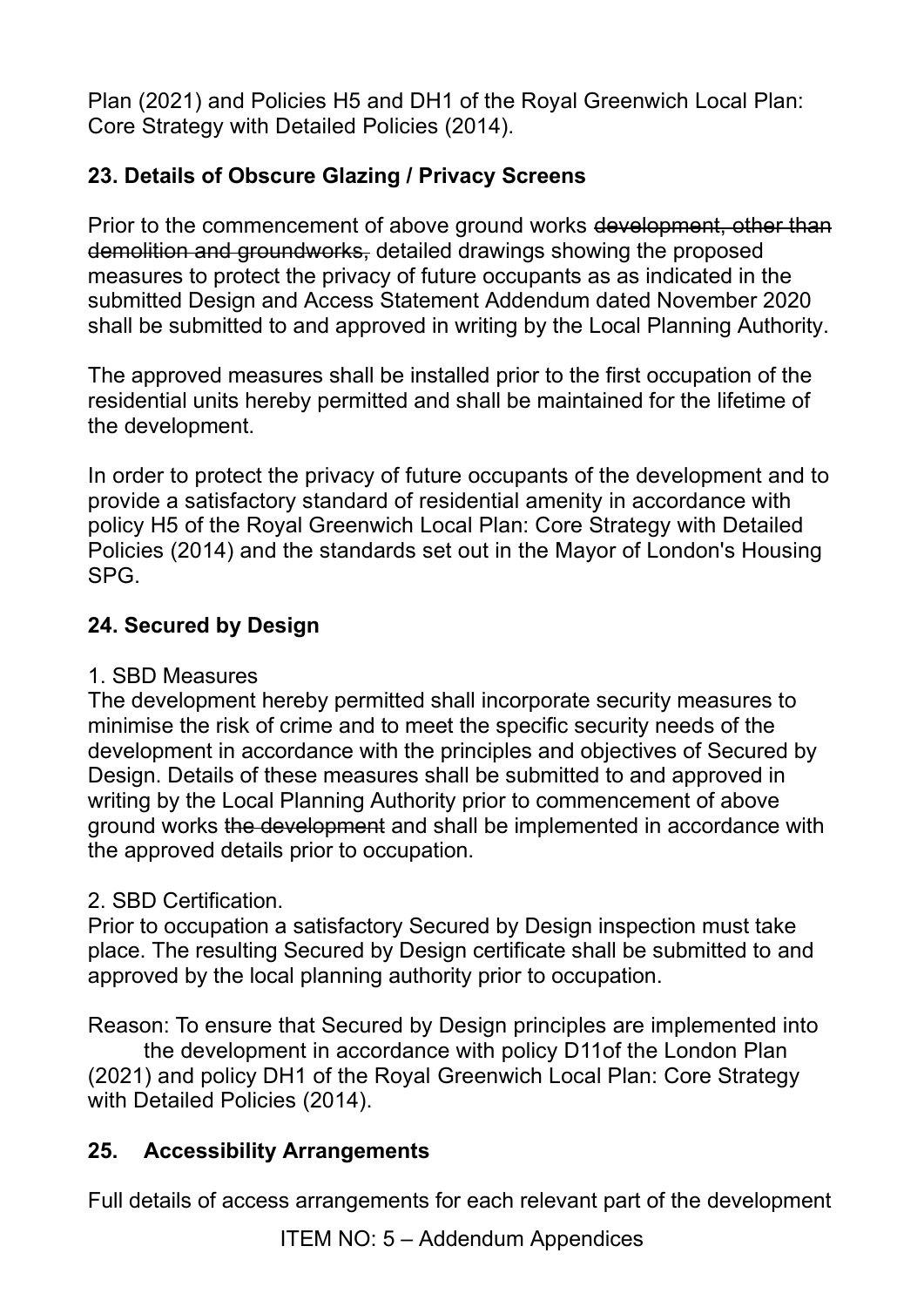for people with mobility difficulties shall be submitted to, and approved in writing by, the Local Planning Authority prior to the commencement of **above ground works** the relevant part of the development and such development shall be completed in accordance with such approved details. For the avoidance of doubt this shall include large scale plans illustrating the different gradients on all routes to and through the site.

Reason: To facilitate movement by those with mobility difficulties and to comply with Policies D5 and D8 of the London Plan (2021) and Policies DH1 and IM4 of the Royal Greenwich Local Plan: Core Strategy with Detailed Policies (Adopted July 2014).

### **26. Delivery and Servicing Plan**

The development shall not be occupied until a Delivery and Servicing Plan has been submitted to and approved in writing by the Local Planning Authority.

The plan shall demonstrate the expected number and time of delivery and servicing trips to the site, with the aim of reducing the impact of servicing activity.

The plan shall include details of the proposed delivery and servicing arrangements for the following two scenarios:

- The application site site being developed out first;
- The adjoining site being developed out first.

The plan shall include details of measures for the management of vehicle movements within the proposed new access road.

The approved Delivery and Servicing Plan shall be implemented in full accordance with the approved details from the first occupation of the development and shall be adhered to for the lifetime of the development.

Reason: In order to ensure satisfactory vehicle management and to comply with policy T7 and IM3 and E1 of the Royal Greenwich Local Plan: Core Strategy with Detailed Policies (2014).

# **27. Cycle Parking Provision**

• A minimum of 396 long-stay (368 residential and 28 commercial / retail) and 39 short-stay (6 residential and 33 commercial/ retail) secure and dry cycle parking spaces shall be provided within the development as indicated on the plans hereby approved.

• No development of each Phase shall commence on site until the full Full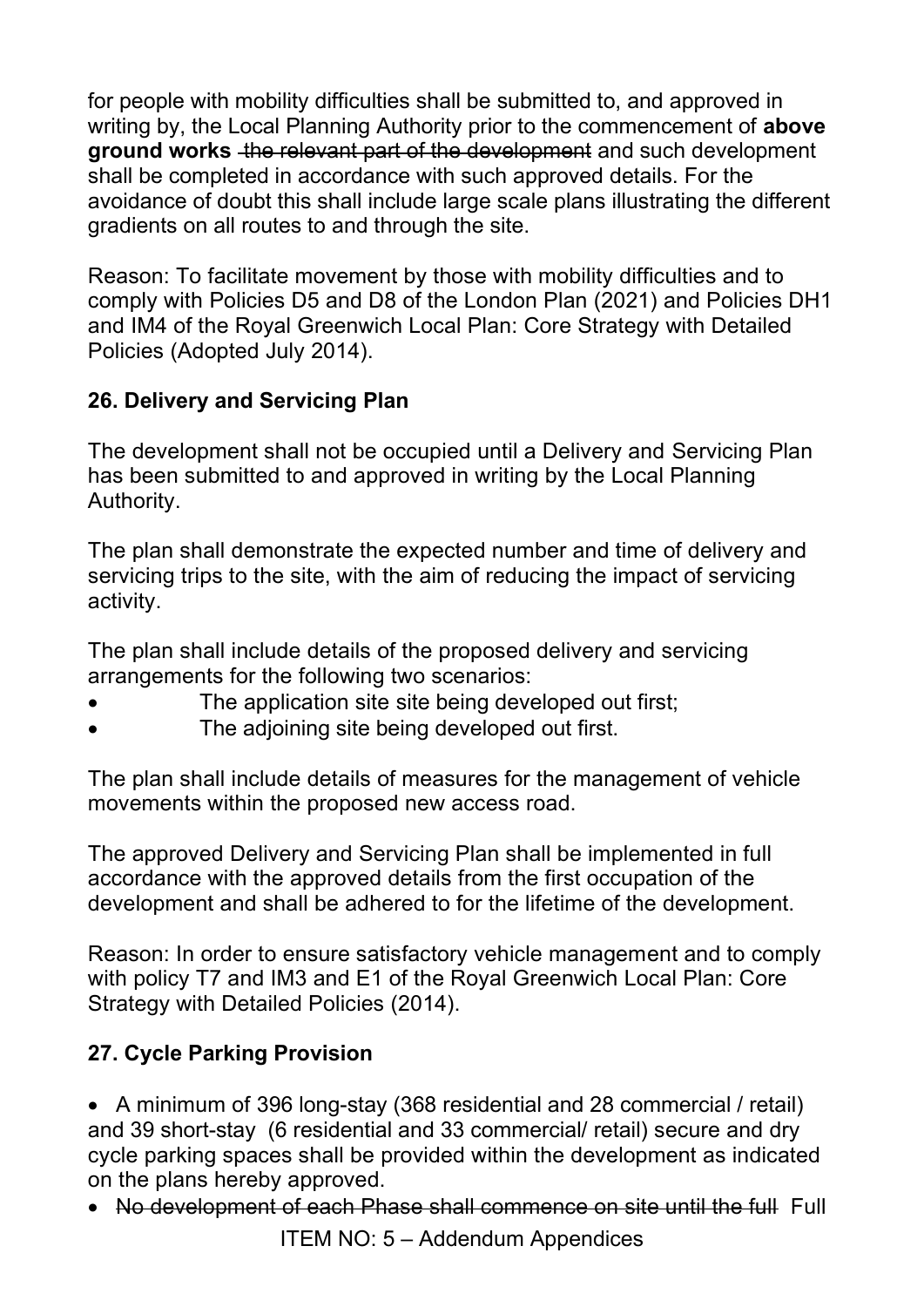details of the cycle parking facilities shall have been submitted to and approved in writing by the Local Planning Authority **prior to the commencement of above ground works.**

• All cycle parking spaces shall be provided and made available for use prior to occupation of the relevant **block** Phase and maintained thereafter.

Reason: To promote sustainable travel and to ensure compliance with policy T5 of the London Plan (2021) and IM4, IM(b) and IM(c) of the Royal Greenwich Local Plan: Core Strategy with Detailed Policies (Adopted July 2014).

## **28. Parking Design and Management Plan**

The development hereby approved shall not be occupied until a Parking Design and Management Plan has been submitted to and approved in writing by the Local Planning Authority. The Parking Design and Management Plan must include at least the following details:

i. Details of the layout and controls of means of entry to the car park and secure cycle storage areas:

ii. The proposed allocation of and arrangements for the management of parking spaces including disabled parking bays serving the residential development and details to demonstrate how a further seven percent of residential dwellings will be provided with a disabled person parking space should demand arise;

iii. Conditions of use and monitoring of the parking to be provided, including the car club bays and Blue Badge parking;

iv. The provision of Electric Vehicle Charging Points (EVCP) including both active and passive provision in accordance with adopted London Plan Guidance including how passive provision will be brought to active use. v. The enforcement of unauthorised parking;

vi. The safety and security measures to be incorporated within the development to ensure the safety of car/cycle parking areas;

The Parking Design and Management Plan as approved shall be implemented prior to occupation of the relevant part of the Development and shall thereafter be retained and maintained in accordance with the approved details for the lifetime of the development.

Reason: To ensure safe and secure off-street parking is maintained and managed to the satisfaction of the Council and to ensure compliance with Policy T6 of the London Plan (2021) and Policies IM4 and IM(c) of the Royal Greenwich Local Plan: Core Strategy with Detailed Policies (2014)

### **29. Restriction on Use of Parking Spaces**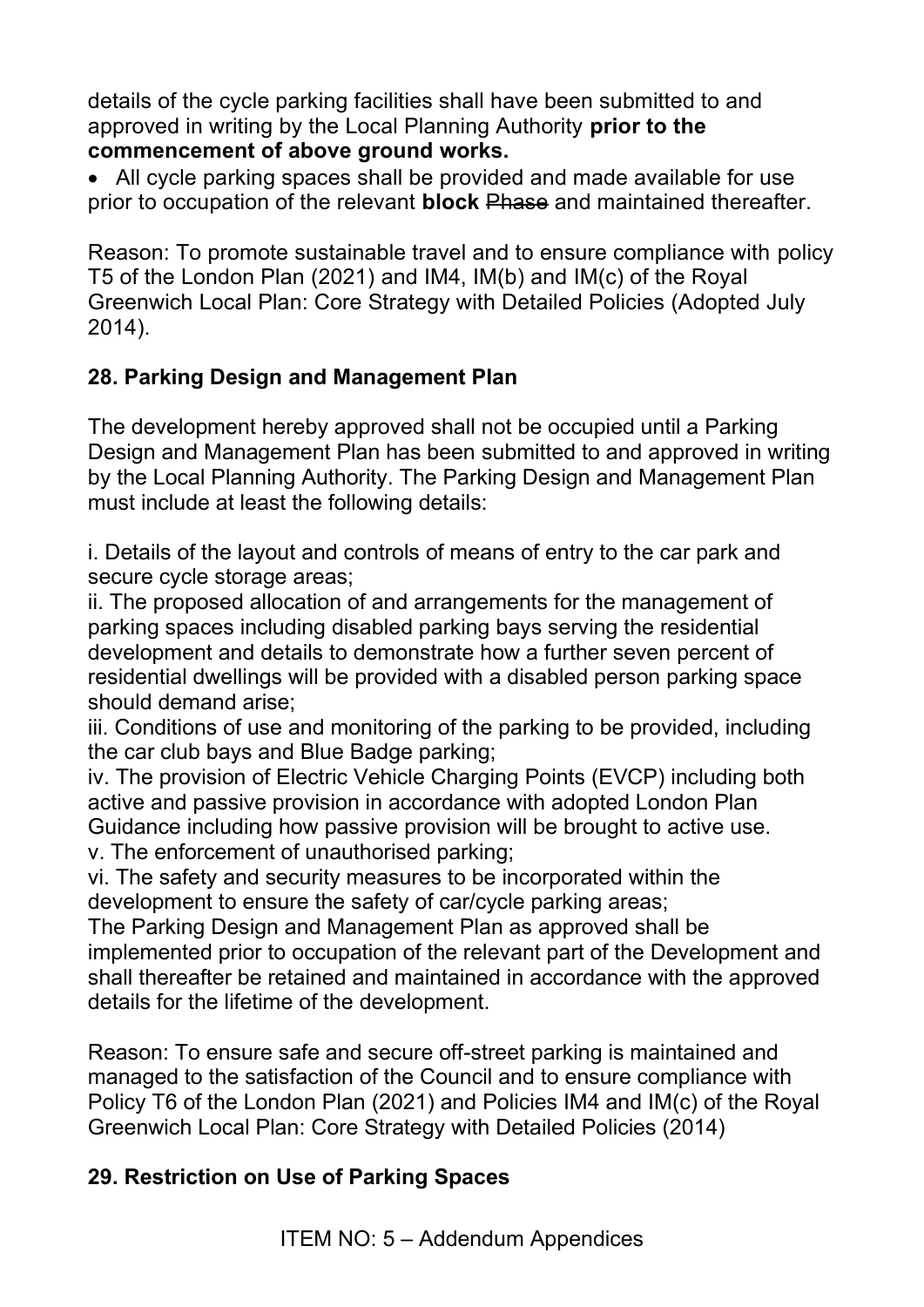The car parking spaces within the development hereby permitted shall be retained as disabled persons parking bays for the lifetime of the development and shall not be used for general parking.

Reason: To ensure that satisfactory parking provision is made for people with disabilities and to ensure compliance with Policy T6 of the London Plan (2021) and Policies IM4 and IM(c) of the Royal Greenwich Local Plan: Core Strategy with Detailed Policies (2014)

### **30. Residential Travel Plan**

a) The development hereby approved shall not be occupied until such time as a detailed site specific Residential Travel Plan, in accordance with Transport for London's document 'Travel Planning for New Development in London' has been submitted to and approved in writing by the Local Planning Authority. The development shall operate in full accordance with all measures identified within the Travel Plan from first occupation.

b) The Travel Plan shall specify initiatives to be implemented by the development to promote and maximise the use of sustainable travel to and from the site by a variety of non-car means (including public transport, walking and cycling), shall set targets and shall specify a monitoring and review mechanism to ensure compliance with the Travel Plan objectives. c) Within the timeframe specified by (a) and (b), evidence shall be submitted to the Local Planning Authority to demonstrate compliance with the monitoring and review mechanisms agreed under parts (a) and (b).

The Travel Plan shall in all respects be implemented in accordance with the details approved pursuant to this condition.

Reason: In order that the Local Planning Authority may be satisfied as to the practicality, viability and sustainability of the Travel Plan for the site and to promote sustainable travel in accordance with Policies T6 and SI 1 of the London Plan (2021) and Policy IM4 of the Royal Greenwich Local Plan: Core Strategy with Detailed Policies (2014).

### **31. Framework Commercial Travel Plan**

a) The **non-residential areas of** the development hereby approved shall not be occupied until such time as a detailed site-specific Framework Commercial Travel Plan for that part, in accordance with Transport for London's document 'Travel Planning for New Development in London' has been submitted to and approved in writing by the Local Planning Authority. The development shall operate in full accordance with all measures identified within the Travel Plan from first occupation.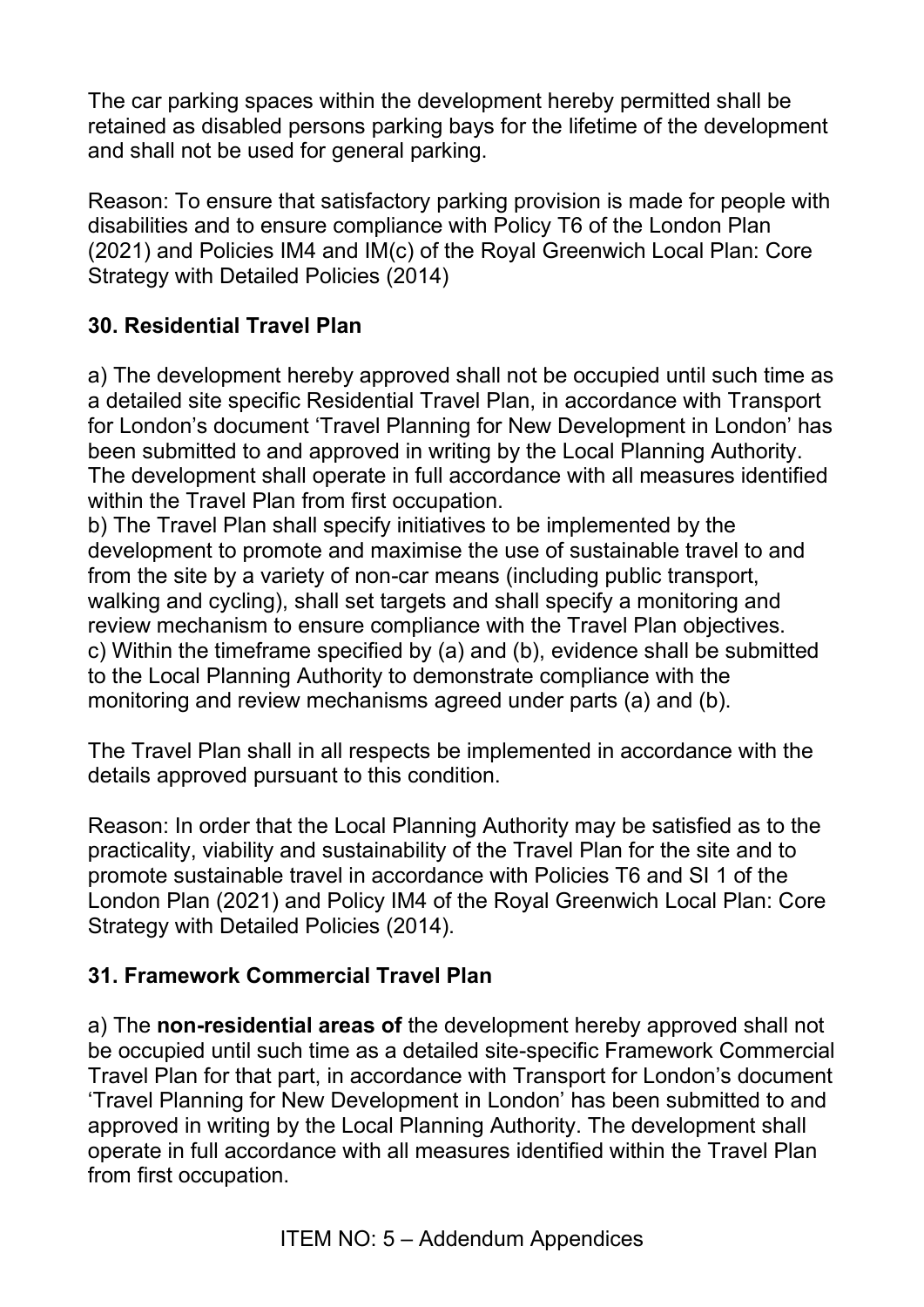b) The Travel Plan shall specify initiatives to be implemented by the development to promote and maximise the use of sustainable travel to and from the site by a variety of non-car means (including public transport, walking and cycling), shall set targets and shall specify a monitoring and review mechanism to ensure compliance with the Travel Plan objectives.

c) Within the timeframe specified by (a) and (b), evidence shall be submitted to the Local Planning Authority to demonstrate compliance with the monitoring and review mechanisms agreed under parts (a) and (b).

The Travel Plan shall in all respects be implemented in accordance with the details approved pursuant to this condition.

Reason: In order that the Local Planning Authority may be satisfied as to the practicality, viability and sustainability of the Travel Plan for the site and to promote sustainable travel in accordance with Policies T6 and SI 1 of the London Plan (2021) and Policy IM4 of the Royal Greenwich Local Plan: Core Strategy with Detailed Policies (2014).

## **32. Implementation of the Flood Risk Assessment**

The development permitted by this planning permission shall only be carried out in accordance with the approved flood risk assessment Ardent Consulting Engineers (dated August 2020, Reference: 195870-01) and the following mitigation measures detailed within it:

• Finished floor levels set no lower than 6.400 metres above Ordnance Datum (AOD)

- Flood resistant measures
- Flood resilience measures

The mitigation measures shall be fully implemented prior to occupation and subsequently in accordance with the timing / phasing arrangements embodied within the scheme.

Reason: To mitigate against the consequences and probability of flooding and to ensure compliance with policy SI 12 of the London Plan (2021) and Policies E2 and E3 of the Royal Greenwich Local Plan: Core Strategy with Detailed Policies (Adopted July 2014).

# **33. Flood Evacuation Plan**

Notwithstanding the approved Flood Risk Assessment, prior to the first occupation of the development a detailed Flood Evacuation Plan detailing how occupants will be made aware of flood risks, the implementation of flood warning systems and the proposed evacuation procedures for the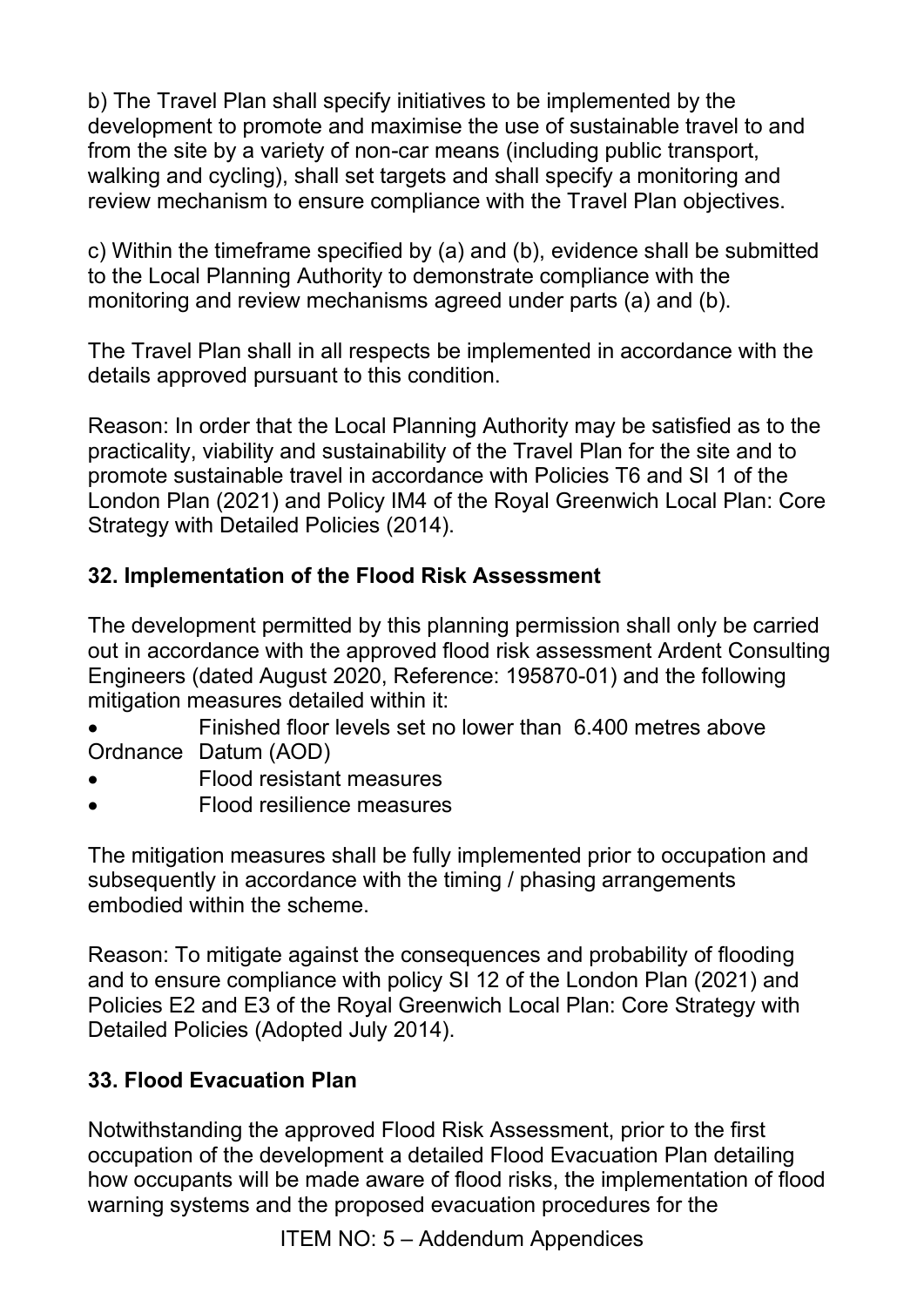development shall be submitted to and approved in writing by the Local Planning Authority.

The measures included in the approved Flood Evacuation Plan shall be put in place prior to the first occupation of the development and maintained for the lifetime of the development.

Reason: To mitigate against the consequences of flooding and to ensure compliance with policy SI 12 of the London Plan (2021) and Policies E2 and E3 of the Royal Greenwich Local Plan: Core Strategy with Detailed Policies (Adopted July 2014).

### **34. Water Efficiency**

No **above ground works** development shall commence, including both residential and non-residential units, until Water Efficiency calculations, prepared by suitably qualified assessor, have been submitted to and approved in writing by the Local Planning Authority to demonstrate that the detailed design of the development is designed to meet water efficiency standards with a maximum water use target of 105 litres of water per person per day for the residential and BREEAM Excellent standard for the 'Wat 01' BREEAM water category for the non-residential.

Prior to occupation of each residential unit within the development, evidence that the approved dwellings have incorporated water saving and monitoring measures that is in line with Part A shall have been submitted to the Local Planning Authority and approved in writing.

Prior to occupation of each non-residential unit within the development, evidence that the approved non-residential spaces have incorporated water saving and monitoring measures that will prevent the undue consumption of water in line with Part A shall have been submitted to the Local Planning Authority and approved in writing.

Reason: To ensure the sustainable use of water, in accordance with the approved sustainability statement and policy SI5 of London Plan (2021) and Policy DH1 Design of Royal Greenwich Local Plan: Core Strategy with Detailed Policies (July 2014) and Royal Borough of Greenwich Greener Greenwich SPD (2014).

### **35. BRE Green Guide**

A. Prior to commencement of the development, details demonstrating that all building materials to be used on the residential and non-residential components of the development comply with the BRE Green Guide to Housing Specification categories A, B or C shall be submitted to and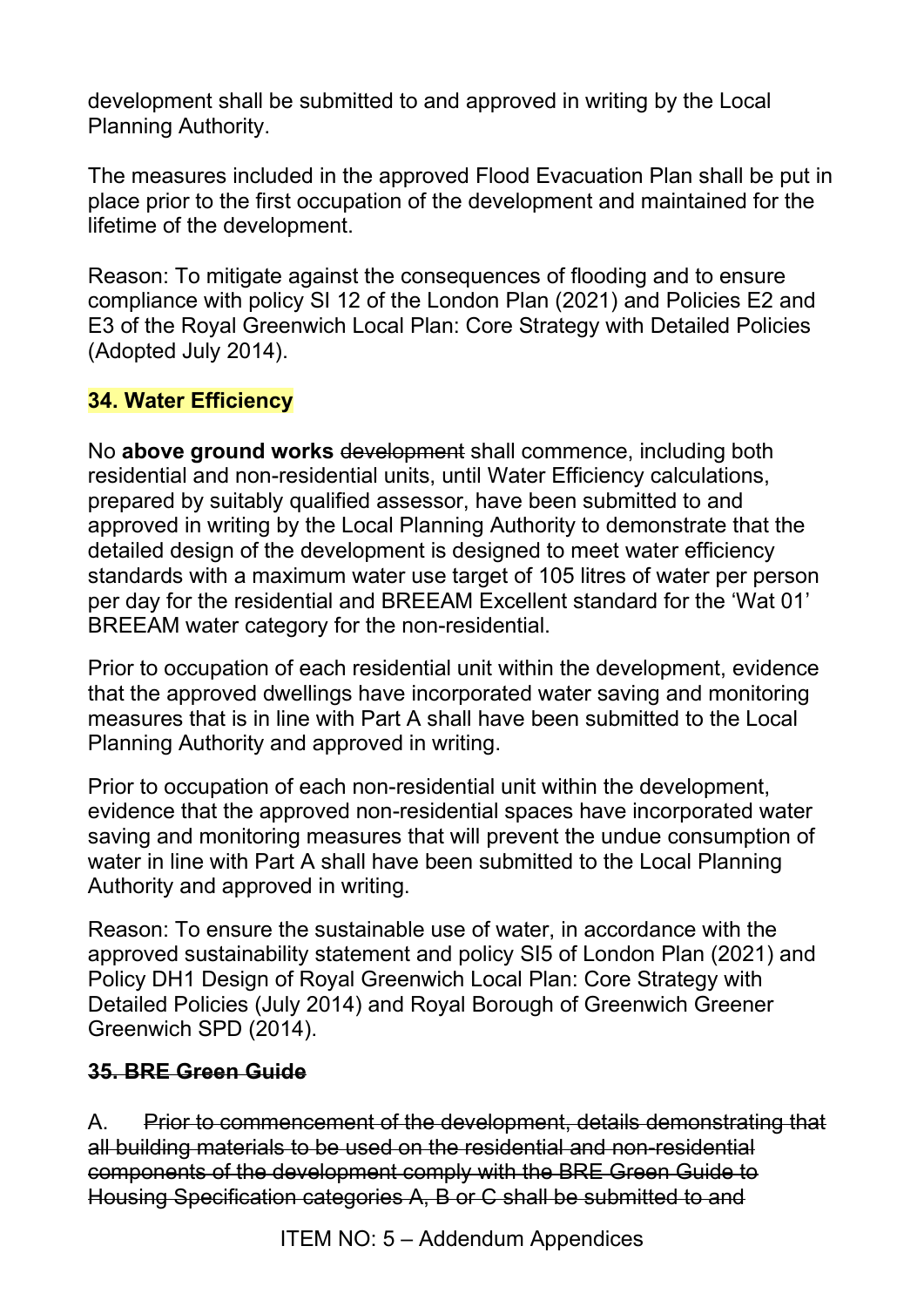approved by the Local Planning Authority. If any part of the development falls below the C category, proposed measures will be identified to seek to achieve the required categories.

B. Six months prior to the fit out of the new residential buildings within the development, details demonstrating that the external and internal building materials to be used within the new residential buildings comply with the BRE Green Guide Specification categories A+ to C shall be submitted to an approved by the Local Planning Authority.

C. Six months prior to the fit out of the new non-residential buildings within the development, details demonstrating that the external and internal building materials to be used within the new non-residential buildings comply with the BRE Green Guide Specification categories A+ to C shall be submitted to an approved by the Local Planning Authority.

The development shall be carried out in accordance with the details as approved.

Reason: To comply with Policy D3 of the London Plan (2021) and Policy IM4 of the Royal Greenwich Local Plan: Core Strategy with Detailed Policies (2014).

#### **35. Rainwater Recycling**

A. Prior to commencement of **above ground works** the development, a report on the feasibility of rainwater recycling system for irrigation requirements shall be submitted to and approved by the Local Planning Authority.

B. **Subject to Part A** within six months from completion of the installation of the rainwater recycling system, evidence of commissioning and evidence that the rainwater recycling system has been installed in accordance with the details approved under Part A **shall** should be submitted to the Local Planning Authority **and approved in writing** for written approval.

The development shall be carried out in accordance with the details as approved, shall be maintained as such thereafter and shall not be amended without the prior written consent of the Local Planning Authority.

Reason: To reduce the amount of potable water consumed from the water mains supply and contribute towards the sustainable use of water to comply with Policy D8, SI13 of the London Plan (2021) and Policy DH1 of the Royal Greenwich Local Plan: Core Strategy with Detailed Policies (2014).

#### **36. Sustainable Design and Construction Standards**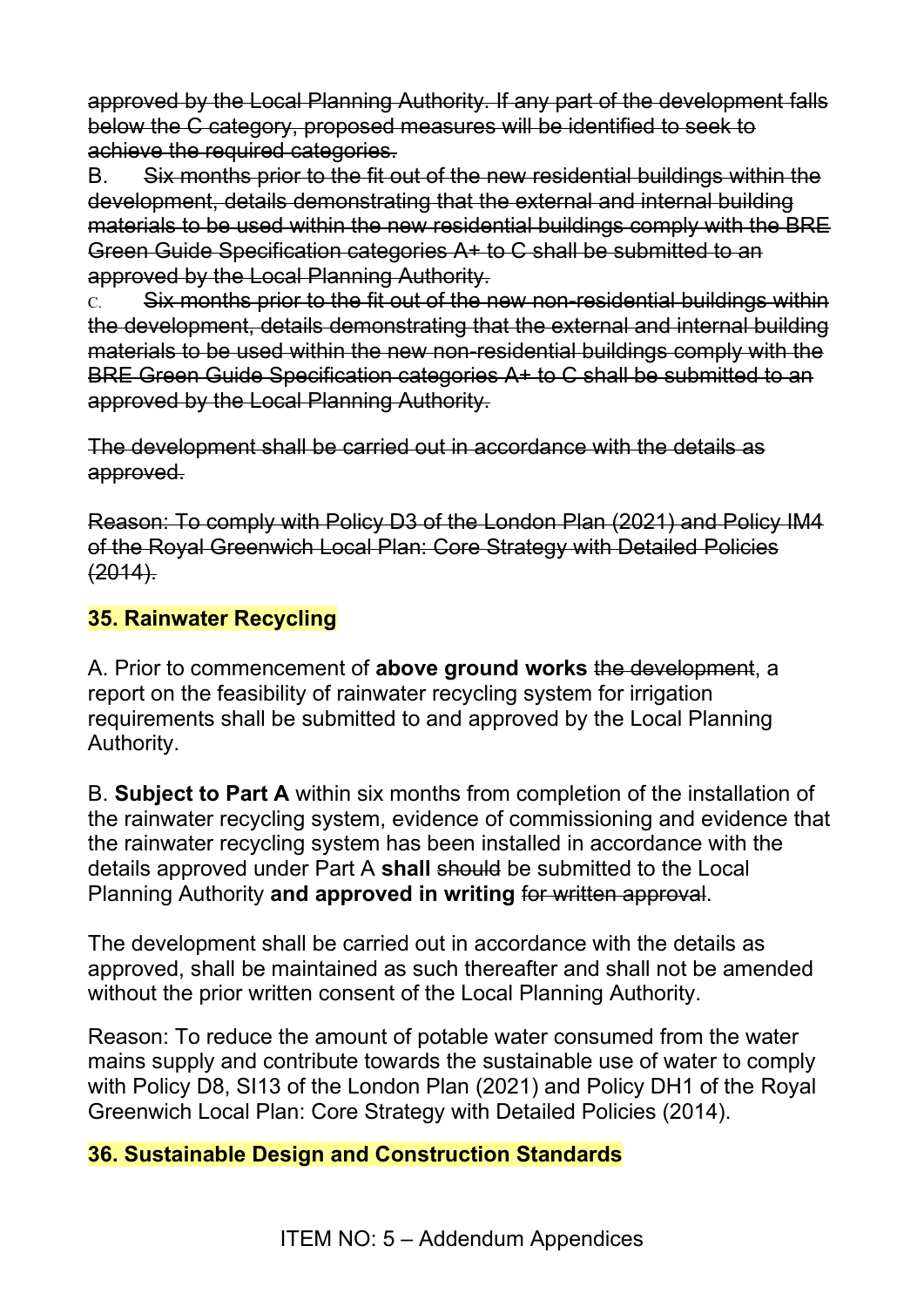Prior to the first occupation of each residential unit within the development, the approved dwellings shall incorporate sustainability measures as detailed in the Sustainability Statement prepared by Jaw Sustainability  $(6<sup>th</sup>$  January 2021) and supplementary information.

Upon the first use of the non-residential spaces within the development, the approved spaces shall incorporate sustainability measures as detailed in the Sustainability Statement prepared by Jaw Sustainability (6<sup>th</sup> January 2021) and supplementary information.

Reason: In the interest of addressing climate change and to secure sustainable development in accordance with policies D3, SI1, SI2, SI3, SI4, SI7, SI12 and SI13 of the London Plan 2021, Policy DH1 Design of Royal Greenwich Local Plan: Core Strategy with Detailed Policies (July 2014) and Royal Borough of Greenwich, Greener Greenwich SPD (2014).

### **37. Whole lifecycle carbon assessment**

A. Prior to commencement of **above ground works** the development, including both residential and non-residential units, other than site preparation, remediation and / or the formation of accesses, a Whole Life-Cycle Carbon Assessment (WLCCA) shall be prepared in accordance with London Plan Policy SI2 and the draft Whole Life-Cycle Carbon Assessments guidance (as updated) and submitted to the GLA and Local Planning Authority **and approved in writing by the Local Planning Authority in consultation with the GLA** for written approval. In preparing the WLCCA, the applicant should consider reporting the embodied carbon of products linked to mechanical, electrical and public health (MEP) systems in line with CIBSE TM65 or other appropriate guidance as appropriate.

B. Prior to the first occupation of each phase within the development, hereby approved, the post-construction tab of the GLA's whole life carbon assessment template should be completed accurately and in its entirety in line with the GLA's Whole Life Carbon Assessment Guidance. The postconstruction assessment should provide an update of the information submitted at planning submission stage, including the whole life carbon emission figures for all life-cycle modules based on the actual materials, products and systems including MEP systems used. This should be submitted to the GLA at: **ZeroCarbonPlanning@london.gov.uk** along with any supporting evidence as per the guidance and Local Planning Authority for information.

Reason: In the interests of sustainable development and ensure the carbon emissions resulting from the materials, construction and MEP and the use of a building over its entire life have been appropriately reduced in line with London Plan Policy SI2.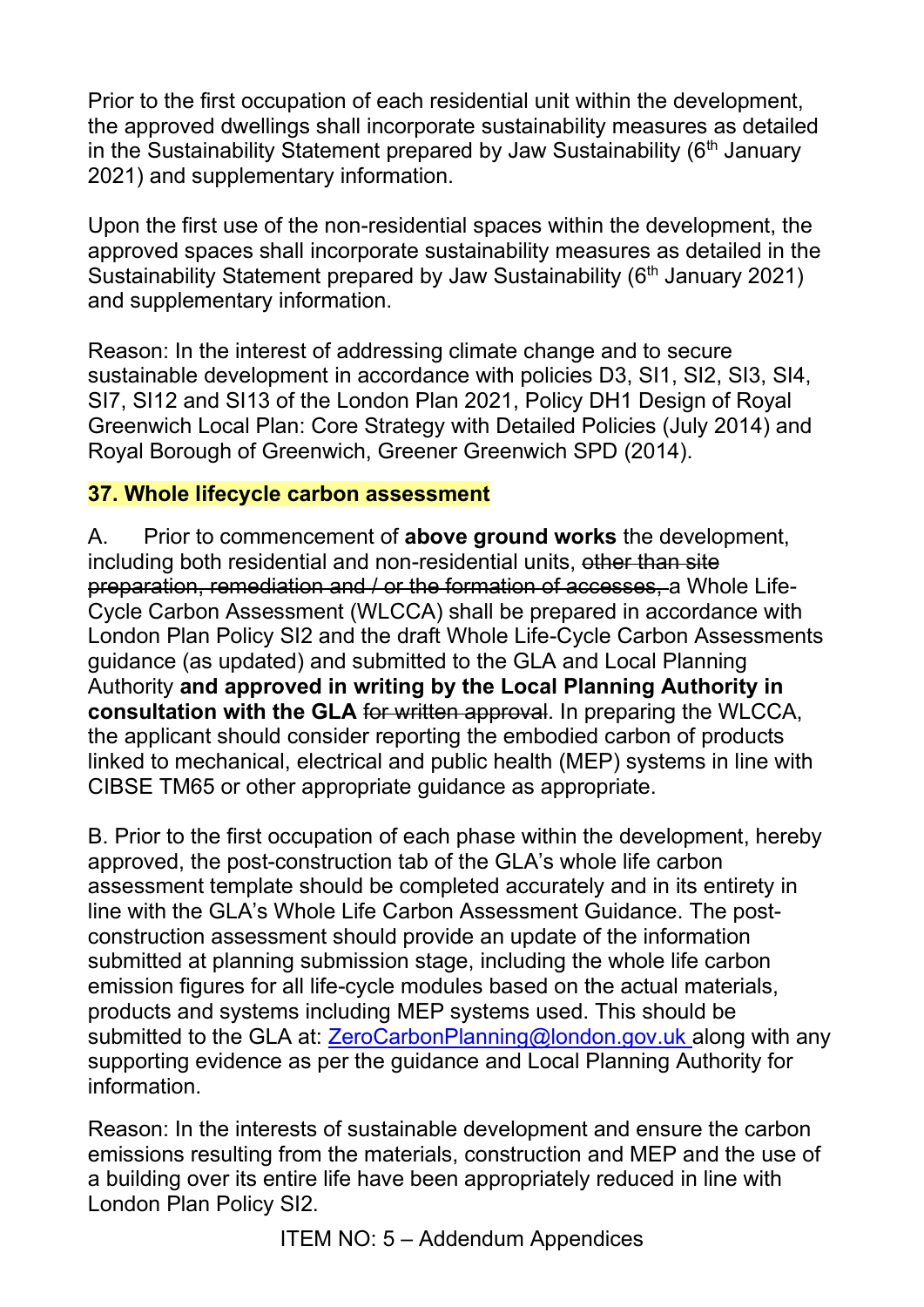#### **38. BREEAM New Construction Standards**

The new non-residential spaces within the development shall be registered with Building Research Establishment (BRE), achieve a high BREEAM NC Very Good BREEAM as detailed in the BREEAM 2018 Pre-Assessment Report V1 prepared by Jaw Sustainability (29<sup>th</sup> June 2020) and make reasonable endeavours to achieve Excellent (based on the latest related BREEAM Technical guidance or subsequent BREEAM version).

i. Within three months of the completion of **each of** the new nonresidential units, Interim BREEAM (or subsequent scheme) Assessment, copy of the summary score sheets and related Design Certificates all verified by the BRE shall have been submitted to and approved in writing by the Local Planning Authority.

ii. Within three months from the date of first use **of each** of the new nonresidential units, Post Construction BREEAM (or subsequent scheme) Stage Assessment, copy of the summary score sheets and related Certification all verified by the BRE with a copy of a signed legal green fit-out agreement confirming that the approved non-residential units within each block have been designed and fitted out to beyond best practice energy demand reduction measures, and incorporate energy efficient systems for heating and cooling and water efficient equipment that will conform to the energy strategy approved as part of Condition 40 (Energy Strategy for Non-Residential) shall have been submitted to and approved in writing by the Local Planning Authority confirming the BREEAM standard and measures have been implemented within three months from the date of first use of the new nonresidential unit.

Following any approval of a 'Post Construction Stage' assessment and certificate of the non-residential space, the approved measures and technologies to achieve the high BREEAM Very Good or higher standard shall be retained in working order for the lifetime of the development.

Reason: In the interest of addressing climate change and securing sustainable development in accordance with policies: D3, SI1, SI2, SI3, SI4, SI7, SI12 and SI13 of the London Plan 2021; and policies DH1 and E1 of the Royal Greenwich Local Plan: Core Strategy with Detailed Policies (July 2014).

#### **39. Energy Strategy**

Notwithstanding the Energy Strategy Report prepared by Jaw Sustainability (7th January 2021) and supporting information (January 2021) **prior to the commencement of above ground works** each block containing residential and/or non-residential units within the development, other than site preparation, remediation and / or the formation of accesses, a revised Energy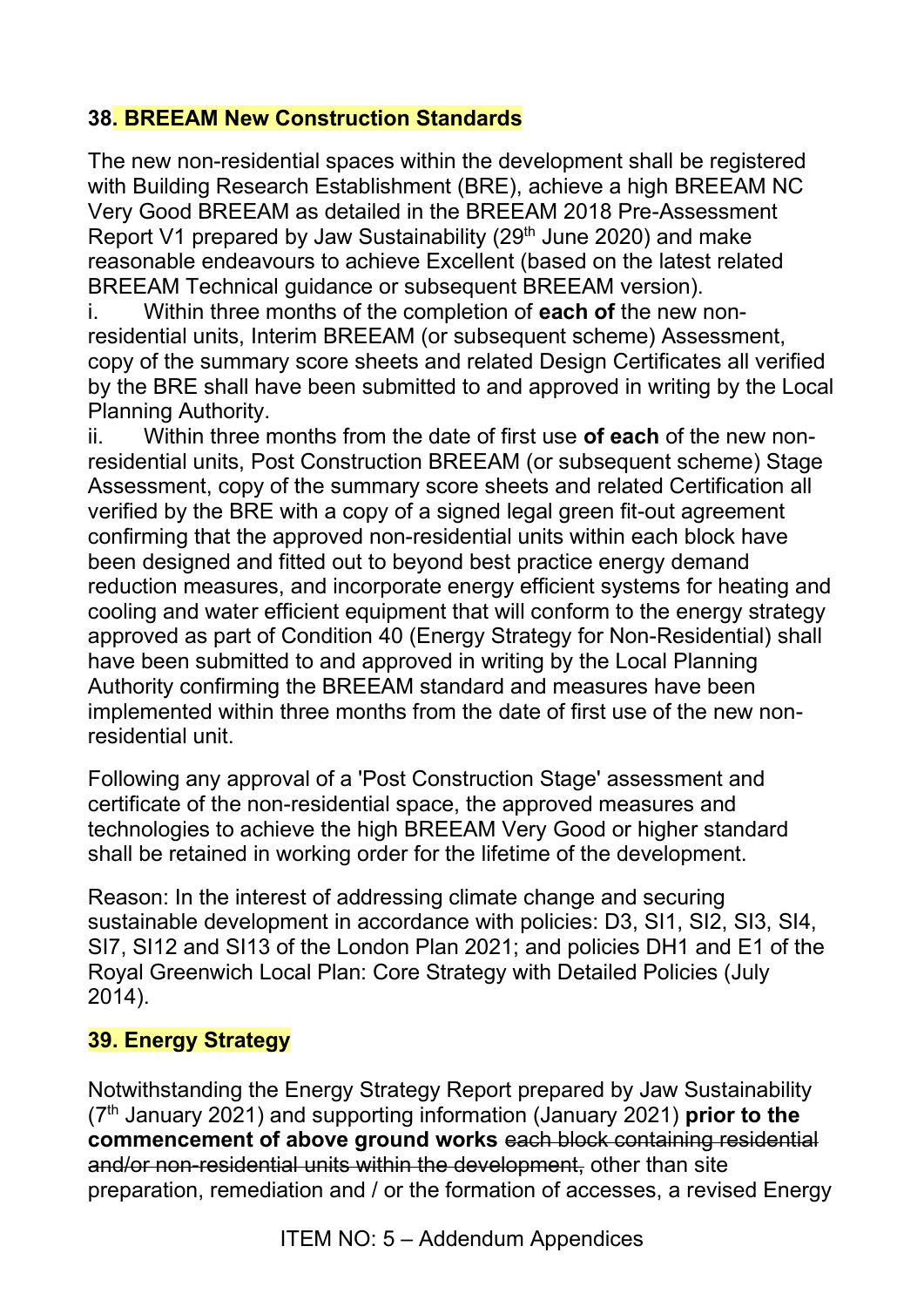Strategy shall have been submitted to and approved in writing by the Local Planning Authority. The Energy Strategy shall:

i) outline the measures to be incorporated into the residential and nonresidential components of the development to comply with the zero carbon standard above Building Regulations Part L 2013 taking into account the changes proposed under the revised Interim Building Regulations Part L and Future Homes Standards.

ii) investigate beyond best practice energy efficiency to minimise thermal bridging and maximise energy and carbon savings prior to incorporation of renewable/low carbon technologies. The carbon emissions and associated savings at the Be Lean case must be assessed and demonstrated against SAP 2012 emissions factors (if appropriate). Consideration to the LETI Climate Emergency Design Guide guidance shall be made.

Iii) identify measures and calculate and minimise energy uses not covered by Building Regulations (un-regulated);

iv) be based on connection of all residential and/or non-residential buildings to the site wide district heating network served by either i) heating/cooling imported into the site or (ii) a single on-site energy centre based on low carbon heat sources.

v) investigate ways of reducing peak sizes of installed post-occupancy vi) provide technical details for all technologies proposed including but not limited to types of refrigerants proposed for the technology and heat network, efficiencies of systems, refrigerant leak detector and refrigerants' Global Warming Potential etc;

vii) maximise onsite renewable energy generation, subject to operational plant requirements and overshadowing constraints, including a minimum capacity of 73kWp solar Photovoltaic system;

viii) evidence of developing a decarbonisation strategy including for low carbon heat to be supplied to the network from plant installed to serve the proposed development in the event that connection to an offsite local low carbon energy network is not pursued and engagement with RBG; ix) provide accredited SAP and SBEM modelling output reports for each stage of the Energy Hierarchy;

x) submission of the GLA's Carbon Emission Reporting spreadsheet demonstrating the carbon dioxide emissions and associated savings.

B. Within three-months of the practical completion of each block containing residential and/or non-residential units within the development and prior to occupation, the following information shall have been submitted to and approved in writing by the Local Planning Authority:

i) Final technical information and evidence including commissioning of installation that the renewable/low carbon technologies are installed in accordance with Part ( A ) and, if appropriate, certified under the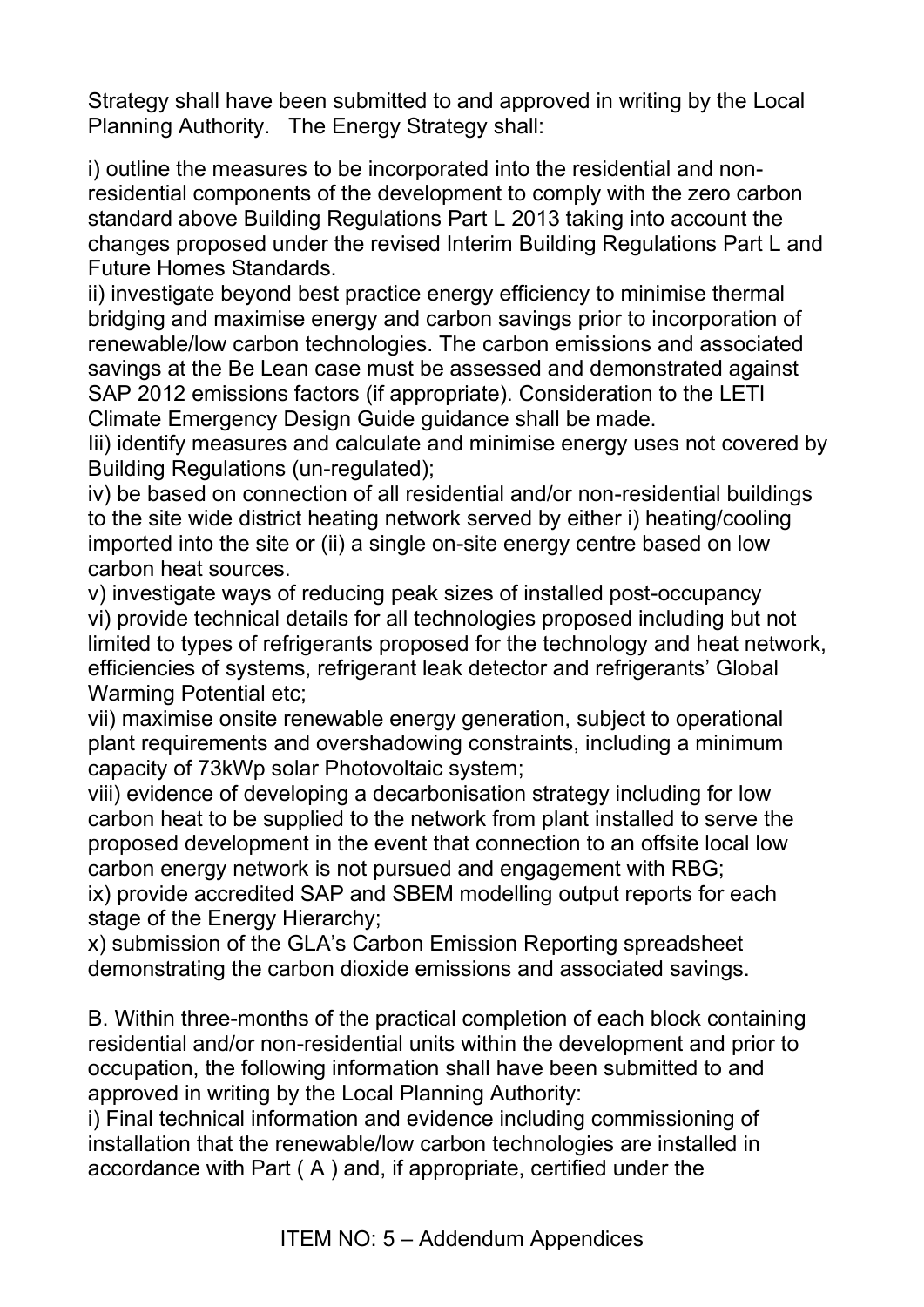Microgeneration Certification Scheme (MSC) and complies with the Enhanced Capital Allowances (ECS) product criteria.

ii) the resulting scheme, along with machinery/apparatus location, specification and operational details of renewable/low carbon technologies in accordance with Part ( A ) and Condition 44 Energy Centre/ Centralised plant room/District Heating Network.

Iii) a management plan for the operation of the renewable/low carbon technologies in accordance with Part ( A ) and Condition 44 Energy Centre/ District Heating/ Connection to offsite low carbon energy network

iv) a servicing plan including times, location, frequency, method of servicing of the renewable/low carbon technologies and Condition 44 Energy Centre/ District Heating/ Connection to offsite low carbon energy network

v) Evidence that energy efficient appliances and other appropriate measures have been incorporated to reduce the energy demand and unregulated energy usage in accordance with Part ( A ).

vi) Energy Performance Certificates [EPC's], detailed modelling output reports showing clearly the DER/BER and TER from the "as built stage" to confirm compliance with the carbon dioxide savings achieved through energy efficiency measures and the energy servicing strategy approved under Part ( A ).

vii) Detailed thermal bridging calculations for both residential and nonresidential components, 'As Built' SAP Thermal Bridging (residential) and SAP Overheating (residential) modelling output reports to confirm that the psi value has been reduced (psi-value <0.15) and Criterion 3 of the Building Regulations Part L 2013.

The approved development shall be carried out strictly in accordance with the details so approved, and the necessary equipment to allow connection of the approved development to the onsite energy centre or to the offsite local energy network shall be installed and operational prior to the first occupation of the development.

Reason: To ensure that the development hereby approved is energy efficient and to contribute to the avoidance of need for new fossil fuel or other primary energy generation capacity and to reduce emissions of greenhouse gases and to minimise the impact of building emissions on local air quality in the interests of health, in accordance with policies GG3, SI1, SI2, SI3 and SI4 of the London Plan 2021, Policy E1 of the Royal Greenwich Local Plan: Core Strategy with Detailed Policies (July 2014), Royal Borough of Greenwich, Greener Greenwich SPD (2014) and the Mayor's Sustainable Design and Construction SPG (2014).

#### **40. Energy Strategy for non-residential elements**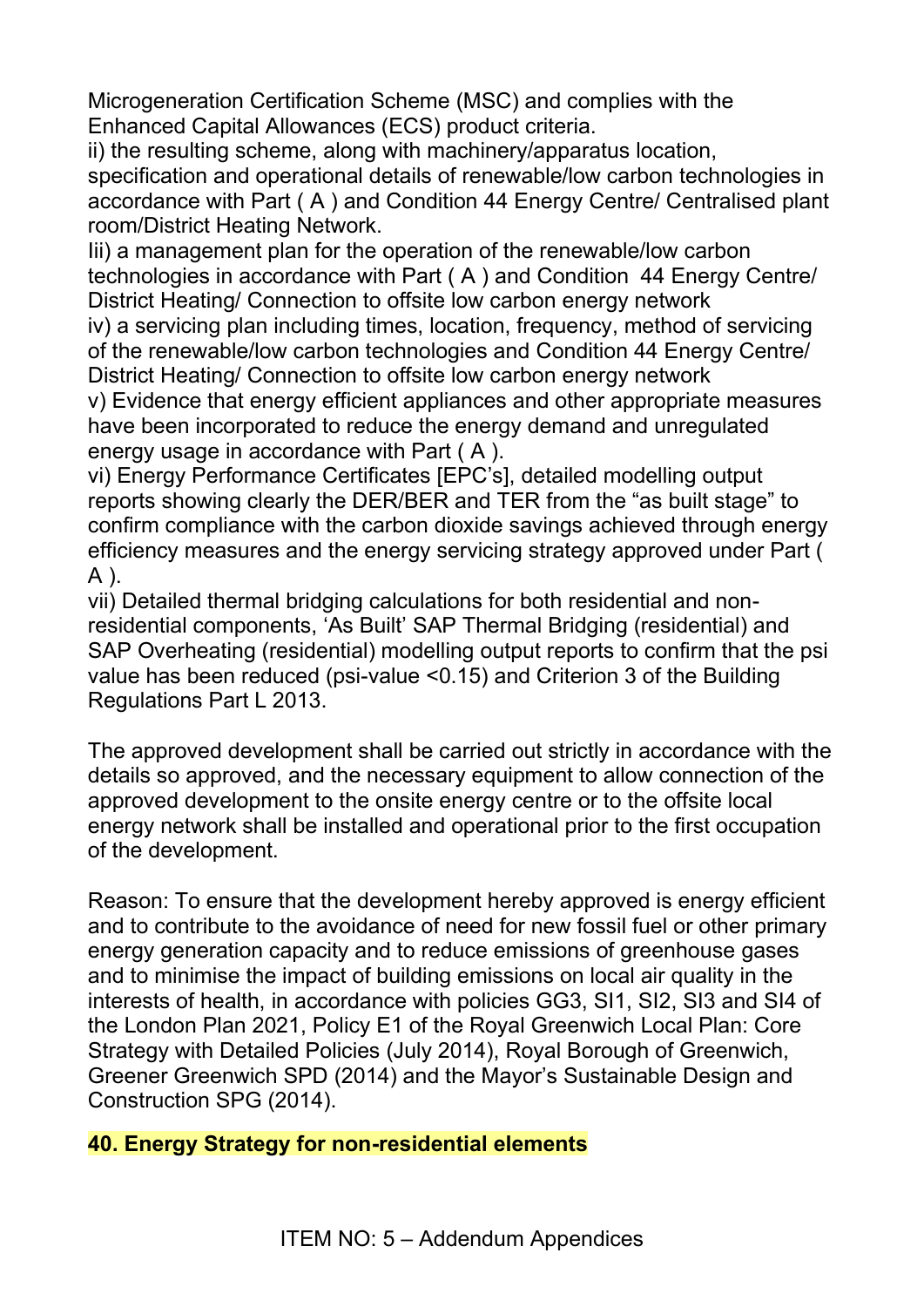Prior to the first occupation of each non-residential unit within the development, evidence that the approved non-residential spaces shall incorporate and maintain energy, overheating and fit out measures that are in line or improve upon those stated and approved under Condition 39 Energy Strategy and Condition 41 Overheating and Cooling Non-Residential shall have been submitted to and approved in writing by the Local Planning Authority.

Reason: To ensure that the non-residential components of the development hereby approved and occupied are energy efficient and to contribute to the avoidance of need for new fossil fuel or other primary energy generation capacity and to reduce emissions of greenhouse gases and to minimise the impact of building emissions on local air quality in the interests of health, in accordance with policies GG3, SI1, SI2, SI3 and SI4 of the London Plan 2021, Policy E1 of the Royal Greenwich Local Plan: Core Strategy with Detailed Policies (July 2014), Royal Borough of Greenwich, Greener Greenwich SPD (2014) and the Mayor's Sustainable Design and Construction SPG (2014).

### **41. Overheating and Cooling - Residential**

Prior to commencement of **above ground works** the details of the dynamic thermal modelling **being applied to a representative sample of residential units proposed** using the guidance and criteria provided in CIBSE TM59 & TM49 (DSY1, DSY2 and DSY3) and Cooling Hierarchy, and demonstrating how these units perform against and even exceed the overheating criteria, shall have been submitted to and approved in writing by the Local Planning Authority. The details of any additional measures to be incorporated into each residential unit to minimise the risk of overheating (without active cooling) shall also be submitted and evidence that these measures can and will be incorporated into the residential component of the development if the dynamic thermal modelling demonstrates that overheating would occur. Compliance with Criterion 3 of the Building Regulations should also be demonstrated.

Each residential unit shall thereafter be constructed in accordance with the approved details.

Reason: To ensure that each residential unit within the development, hereby approved, is energy efficient and to reduce reliance on cooling and the risk of overheating in line with policy SI4 of the London Plan 2021, and policies DH1 and E1 of the Royal Greenwich Local Plan: Core Strategy with Detailed Policies (July 2014).

### **42. Overheating and Cooling - Non-residential**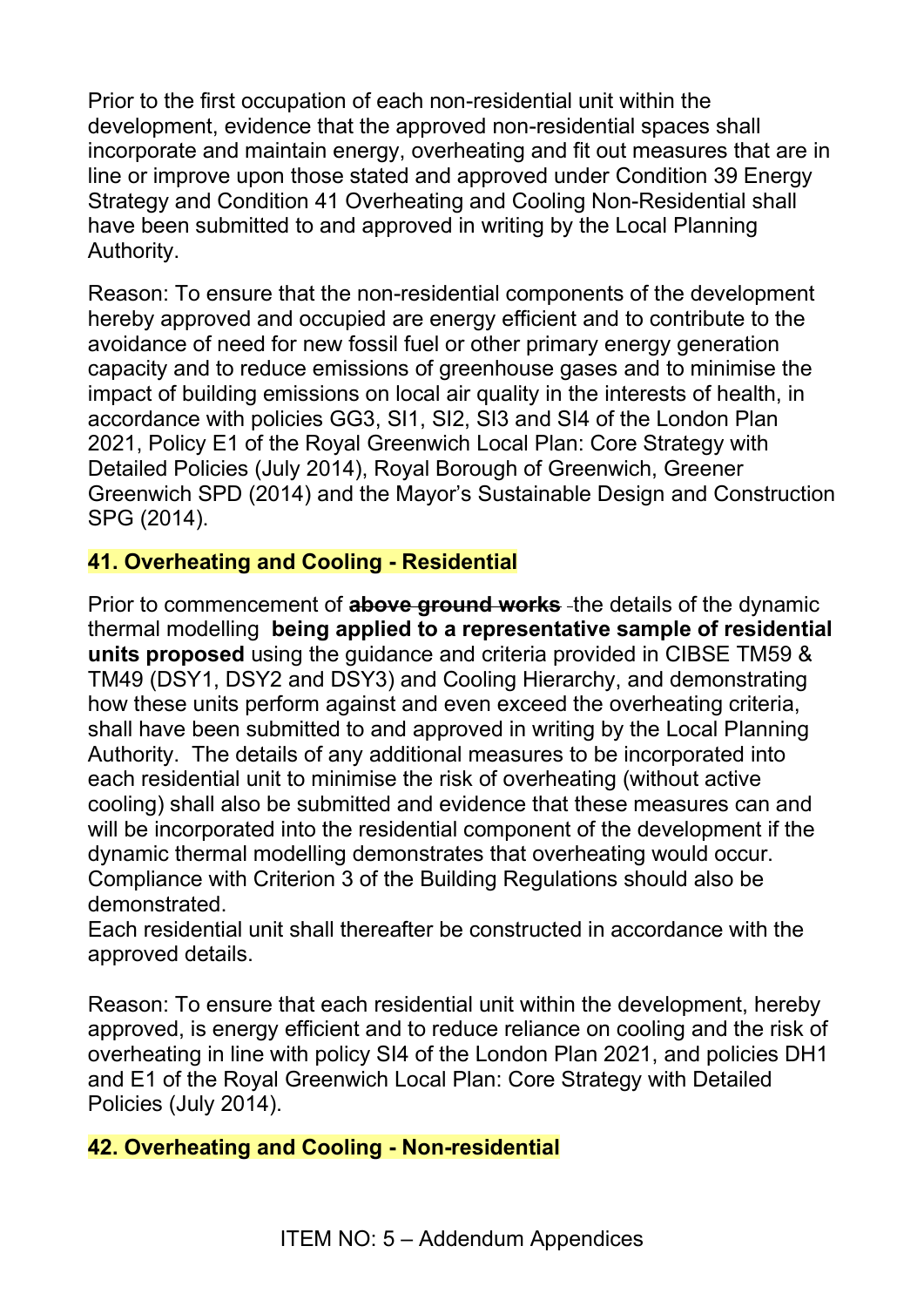Prior to commencement of **above ground works** the non-residential spaces within the development, hereby approved, the details of the dynamic thermal modelling, being applied to each non-residential unit proposed using the guidance and criteria provided in CIBSE TM52 & TM49 (DSY1, DSY2 and DSY3) and Cooling Hierarchy, and demonstrating how these units perform against and even exceed the overheating criteria, shall have been submitted to and approved in writing by the Local Planning Authority. The details of any additional measures to be incorporated into each non-residential unit to minimise the risk of overheating (without active cooling first) shall also be submitted and evidence that these measures can and will be incorporated into the development if the dynamic thermal modelling demonstrates that overheating would occur. Compliance with Criterion 3 of the Building Regulations should also be demonstrated and the actual cooling demand (kW/m2) (if required) should be demonstrated to be significantly reduced compared to the notional.

Each non-residential unit shall thereafter be maintained in accordance with the approved details.

Reason: To ensure that the non-residential development, hereby approved, is energy efficient and to reduce reliance on cooling and the risk of overheating in line with policy SI4 of the London Plan 2021, and policies DH1 and E1 of the Royal Greenwich Local Plan: Core Strategy with Detailed Policies (July 2014).

#### **43. Energy Centre/ District Heating/ Connection to offsite low carbon energy network**

- A) Within six (6) months of commencement of the approved development, including residential and non-residential components, within the development, hereby approved, the following details shall have been submitted to and approved in writing by the Local Planning Authority:
- i.Evidence of investigation of ways of heat exported to neighbouring sites and briefings of discussions with sites in close proximity;
- ii.Evidence of investigation of ways of heat imported into the site and briefings of discussions with sites in close proximity;
- iii.Details of the energy plant room and equipment, including size, layout and location, details of the flue and thermal stores (if available);
- iv.Details of the technologies and associated equipment to serve the energy requirements of the development, including technical information such as operational data and operational performance, costs, carbon intensity of heat network (kgCO2/kWh), monthly demand profiles for heating and hot water and cooling demand, analysis used to determine size of the proposed technology, HIUs including specifications, type and efficiency (and any other details the Local Planning Authority deems necessary);
- v.Details of the pipe network (including the size and route, flow and return temperatures, total length of the heat network in metres (flow and return)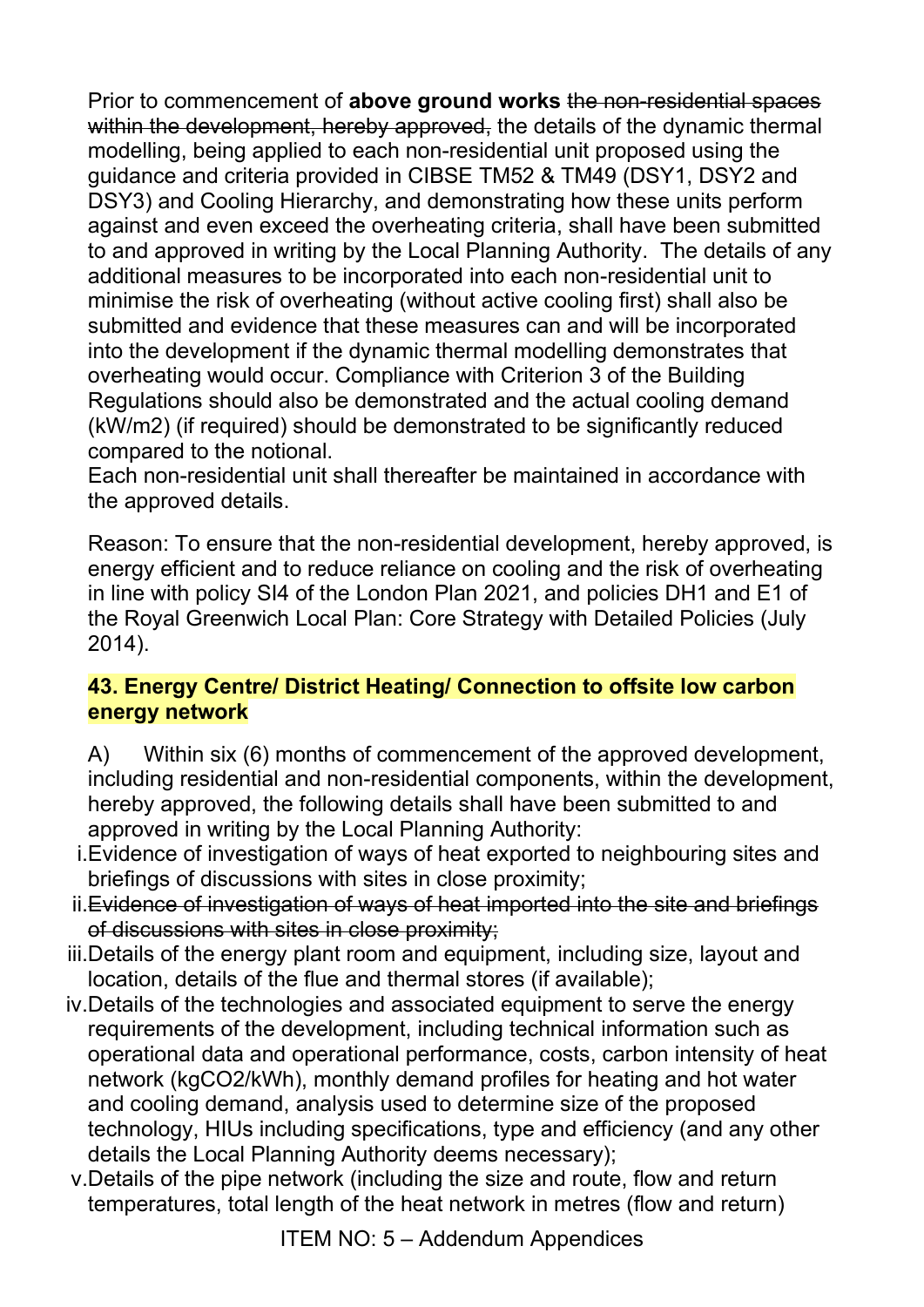distribution and transmission, diagram route, total plant heating capacity, total heat generated, total heat supplied to premises and how primary and secondary site heat network losses have been minimised) for the connection of the residential and/or non-residential components into the site wide heat network or as approved under Energy Strategy condition

- vi.Details of schematic of the site wide heat network showing all residential units and/or non-residential units connected into it or plant room and connection to a local low carbon energy network as approved under Condition 40 Energy Strategy:
- vii.Details showing how the non-residential units will be designed with appropriate connections to allow space heating to be provided by the onsite or offsite district heating network;
- viii.The method of how the facility and/or infrastructure has been designed to allow for the future connection of the development to an offsite heat network and/ or private wite network including connection point on the ground floor; drawings and floor plans if connection to an offsite local low carbon energy network hasn't been pursued as a priority;
	- ix.Evidence that any gas boilers required to serve the energy requirements of the approved development as an interim or later stage, should be of Ultra-Low NOx with maximum NOx Emissions that are compliant with the NOx (g/m²) (<40mgNOX/kWh) benchmarks as set out at Appendix 5 of the Mayor's Sustainable Design and Construction SPG (April 2014).
	- x.**Details and evidence to demonstrate that the onsite district heating network, if an onsite standalone system is proposed, and secondary distribution heat network shall be designed in accordance with Heat Networks: Code of Practice for the UK (based on the latest technical guidance), Heat Trust Standards and Heat Network (Metering and Billing) Regulations (HNMBR)**
	- xi.Details and evidence to demonstrate that the district heating network shall be designed in accordance with Heat Networks: Code of Practice for the UK (based on the latest technical guidance), Heat Trust Standards and Heat Network (Metering and Billing) Regulations (HNMBR).

B) Within six months of occupation of the relevant block of the development including residential and non-residential components, details and evidence of a post-commissioning assessment, completed by an independent assessor, for either connection to an offsite local low carbon energy network or installation of an energy centre to provide the space heating/ hot water/ cooling, certifying that either the offsite connection or the onsite standalone energy servicing strategy has been well designed in line with Part A, runs efficiently, has reliability of supply, a reasonable customer tariff and appropriate management and maintenance arrangements are in place shall have been submitted to and approved in writing by the Local Planning Authority.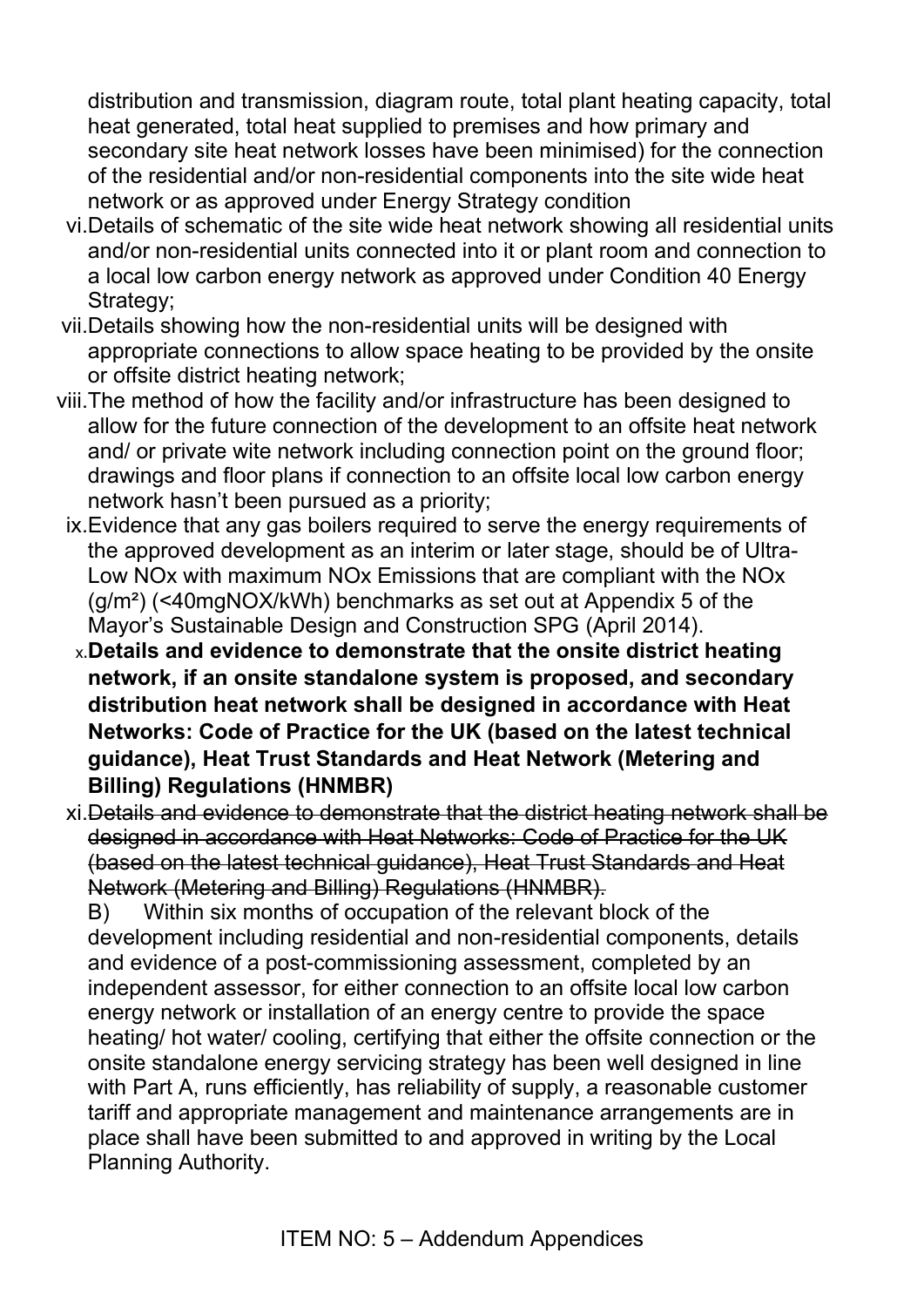Reason: To ensure that the allocated space for energy equipment within the development is designed in a manner that ensures that the development contributes to reducing the use of fossil fuel or other primary energy generation capacity, is designed to connect to an offsite heating and/or private wire network and to reduce emissions of greenhouse gases in accordance with policies SI2, SI3 of the London Plan 2021, policies DH1 and E1 of the Royal Greenwich Local Plan: Core Strategy with Detailed Policies (July 2014), the Mayor's Sustainable Design and Construction SPG (2014) and Greener Greenwich SPD (2014).

### **44. 'Be seen' energy monitoring**

The development hereby approved shall be constructed to comply with the GLA 'Be Seen' energy monitoring requirements set out in points a, b, c and d below for at least five years:

A. Within four weeks of planning permission being issued by the Local Planning Authority, accurate and verified estimates of the 'be seen' energy performance indicators, as outlined in Chapter 3 'Planning stage' of the GLA 'Be seen' energy monitoring guidance shall be submitted to the GLA's monitoring portal and Local Planning Authority for information.

B. Once the as-built design has been completed (upon commencement of RIBA Stage 6) and prior to occupation of each phase of the development, updated accurate and verified estimates of the 'be seen' energy performance indicators for each reportable unit of the development, as well as supporting evidence, as per the methodology outlined in Chapter 4 'As-built stage' of the GLA 'Be seen' energy monitoring guidance shall be uploaded to the GLA's monitoring portal and submitted to the Local Planning Authority for information. The owner should also confirm that suitable monitoring devices have been installed and maintained for the monitoring of the in-use energy performance indicators, as outlined in Chapter 5 'In-use stage' of the GLA 'Be seen' energy monitoring guidance document.

C. Upon completion of the first year of occupation following the end of the defects liability period (DLP) and for the following four years, accurate and verified annual in-use energy performance data as well as supporting evidence for all relevant indicators under each reportable unit of the development as per the methodology outlined in Chapter 5 'In-use stage' of the GLA 'Be seen' energy monitoring guidance shall be uploaded to the GLA's monitoring portal and submitted to the Local Planning Authority for information.

D. In the event that the in-use evidence submitted shows that the as-built performance estimates have not been or are not being met, the legal Owner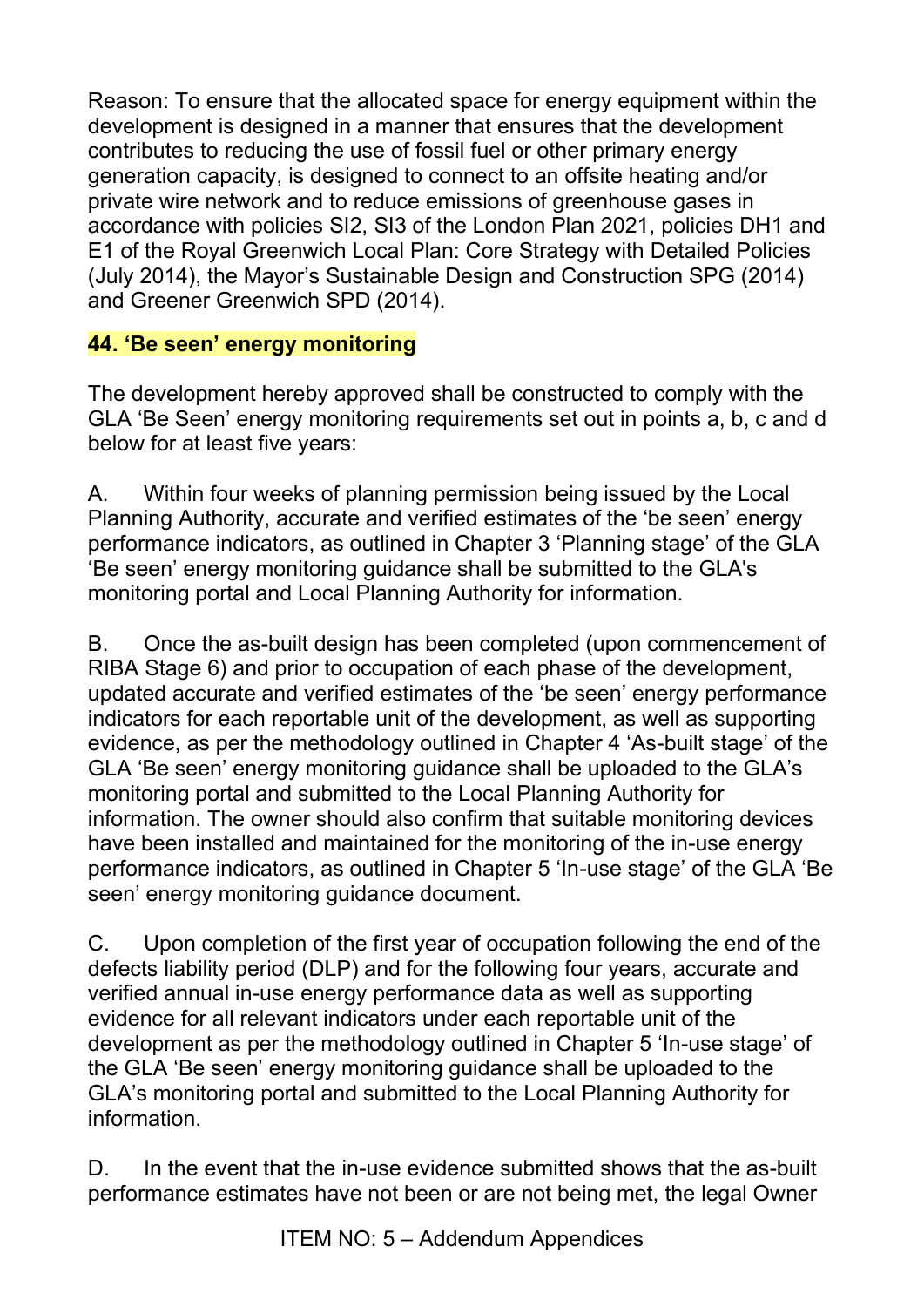shall investigate and identify the causes of underperformance and the potential mitigation measures and set these out in the relevant comment box of the 'be seen' spreadsheet. Where measures are identified, which can be reasonably practicable to implement, an action plan comprising such measures shall have been submitted to and approved in writing by the Local Planning Authority within six weeks of the submission of the information being uploaded to the GLA's Portal. The measures approved by the Local Planning Authority shall be implemented by the legal Owner as soon as reasonably practicable and based on **in accordance with** the agreed action plan timescales.

Reason: In order to ensure that actual operational energy performance is minimised and demonstrate compliance with the 'be seen' post-construction monitoring requirement of Policy SI 2 of the London Plan.

### **45. Precautionary Bat Survey**

If more than one year passes between the most recent bat survey and the commencement of development involving tree works an update bat survey must be undertaken immediately prior to tree works by a licensed bat worker. Evidence that the survey has been undertaken shall be submitted to and approved in writing by the Local Planning Authority prior to the commencement of tree works relating to each Phase.

Reason: To ensure compliance with the Habitats Regulations and the Wildlife & Countryside Act 1981 (as amended)

### **46.Timing of vegetation clearance (breeding birds)**

All removal of trees, hedgerows, shrubs, scrub or tall herbaceous vegetation shall be undertaken between September and February inclusive. If this is not possible then a suitably qualified ecologist shall check the areas concerned immediately prior to the clearance works to ensure that no nesting or nestbuilding birds are present. If any nesting birds are present then the vegetation shall not be removed until the fledglings have left the nest.

Reason: To ensure compliance with the Habitats Regulations and the Wildlife & Countryside Act 1981 (as amended). All wild birds, their nests and young are protected during the nesting period.

#### **47. Ecological / Landscape management plan**

**A) No development shall take place until the following have been submitted to and approved in writing by the Local Planning Authority:**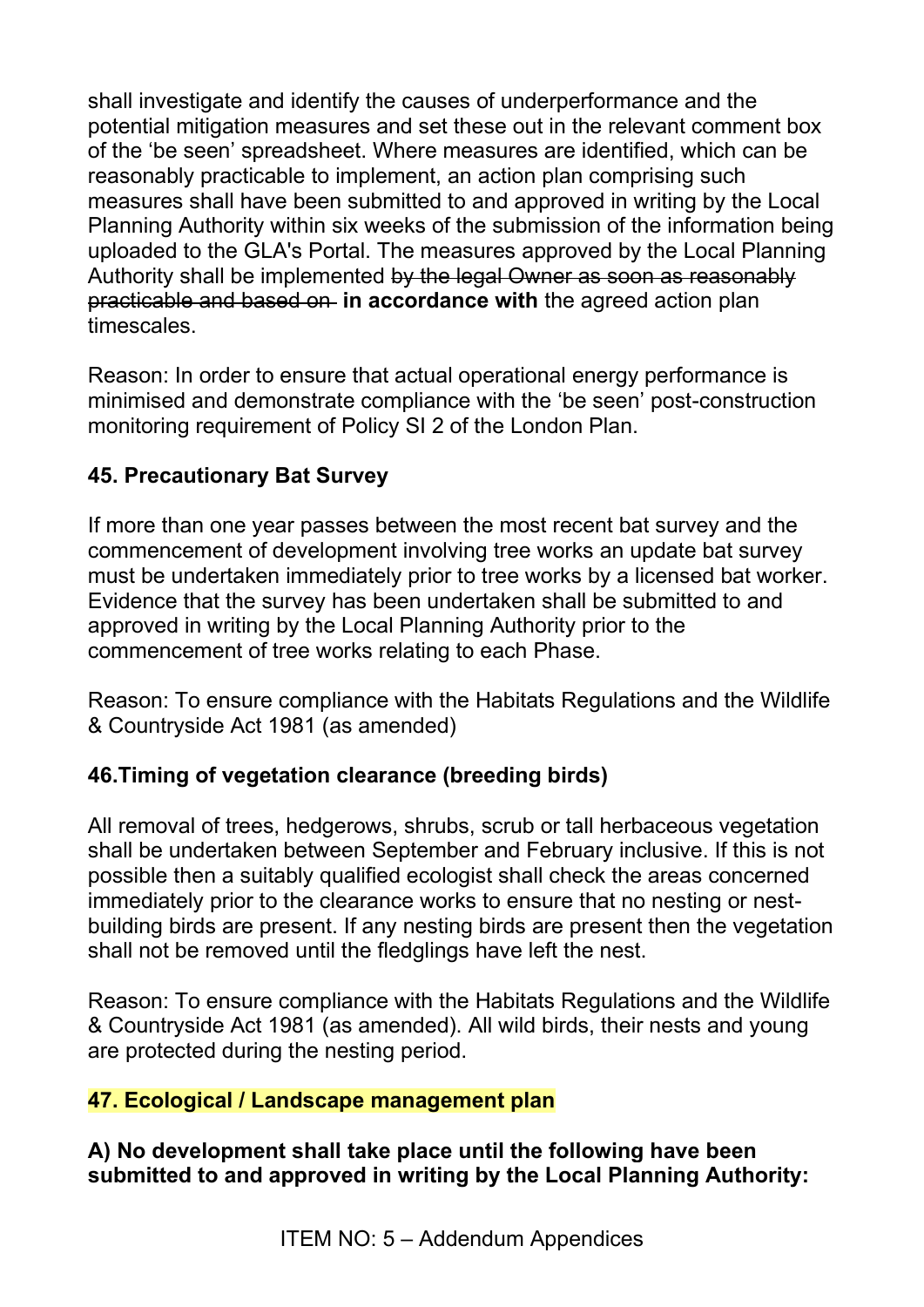**i).An addendum to the Preliminary Ecological Appraisal including Extended Phase 1 Habitat Survey demonstrating the details of all features of ecological value on the site and especially covering the Eastmoor Street SINC site and setting out measures, for their protection during demolition and construction works.** 

**ii). Details to protect the established vegetation from any damage that could be caused during demolition and construction. All works should be undertaken by a suitably qualified and experienced specialist contractor and should conform to current industry best practice, i.e. BS 3998: 2010 'Tree Work Recommendations'. The details should ensure that existing commuting/foraging routes currently utilised by bats and other wildlife are maintained, if identified.** 

**Any mitigation measures identified therein shall be implemented in accordance with the approved details prior to the commencement of any works on site.** 

**B). Prior to the commencement of the development, other than demolition and groundworks, an Ecological and Landscape Management Plan, including long-term design objectives, management responsibilities and maintenance schedules for all landscaped areas and demonstration that an Urban Greening Factor (UGF) score of 0.4 has been achieved for the approved site, shall be submitted to and approved in writing by the Local Planning Authority.**

**Development proposals must ensure no net loss of biodiversity and wherever possible, make a positive contribution to the protection, enhancement, creation and management of biodiversity including the creation of an ecological corridor such as tree lines and hedgerows to provide important commuting habitats.** 

**The Ecological and Landscape Management Plan shall include:** 

**a) Details from a suitably qualified ecologist specifying how the landscape features have been developed for biodiversity and ecological enhancement. The mitigation and enhancement should include the following:** 

**I. Native and/or nectar producing and/or deciduous plant and tree species of high ecological value, preferably of local provenance;**

**II. Diversity grassland areas such as lawns with low growing native herbs, unmown grass verges, wildflower mixes on amenity and recreational open spaces and/or meadow areas;**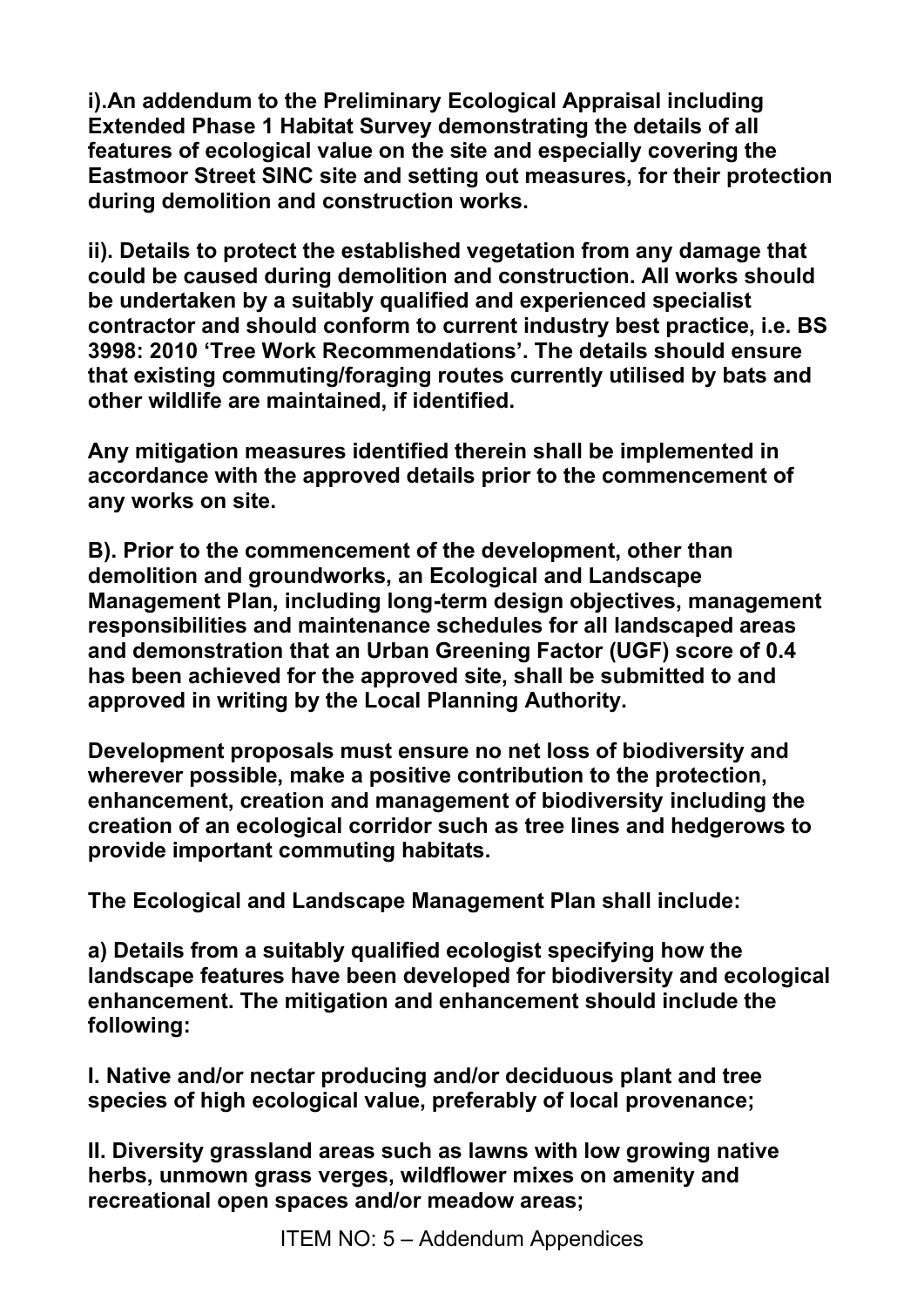**III. Percentage of native habitat species proposed for the site (a target of 75% native to 25% non-native plant species should be utilised where possible);** 

**IV. Dense areas of shrubbery;** 

**V. Habitat areas identified in the Greenwich Biodiversity Action Plan;**

**Where habitats are created as mitigation for development, management plans for the habitat shall also be provided detailing how the areas are to be managed in the longer term. Once approved the mitigation and management plans shall be undertaken in accordance with the approved details.** 

**C. Evidence that the ecological measures approved under part B have been installed in accordance with the details above should be submitted to and approved by the Local Planning Authority prior to first occupation of the development.**

**Reason: To ensure the protection of wildlife and supporting habitat, to prevent the spread of invasive plants and to secure opportunities for the enhancement of the ecological value of the site in line with policies G5, G6 and G7 of the London Plan (2021) and Core Strategy policy OS4 (Biodiversity), the Mayor's Sustainable Design and Construction SPG (2014) and Greener Greenwich SPD (2014) or subsequent versions of the above related documents or related subsequent versions.** 

Notwithstanding the Preliminary Ecological Appraisal and Preliminary Roost Assessments prepared by The Ecology Partnership (June 2020) and Landscape Strategy prepared by Studio Bosk Ltd (24th June 2020), prior to the commencement of development an ecological and landscape management plan, including long-term design objectives, management responsibilities and maintenance schedules for all landscaped areas, shall be submitted to and approved in writing by the Local Planning Authority. Development proposals must ensure no net loss of biodiversity and wherever possible, make a positive contribution to the protection, enhancement, creation and management of biodiversity and achieve or even exceed the required Urban Greening Factor (UGF) score for the approved site. The submitted report shall include:

A. Ecological Appraisal demonstrating the details of all features of ecological value on the site and setting out measures for their protection during construction works. Any mitigation measures identified therein shall be implemented in accordance with the approved details.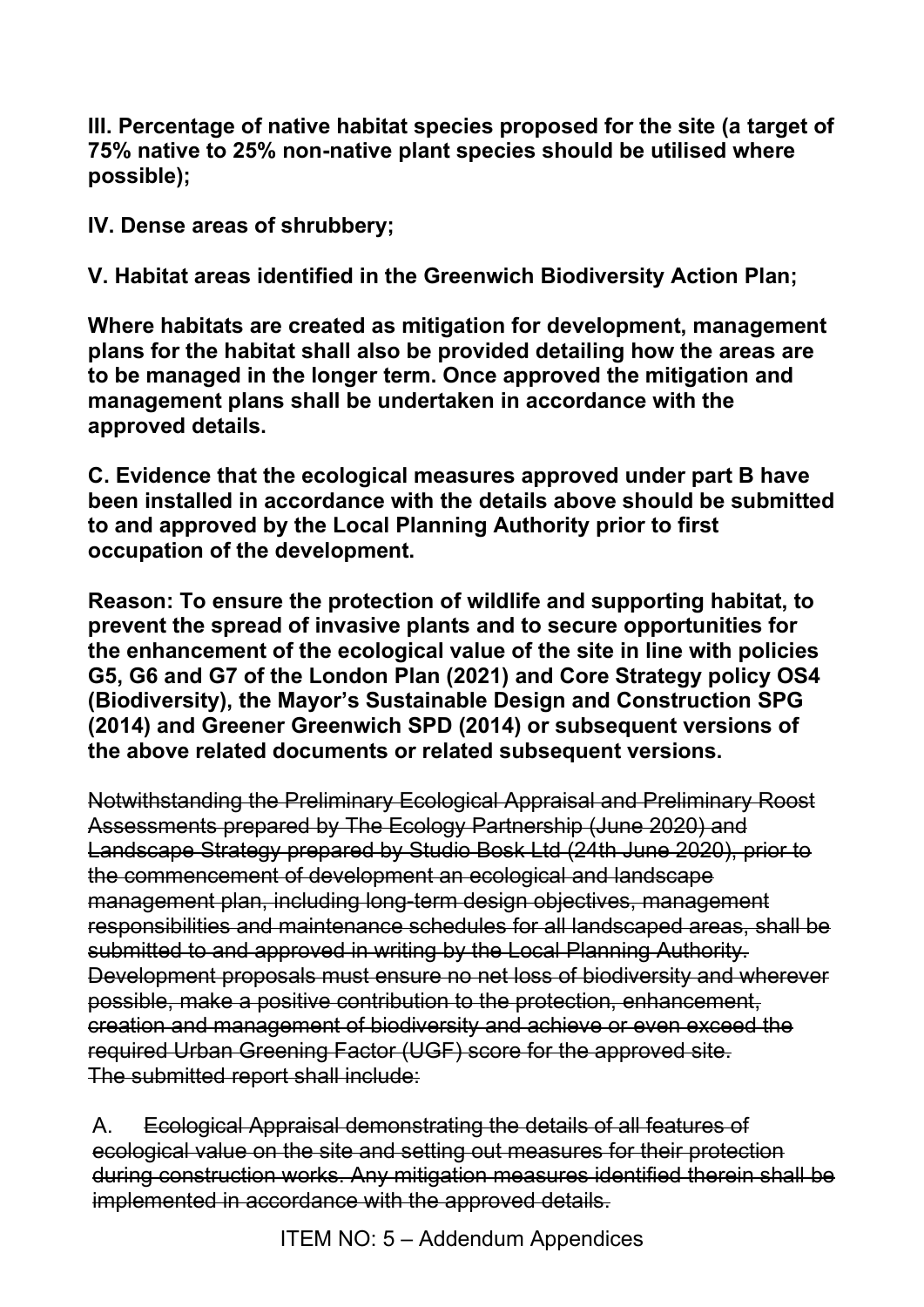B. Detailed phase II nesting birds' surveys which include: nesting bird checks, if evidence of these species is recorded.

C. A detailed method statement for the removal or long-term management /eradication of invasive species on the site. The method statement shall include proposed measures to prevent the spread of butterfly bush and cherry laurel during any operations such as mowing, strimming or soil movement. It shall also contain measures to ensure that any soils brought to the site are free of the seeds / root / stem of any invasive plant covered under the Wildlife and Countryside Act 1981.

D. Details to protect the established vegetation from any damage that could be caused during demolition and construction. All works should be undertaken by a suitably qualified and experienced specialist contractor and should conform to current industry best practice, i.e. BS 3998: 2010 'Tree Work - Recommendations'. The details should ensure that existing commuting/foraging routes currently utilised by bats and other wildlife are maintained.

E. Details from a suitably qualified ecologist specifying how the landscape features have been developed for biodiversity and ecological enhancement, are linked and will become part of the wider green infrastructure as well as provide ecological corridors for the local fauna as appropriate. The mitigation and enhancement should include the following:

- i.Native and/or nectar producing and/or deciduous plant and tree species preferably of local provenance;
- ii.Diversity grassland areas such as lawns with low growing native herbs, unmown grass verges, wildflower mixes on amenity and recreational open spaces and/or meadow areas;
- iii. Dense areas of shrubbery;
- iv.Habitat areas identified in the Greenwich Biodiversity Action Plan;
- v.Bird and bat sensitive lighting;
- vi.Street trees; and

vii.Artificial nesting and roosting sites/boxes including number, location (eastings and northings) and specification for bird, bat and invertebrate species Where habitats are created as mitigation for development, management plans for the habitat shall also be provided detailing how the areas are to be managed in the longer term. Once approved the mitigation and management plans shall be undertaken in accordance with the approved details.

F. Evidence that the ecological measures approved under parts  $(A)$  to  $(E)$ ) have been installed in accordance with the details above should be submitted to and approved by the Local Planning Authority prior to first occupation of the residential and non-residential buildings within the development.

Reason: To provide insulation and to contribute towards enhancing biodiversity, reducing flood risk and improving the aesthetic value of the development as well as resident's well-being and comply with London Plan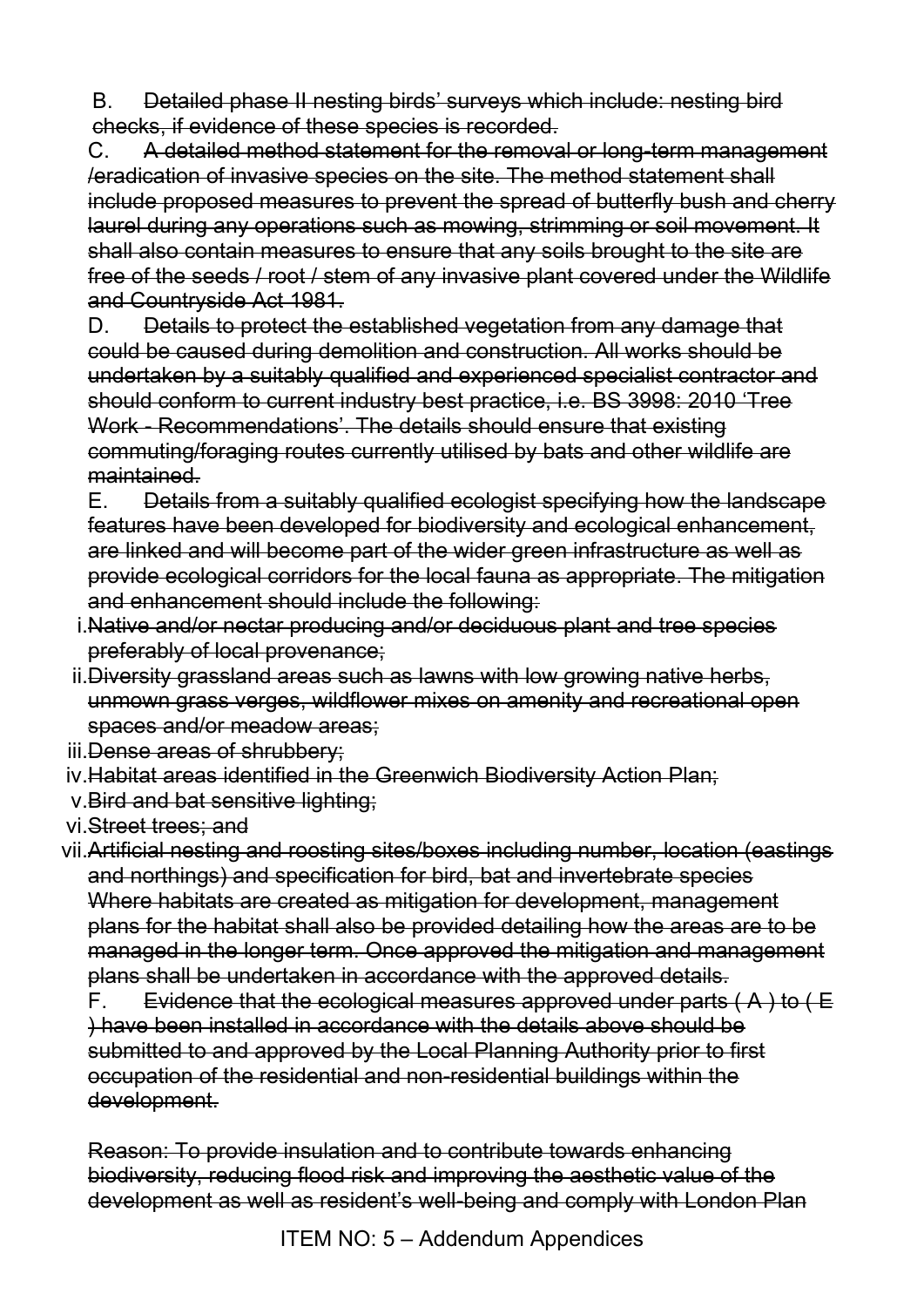(2021) policies G1 (Green Infrastructure), G5 (Urban Greening), SI13 (Sustainable Drainage) and G6 (Biodiversity and Access to Nature) and policies OS4 (Biodiversity), DH1 (Design) and E(f) Living Roofs and Walls of the Royal Greenwich Core Strategy and Detailed Policies 2014.

### **48. Biodiverse/ Biosolar Green Roof**

A. Within three months of commencement of the development, a detailed investigation into the incorporation of biodiverse/ bio-solar green roof that is compliant with GRO Green Roof Code 2014 shall have been be carried out and submitted to and approved in writing by the Local Planning Authority-and submitted to Local Planning Authority for written approval.

B. Subject to part ( A ), details of the green/biosolar roof shall shall have been submitted to and approved in writing by the Local Planning Authority within six months of commencement of the development, and should include: i.type of green roof and how it has been developed for biodiversity and

biodiversity and ecological enhancement;

ii.details of landscape features;

iii.roof cross-sections and roof plan showing biosolar features;

iv.substrate and vegetation;

v.assessment of the effectiveness of the green roof as a source control mechanism and interceptor for a Sustainable Urban Drainage System (SUDS);

vi.Planting within the first planting season following the practical completion of the building works

The green roof should be comprised of, but not necessarily limited to:

• biodiversity-based with extensive/semi-intensive soils,

substrate which is commercial -based aggregate or equivalent with a variedsubstrate depth of 80-150mm planted with 50% locally native

 herbs/wildflowers in addition to sedum and include additional features such as areas of bare shingle, areas of sand for burrowing invertebrates, individual logs or log piles, shallow pools and an area suitable for black redstarts and nesting starling.

C. Evidence that the roof has been installed in accordance with (A) and (B) shall have been submitted to and approved in writing by the Local Planning Authority prior to the first occupation of the development hereby approved.

D. The green roof shall be retained and maintained for the lifetime of the development in accordance the approved details.

Reason: To provide insulation and to contribute towards enhancing biodiversity, reducing flood risk and improving the aesthetic value of the development as well as resident's well-being and comply with London Plan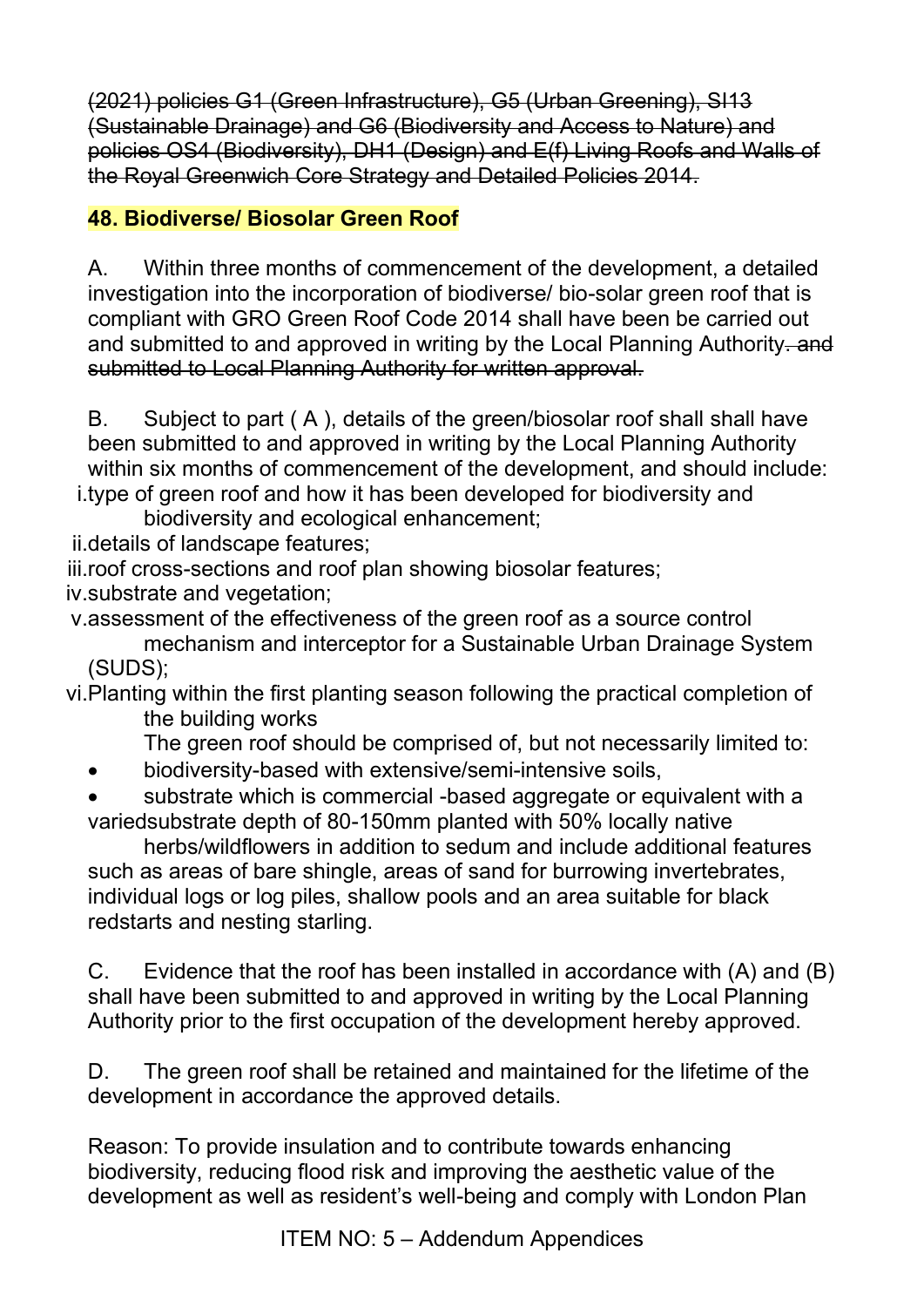(2021) policies G1 (Green Infrastructure), G5 (Urban Greening), SI13 (Sustainable Drainage) and G6 (Biodiversity and Access to Nature) and policies OS4 (Biodiversity), DH1 (Design) and E(f) Living Roofs and Walls of the Royal Greenwich Core Strategy and Detailed Policies 2014.

# **49. Landscaping Details**

Prior to the commencement of any above ground works a detailed Landscaping Strategy, based on the principles secured within the Landscape Strategy hereby approved, for all the hard and soft landscaping of any part of the site not occupied by buildings including details of:

- Open space / amenity areas
- Areas of paving
- Pedestrian / cycle linkages
- Street furniture
- Wayfinding
- Materials
- Boundary treatments
- Planting specification

shall be submitted and approved in writing by the Local Planning Authority.

All **hard-landscaping** works which form part of the approved scheme under part (a) shall be completed prior to occupation of the development.

All **planting, seeding or turfing** comprised in the landscaping scheme under part (a) shall be carried out in the first planting and seeding seasons following the occupation of the buildings or the completion of the development, whichever is the sooner. Any trees or plants which within a period of 5 years from the completion of the development die, are removed or become seriously damaged or diseased, shall be replaced in the next planting season with others of similar size and species.

Reason: In order that the local planning authority may be satisfied as to the details and quality of the landscaping scheme, to ensure the development provides a high quality environment for future occupiers and to comply with policies D8, G4, G5, G6, G7, G8, S4 and SI 13 of the London Plan (2021) policies D1 and IM(b) of the Royal Greenwich Core Strategy and Detailed Policies 2014.

# **50. Lighting Strategy**

Prior to the commencement of above ground works, details of an external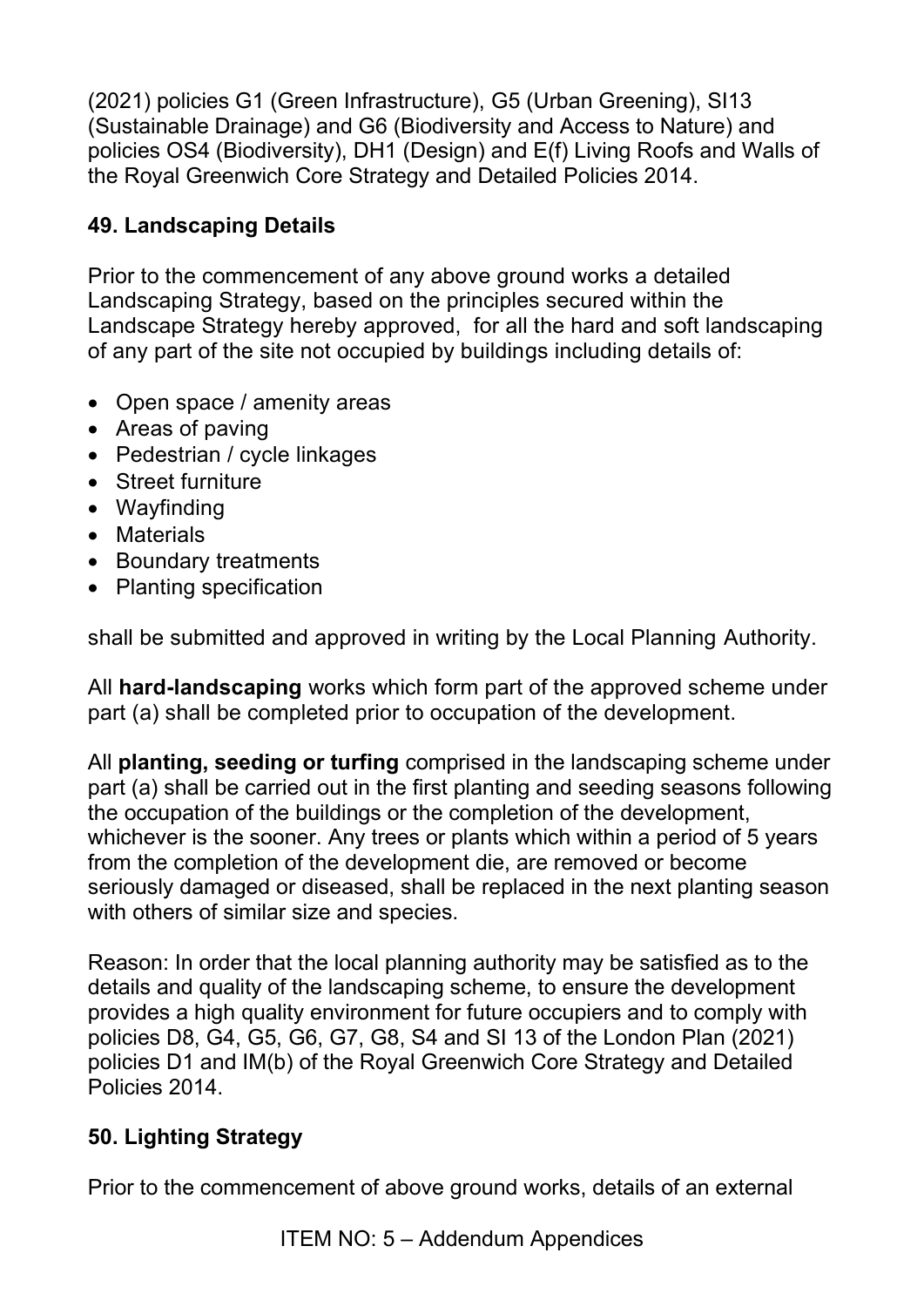lighting strategy shall be submitted to and approved in writing by the Local Planning Authority.

The details shall include:

- Details of the lighting fixtures and location;
- Hours of operation;

- Details of compliance with the Institute of Lighting Engineers guidance on preventing light pollution;

- Where appropriate, details of the sensitive lighting design to mitigate for impacts of light-spill on bats;

The lighting strategy shall be implemented in accordance with the approved details prior to the first occupation of the development.

Reason: In order to achieve an appropriately lit and high quality public realm that balances the requirements for safety and security with reducing light pollution in accordance with policies D8 and G6 of the London Plan (2021).

### **51. Children's Play Area**

Full details of the children's play areas (as shown in the Landscape Strategy dated June 2021) play equipment and safety measures proposed for the development shall be submitted to and approved in writing by, the Local Planning Authority prior to the first occupation of the development. This shall include the provision of a minimum of  $587m<sup>2</sup>$  of playspace for under 5s and 547  $\mathrm{m}^2$  of play space for ages 5-11 and 12+

The play areas and play equipment shall be fully implemented in accordance with the approved details prior to the occupation of the development and shall be retained for the lifetime of the development.

Reason: In order to ensure that sufficient on-site play facilities are provided for the future occupiers of the development and to ensure compliance with Policy S4 of the London Plan (2021) and Policy H(e) of the Royal Greenwich Local Plan: Core Strategy with Detailed Policies (2014).

#### **52. Completion of Commercial Units Prior to Occupation of Residential Units**

The commercial units hereby permitted shall be completed to an enhanced shell specification (to a weathertight standard, including facades, glazing, doors, louvres and a screed floor with heating and all mechanical and electrical services provided) prior to the first occupation of the residential units hereby permitted.

To ensure the delivery of employment generating floorspace within the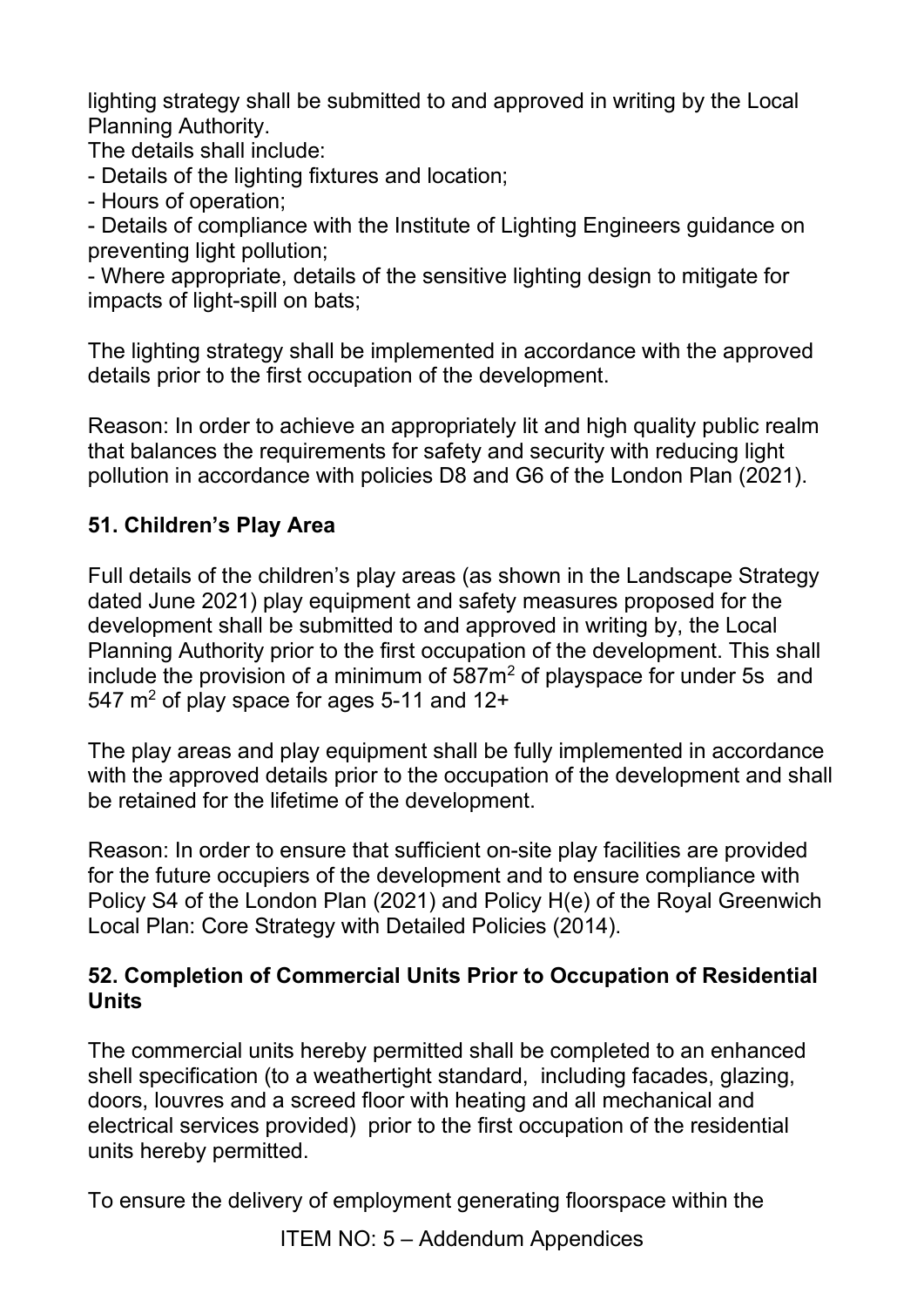development and to facilitate the occupation of such floorspace in accordance with policy E7 of the London Plan (2021) and policies EA1 and EA2 of the Royal Greenwich Local Plan: Core Strategy

### **53. Marketing Strategy for Commercial Units**

Notwithstanding the submitted documents, prior to the commencement of any above ground works a detailed marketing strategy for the commercial units hereby permitted shall be submitted to and approved in writing by the Local Planning Authority. The Marketing Strategy shall include details of the following:

Means of advertising / media to be used; Duration and timing of the marketing campaign; How marketing will be targeted to likely occupiers; Proposed rent levels; Management arrangements; Terms on which the units are to be offered; and any incentives to expedite the letting of units.

The commercial units shall be marketed in accordance with the approved Marketing Strategy.

Reason: To ensure that the units are marketed effectively and to minimise the likelihood of the units being left vacant, in accordance with policy E2 of the London Plan (2021) policies EA1 and EA2 of the Royal Greenwich Local Plan: Core Strategy with Detailed Policies (Adopted July 2014).

#### **54. Removal of Permitted Development Rights for Conversion to Residential Use**

Notwithstanding the provisions of The Town and Country Planning (General Permitted Development) (England) Order 2015 (or any Order revoking and re-enacting that Order with or without modification), no part of the nonresidential floorspace within the development shall be used as a dwellinghouse within Class C3 of the Town and Country Planning (Use Classes) Order 1987 (as amended).

Reason: In order to ensure that satisfactory provision of employment generating floorspace is maintained in accordance with policy E2 of the London Plan (2021 and policy EA1 of the Royal Greenwich Local Plan: Core Strategy with Detailed Policies (2014).

### **55. Permitted Uses - Flexible Employment Units**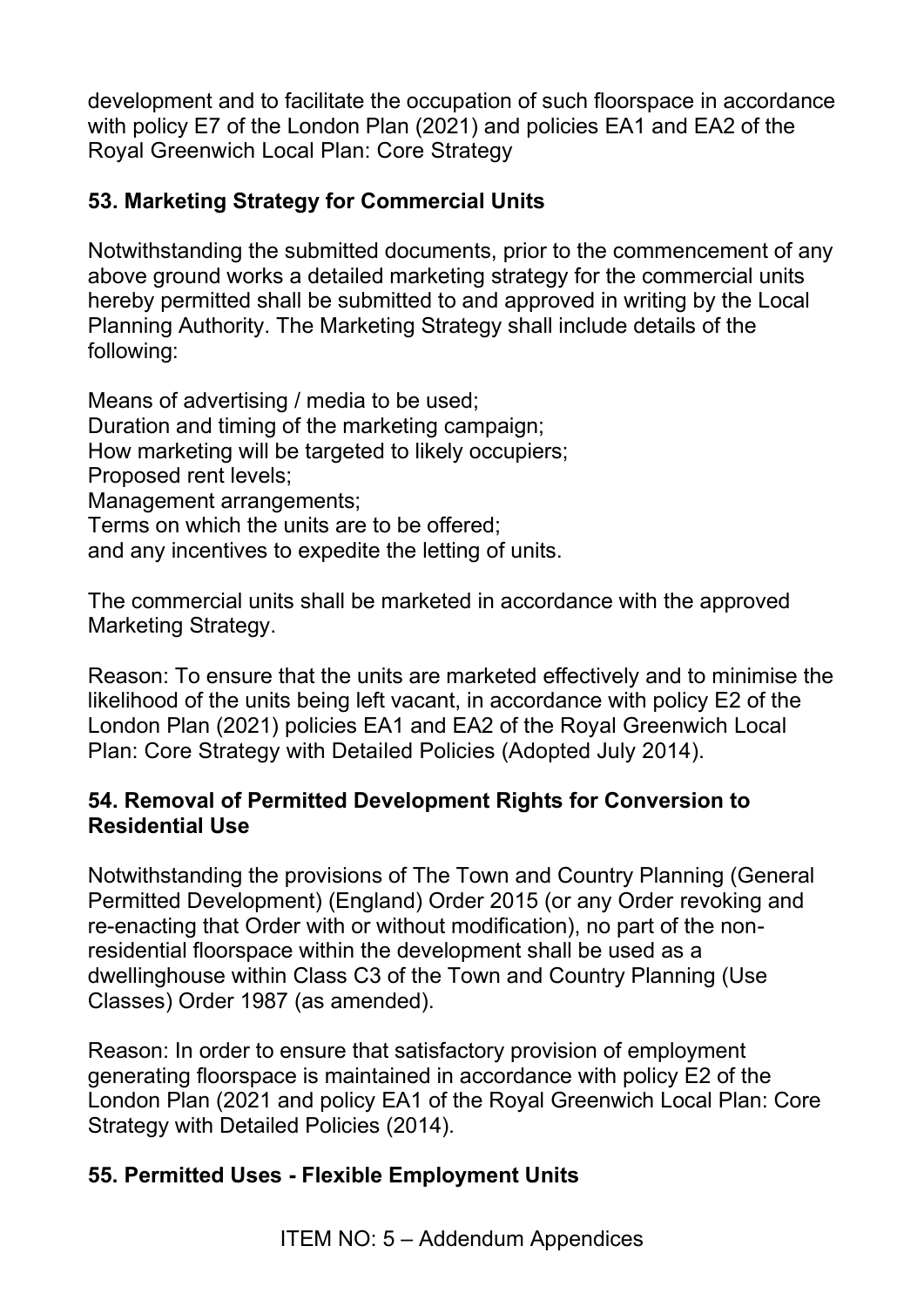Notwithstanding the provisions of The Town and Country Planning (General Permitted Development) (England) Order 2015 (or any Order revoking and re enacting that Order with or without modification) the flexible employment spaces

hereby permitted (Units 4,5,6,7 & 8 as shown on drawing GA-P-L00 Rev PL15) shall

be used only for the following purposes:

- Offices to carry out any operational or administrative functions;
- Research and development of products or processes;
- Industrial processes;
- Storage and distribution.

Reason: In order to ensure the satisfactory provision of employment generating floorspace for small and medium sized businesses in accordance with policy E2 of the London Plan (2021) and policy EA1 of the Royal Greenwich Local Plan: Core Strategy with Detailed Policies (2014).

### **56. Permitted Uses - Flexible Retail and Community Units**

Notwithstanding the provisions of The Town and Country Planning (General Permitted Development) (England) Order 2015 (or any Order revoking and re-enacting that Order with or without modification) the flexible employment spaces hereby permitted (Units 1,2 & 3 as shown on drawing GA-P-L00 Rev PL 15) shall be used only for the following purposes:

- Display or retail sale of goods, other than hot food
- Sale of food and drink for consumption (mostly) on the premises
- Provision of:
- Financial services
- Professional services (other than health or medical services), or
- Other appropriate services in a commercial, business or service locality
- Public houses, wine bars, or drinking establishments
- Drinking establishments with expanded food provision
- Indoor sport, recreation or fitness (not involving motorised vehicles or firearms
- Provision of medical or health services (except the use of premises attached to the residence of the consultant or practitioner)
- Creche, day nursery or day centre (not including a residential use)
- Offices to carry out any operational or administrative functions,
- Research and development of products or processes
- Industrial processes
- Halls or meeting places for the principal use of the local community
- Provision of education
- Display of works of art (otherwise than for sale or hire)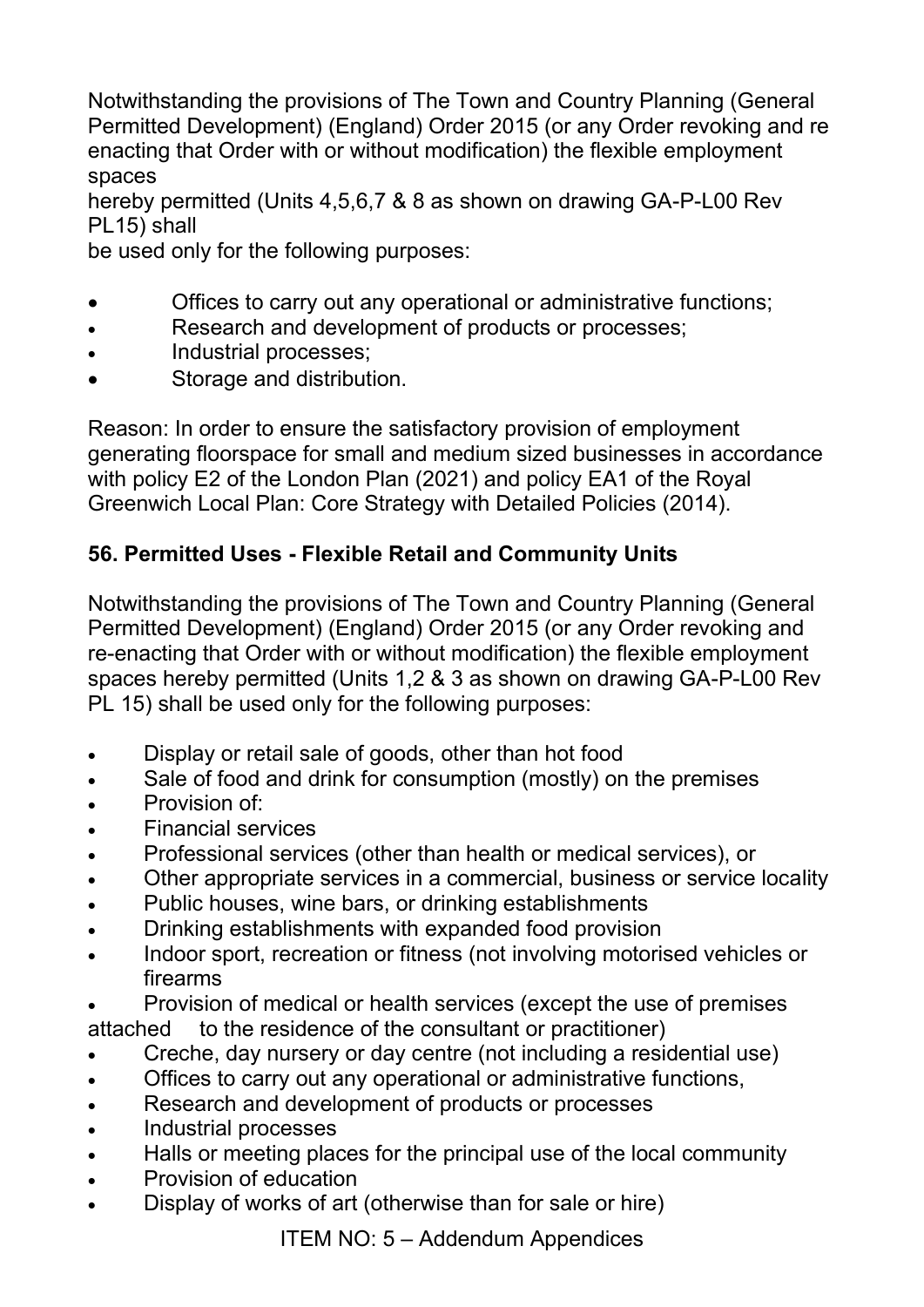- Museums
- Public libraries or public reading rooms

For the avoidance of doubt the use of the flexible retail and commercial units hereby permitted shall not be used for the following purposes:

- Place of worship;
- Hot food takeaway;

Reasons:

To safeguard the amenities of future occupants of the development and neighbouring properties and the area generally and to ensure compliance with policies D14 and E7 of the London Plan (2021) and Policies E(a) and DH1 of the Royal Greenwich Local Plan: Core Strategy with Detailed Policies (2014).

In order to prevent adverse impacts upon the local road network in accordance

with policy T4 of the London Plan (2021)

In order to prevent the introduction of hot food takeaway uses within 400m of a

school entrance in accordance with policy E9 of the London Plan (2021).

#### **57. Sound Insulation between Residential and Non- Residential Floorspace**

Prior to the commencement of **above ground works** the development a detailed scheme of noise insulation measures for all divisions walls and/or floors separating the flexible employment floorspace / flexible retail and community floorspace and residential areas shall be submitted to and approved in writing by the Local Planning Authority. The scheme of noise insulation measures shall be prepared by a suitably qualified consultant/engineer and shall demonstrate that the proposed sound insulation will achieve a level of protection which is at least +5dB above the Approved Document E standard dwelling houses and flats for airborne sound insulation and -5dB for impact sound insulation. The approved scheme shall be implemented prior to the first use of the relevant floorspace and be permanently retained thereafter.

Reason: In the interest of the prospective residential occupiers of the accommodation and ensure compliance with policies D14 and E7 of the London Plan (2021) and policy E(a) of the Royal Greenwich Local Plan: Core Strategy with Detailed Policies (2014).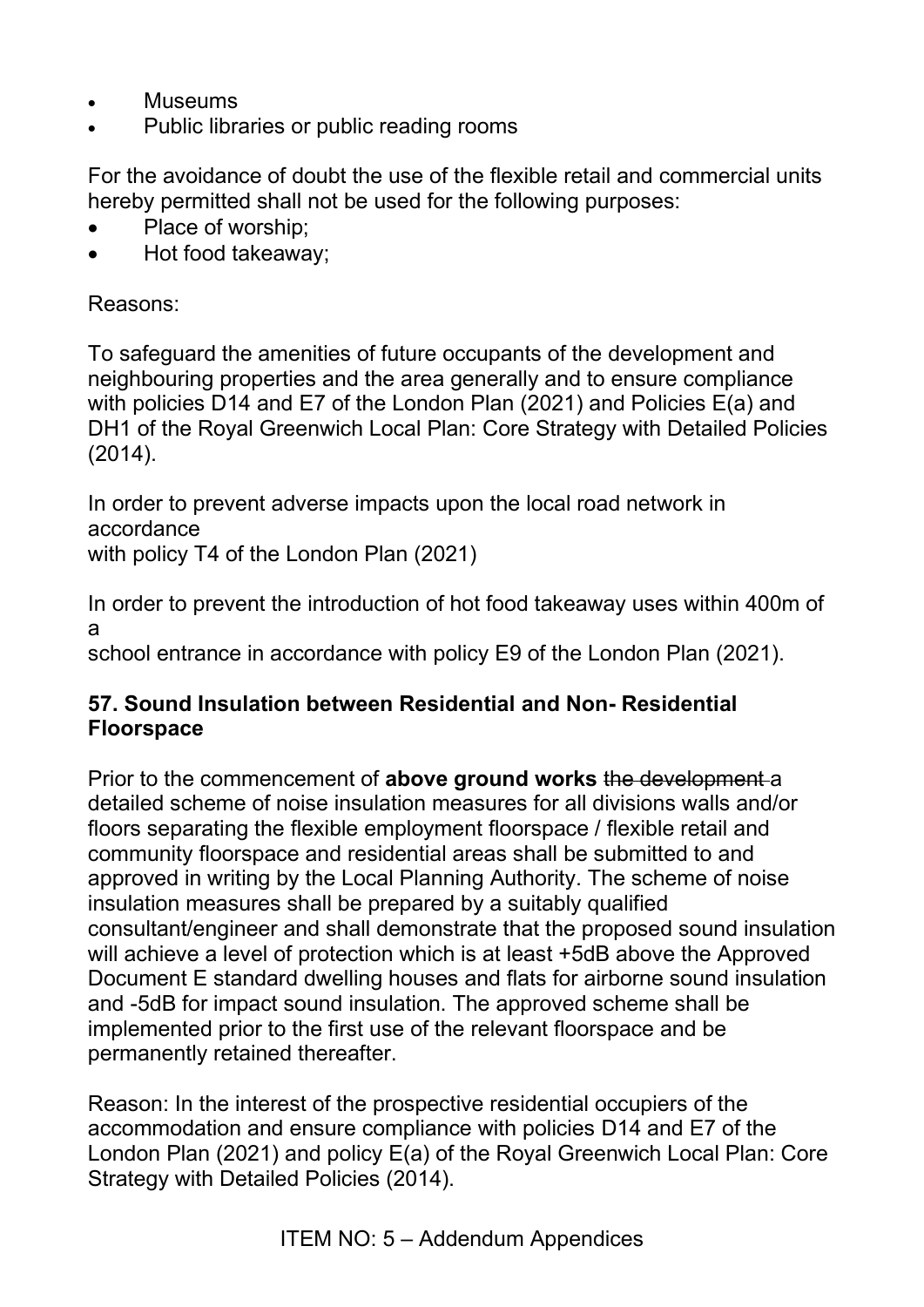## **58. Sound Insulation for Flexible Retail and Community Uses**

Prior to the commencement of **above ground works** the development hereby permitted, details of the proposed sound insulation scheme for the parts of the development to be used for flexible retail and community use shall be submitted to and approved by the Local Planning Authority. The sound insulation scheme shall be designed to ensure that noise from within the building does not cause a disturbance to surrounding occupiers. The noise measured at one metre from the façade of the nearest noise sensitive premises should not exceed 10dB(A) below the typical LA90 1Hour day or LA90 5 min night. Details should include airborne sound insulation. The developer shall certify to the Local Planning Authority that the noise mitigation measures agreed have been installed. The approved scheme is to be completed prior to occupation of the community floorspace and shall be permanently maintained thereafter.

Reason: In order to safeguard the amenities of neighbouring properties and the area generally and to ensure compliance with policies D14 and E7 of the London Plan (2021) and policies DH1 and E(a) of the Royal Greenwich Local Plan: Core Strategy with Detailed Policies (2014).

### **59. Commercial Uses – Hours of operation and deliveries**

Prior to the **occupation of** commencement of use of any of the commercial uses hereby permitted, full details of hours of operation including but not limited to time of receiving deliveries or servicing shall be submitted to and approved in writing by the Local Planning Authority. The uses shall thereafter be carried out in strict accordance with the approved details.

Reason: To safeguard the amenities of neighbouring properties, particularly residential properties and the area generally and to ensure compliance with Policy D3 and T7 of the London Plan (2021) and Policies E(c) and DH1 of the Royal Greenwich Local Plan: Core Strategy with Detailed Policies (2014).

### **60. Implementation of Approved Noise Mitigation Measures**

Prior to the first occupation of the development hereby permitted full details demonstrating that the approved mitigation and design set out in the 'Ardent Consulting Engineers Noise Assessment Report Ref 195870-04 dated June 2020' submitted with the planning application have been fully installed shall be submitted and approved in writing by the Local Planning Authority.

Reason: In order to protect the amenity of future occupants of the development and to minimise the potential for conflict with the nearby safeguarded wharf in accordance with policies D1and H5 of the Royal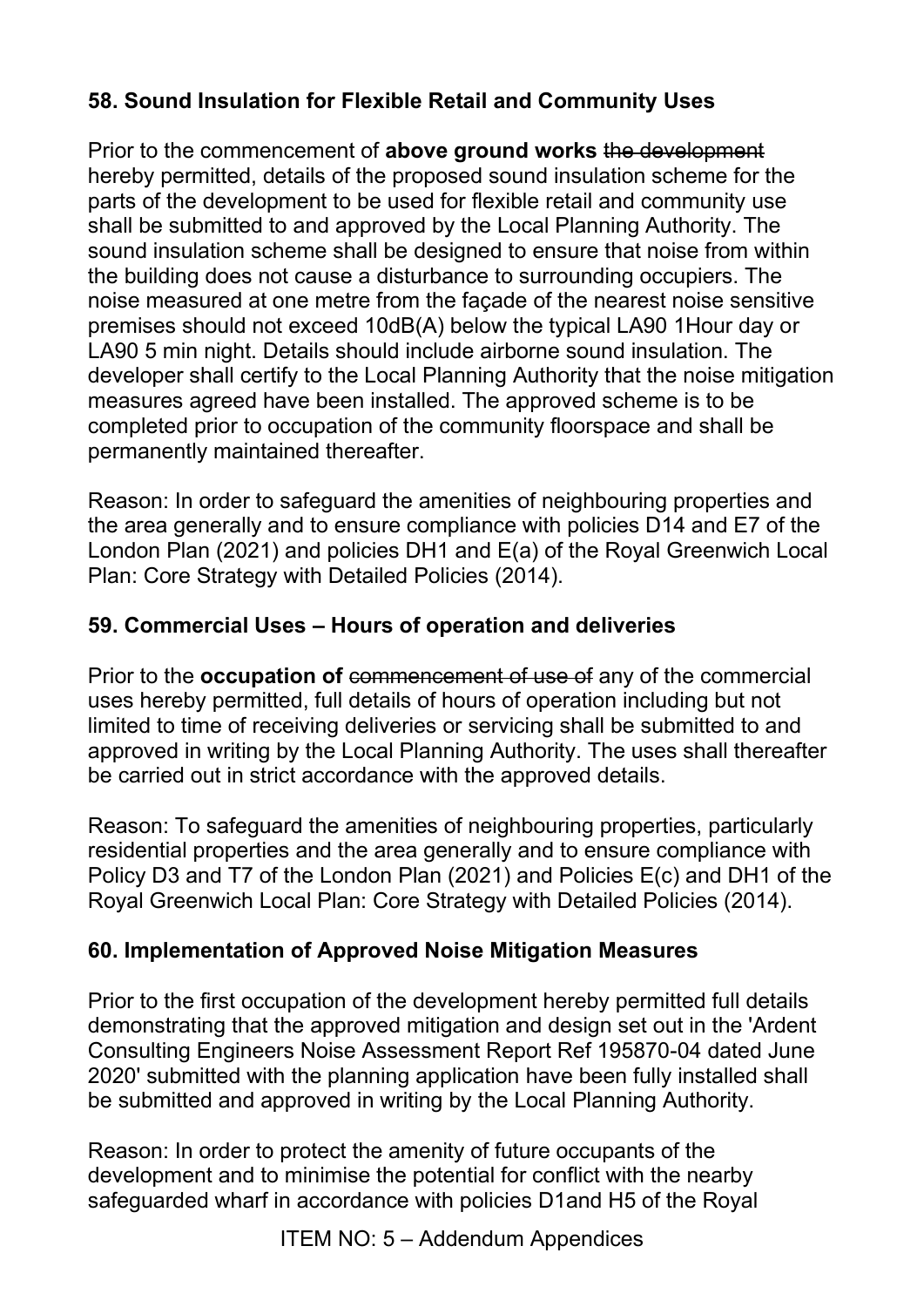Greenwich Local Plan: Core Strategy with Detailed Policies (2014) and policies D13 and D14 of the London Plan (2021).

### **61. Noise Criteria Compliance**

The development hereby permitted shall achieve the following noise criteria:

#### Criterion A

Noise levels in bedrooms at night under whole dwelling ventilation rates shall not exceed 30 dB LAeq,8h and shall not exceed 45 dB LAmax,f more than 10-15 times per night for regular noise sources. Regular noise sources include sources which commonly occur at, or in the vicinity of, the site, as opposed to one-off events, or special occasions which could result in higher than typical site noise levels. The limits include all external noise sources and building services noise if applicable.

#### Criterion B

Noise levels in habitable rooms during the day under whole dwelling ventilation rates shall not exceed 35 dB LAeq,16h. The limit includes all external noise sources and building services noise if applicable.

#### Criterion C

The low frequency noise level at the 63 Hz octave-band, due to operations at the Safeguarded Wharves including dredgers operating at a cumulative maximum, shall not exceed 50 dB Leq,63Hz,15min inside any habitable room at any time under whole dwelling ventilation rates.

### Criterion D

Noise levels in bedrooms at night under higher ventilation rates (above the extract and whole dwelling ventilation rates set out in the Building Regulations 2010 Approved Document F) such as may be required for mitigation against overheating, shall not exceed 35 dB LAeq,8hour. Criterion D does not apply to purge ventilation. This limit applies to rooms that are exposed to façade noise levels due to operations at the Safeguarded Wharves including dredgers at or above 50 dB LAeq,15min and/or 65 dB Leq,63Hz.

#### Criterion E

Noise levels in living rooms during the day under higher ventilation rates (above the extract and whole dwelling ventilation rates set out in the Building Regulations 2010 Approved Document F) such as may be required for mitigation against overheating, shall not exceed 40 dB LAeq,16hour. Criterion E does not apply to purge ventilation. This limit applies to rooms that are exposed to façade noise levels due to operations at the Safeguarded Wharves including dredgers at or above 55 dB LAeq,15min and/or 65 dB Leq,63Hz.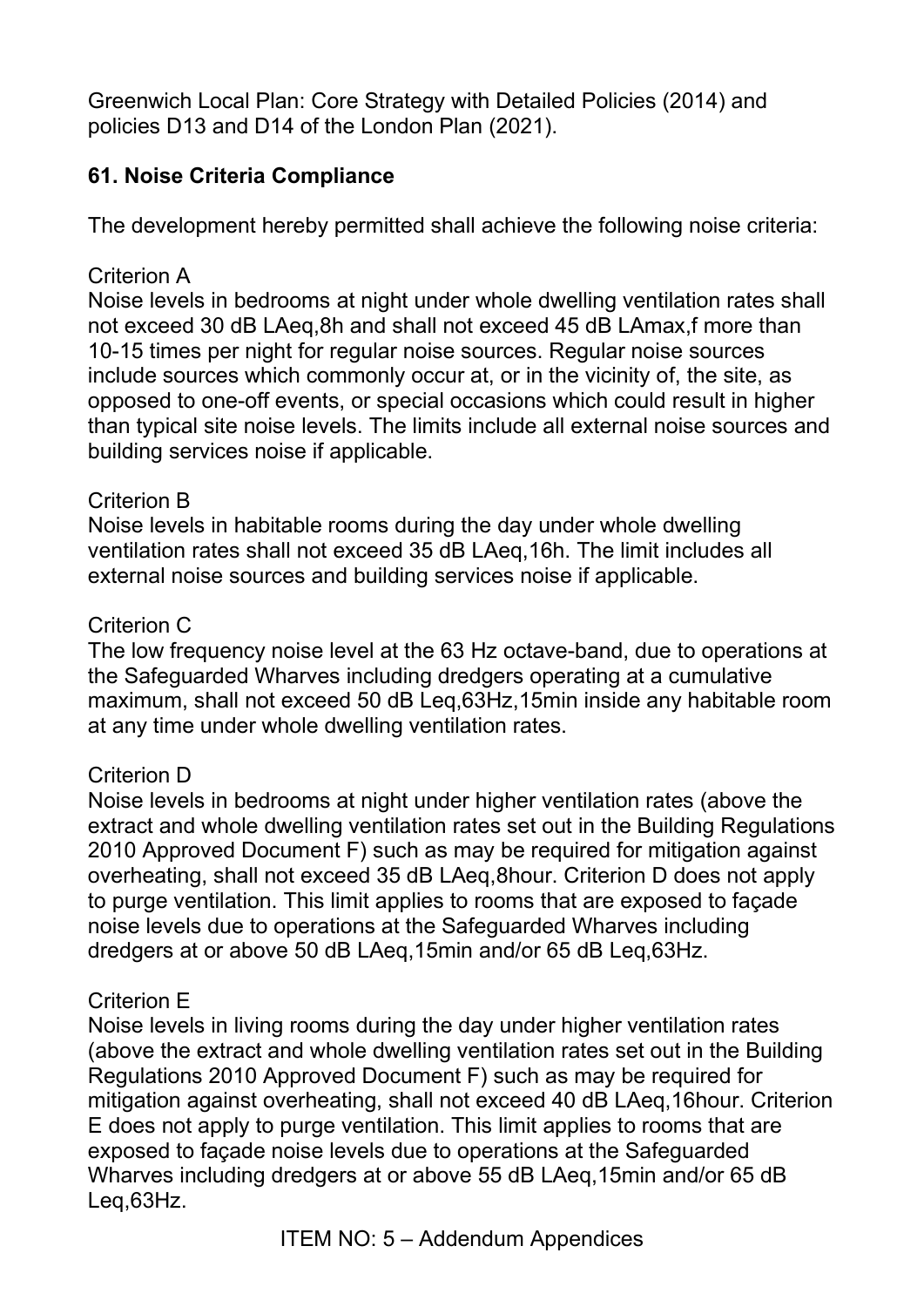#### Criterion F

The rating levels according to BS 4142: 2014 +A1: 2019 on balconies due to all industrial and wharf sources operating at a cumulative maximum shall not be more than 5 dB above pre-existing background levels at all times. For public / private outdoor areas (i.e. gardens and balconies) the maximum target noise level shall be as specified within BS8233:2014. i.e.; LAeq 55 dB [BS 8233:2014 'upper guideline value'.

Prior to the commencement of any above ground works in connection with the development hereby permitted full details of any mitigation measures, in addition to those outlined in the *Ardent Consulting Engineers Noise Assessment Report Ref 195870-04 dated June 2020',* required in order to meet the above criteria, including a requirement for windows to be fixed shut where required to meet the criteria and, where relevant, details of any alternative means of ventilation or cooling, shall be submitted to and approved in writing by the Local Planning Authority (in consultation with the Port of London Authority and the wharf operators) and the mitigation shall be installed in accordance with the approved details prior to the first occupation of the residential units hereby permitted.

Reason: In order to protect the amenity of future occupants of the development and to minimise the potential for conflict with the nearby safeguarded wharf in accordance with policies D1and H5 of the Royal Greenwich Local Plan: Core Strategy with Detailed Policies (2014) and policies D13 and D14 of the London Plan (2021).

### **62. Scheme of Noise Testing**

a) Prior to the first occupation of the development hereby permitted, a scheme for testing the noise environment of the units, to demonstrate compliance with Criteria A to F of Condition 61 above shall be submitted to and approved in writing by the Local Planning Authority (in consultation with the Port of London Authority and Safeguarded Wharf Operators).

b) Prior to the first occupation of the development hereby permitted the scheme for noise testing required by part a) above shall be implemented and the results submitted and approved in writing by the Local Planning Authority (in consultation with the Port of London Authority and the Safeguarded Wharf Operators).

Reason: In order to protect the amenity of future occupants of the development and to minimise the potential for conflict with the nearby safeguarded wharf in accordance with policies D1and H5 of the Royal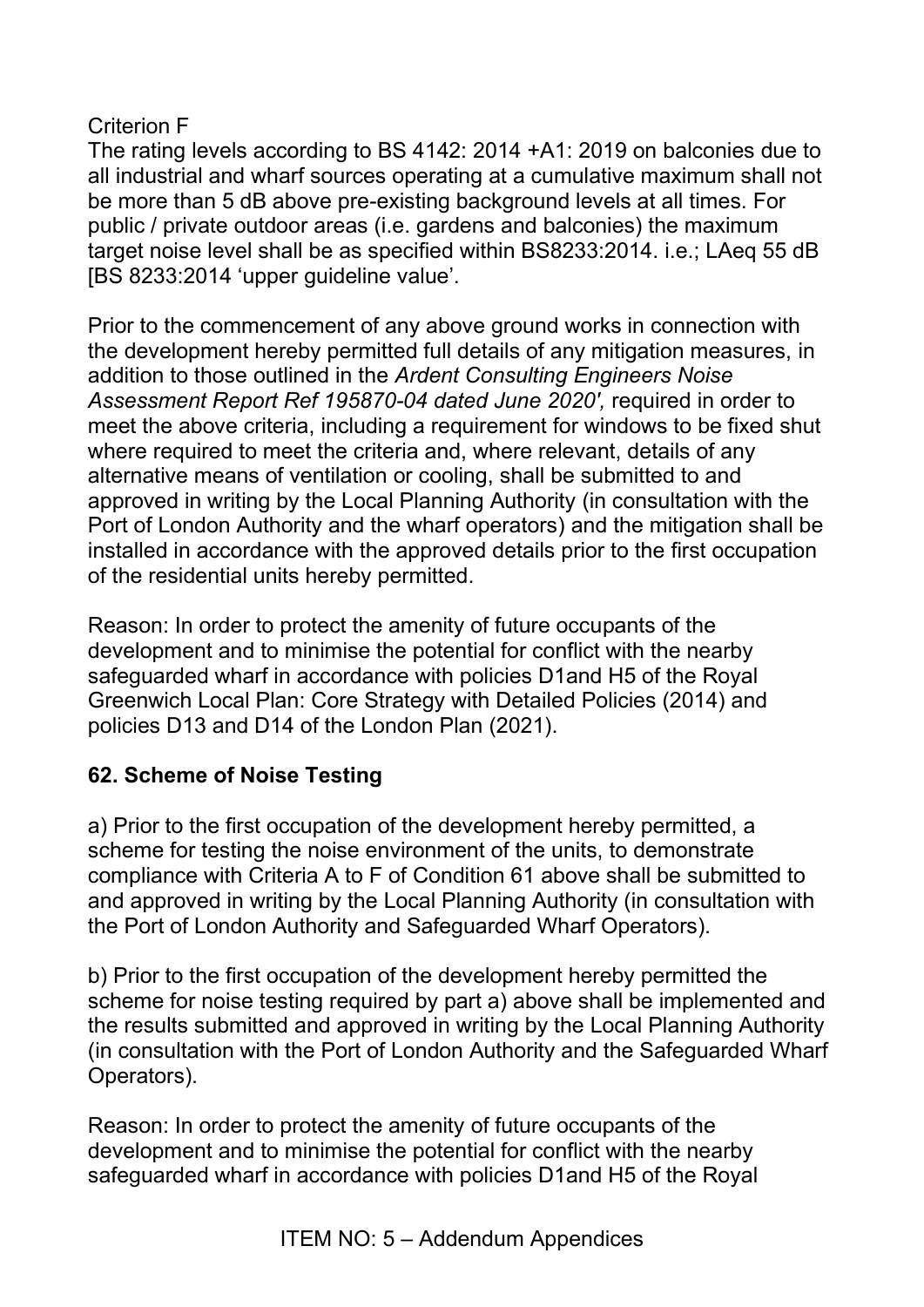Greenwich Local Plan: Core Strategy with Detailed Policies (2014) and policies D13 and D14 of the London Plan (2021).

### **63. Operational Management Plan**

Prior to the first occupation of the development hereby permitted an Operational Management Plan to address potential noise nuisance or noise environmental health impacts shall be submitted to and approved in writing by the Local Planning Authority setting out the following:

• A commitment from the owner of the development to ensure that the approved mitigation set out in the *Ardent Consulting Engineers Noise Assessment Report Ref 195870-04 dated June 2020', s*ubmitted with the planning application is installed properly, is maintained in perpetuity and is correctly repaired in the event of failure, paying reference to any relevant British Standards adopted at the date of this planning permission.

• The operational management measures to be adopted by occupiers of the commercial units within the development to avoid noise and disturbance impacts of loading and servicing on residents of the development.

• Thereafter the Operational Management Plan shall be implemented and retained as approved.

Reason: To protect the amenity of future occupants and allow the continued operation of neighbouring uses accordance with policies D1and H5 of the Royal Greenwich Local Plan: Core Strategy with Detailed Policies (2014) and policies D13 and D14 of the London Plan (2021).

### **64. Noise from Plant**

Noise levels from any plant associated with the development hereby permitted shall not exceed 10 dB below the existing background level (LA90 15min) when measured at one metre from the façade of the nearest noise sensitive premises.

Reason: In order to safeguard the amenities of residential properties and ensure compliance with policies D13 and D14 of the London Plan (2021) and Policies DH(b) and E(a) of the Royal Greenwich Local Plan: Core Strategy with Detailed Policies (2014).

### **65. Mechanical and Extract Ventilation**

 a) Prior to the commencement of any above ground works a scheme demonstrating how provision will be made for the future installation of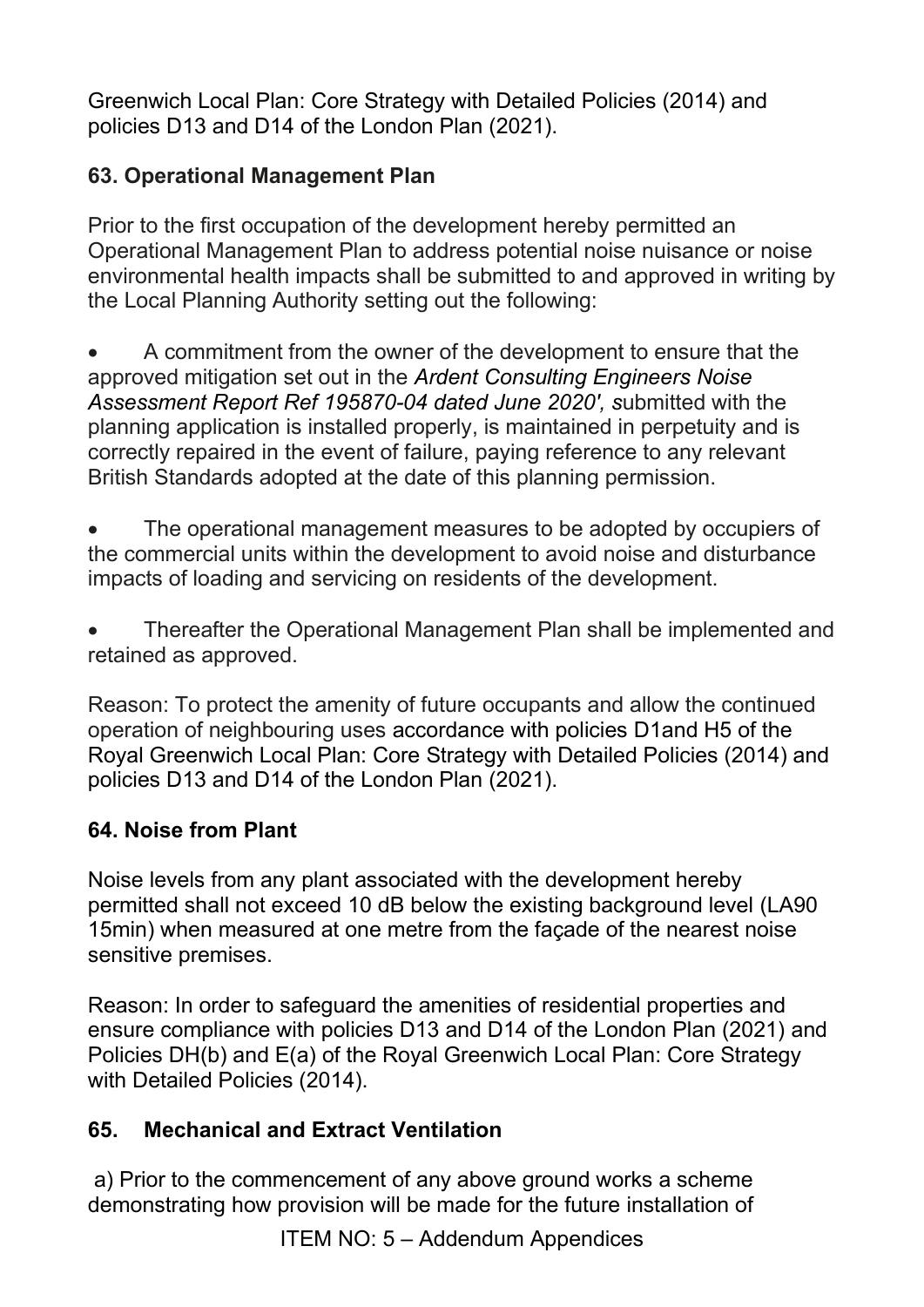mechanical ventilation equipment or other plant associated with the commercial units shall be submitted to and approved in writing by the Local Planning Authority.

b) No use involving the preparation of hot food shall commence until full details of any mechanical ventilation or other plant associated with the commercial operation of the building (including details of external appearance) have been submitted to and approved in writing by the Local Planning Authority. Details should include full specifications of all filtration, deodorising systems, noise output and termination points. Particular consideration should be given to the high-level discharge of kitchen extract air/ the discharge of toxic or odoriferous extract air where a high level of discharge is usually essential. The approved scheme shall be completed prior to occupation of the development and shall be permanently maintained thereafter.

Reference shall be had to Guidance on the Control of Odour and Noise from Commercial Kitchen Exhaust Systems published by DEFRA (https://www.gov.uk/government/uploads/system/uploads/attachment\_data/fil e/69280 /pb105 27-kitchen-exhaust-0105.pdf)

Reason: In the interest of the prospective residential occupiers of the accommodation and ensure compliance with E(a) of the Royal Greenwich Local Plan: Core Strategy with Detailed Policies (2014).

### **66. Air Quality**

The development hereby permitted shall be carried out in accordance with the mitigation measures identified in the submitted Air Quality Assessment Report Reference: 195870-08 PROJECT NO. 195870 JUNE 2020.

Reason: to ensure compliance with policy SI 1 the London Plan (2021) and and policy Policy E(c) of the Royal Greenwich Local Plan: Core Strategy with Detailed Policies (2014)

# **67. Fire Statement**

**Notwithstanding the submitted documents,** prior to the commencement of **above ground works** the development (other than demolition, site clearance and ground works), a Fire Statement in the form of an independent fire strategy produced by a third party suitably qualified assessor shall be submitted to and approved in writing by the Local Planning Authority. The statement should detail how the development proposal will function in terms of:

- The building's construction: methods, products and materials used,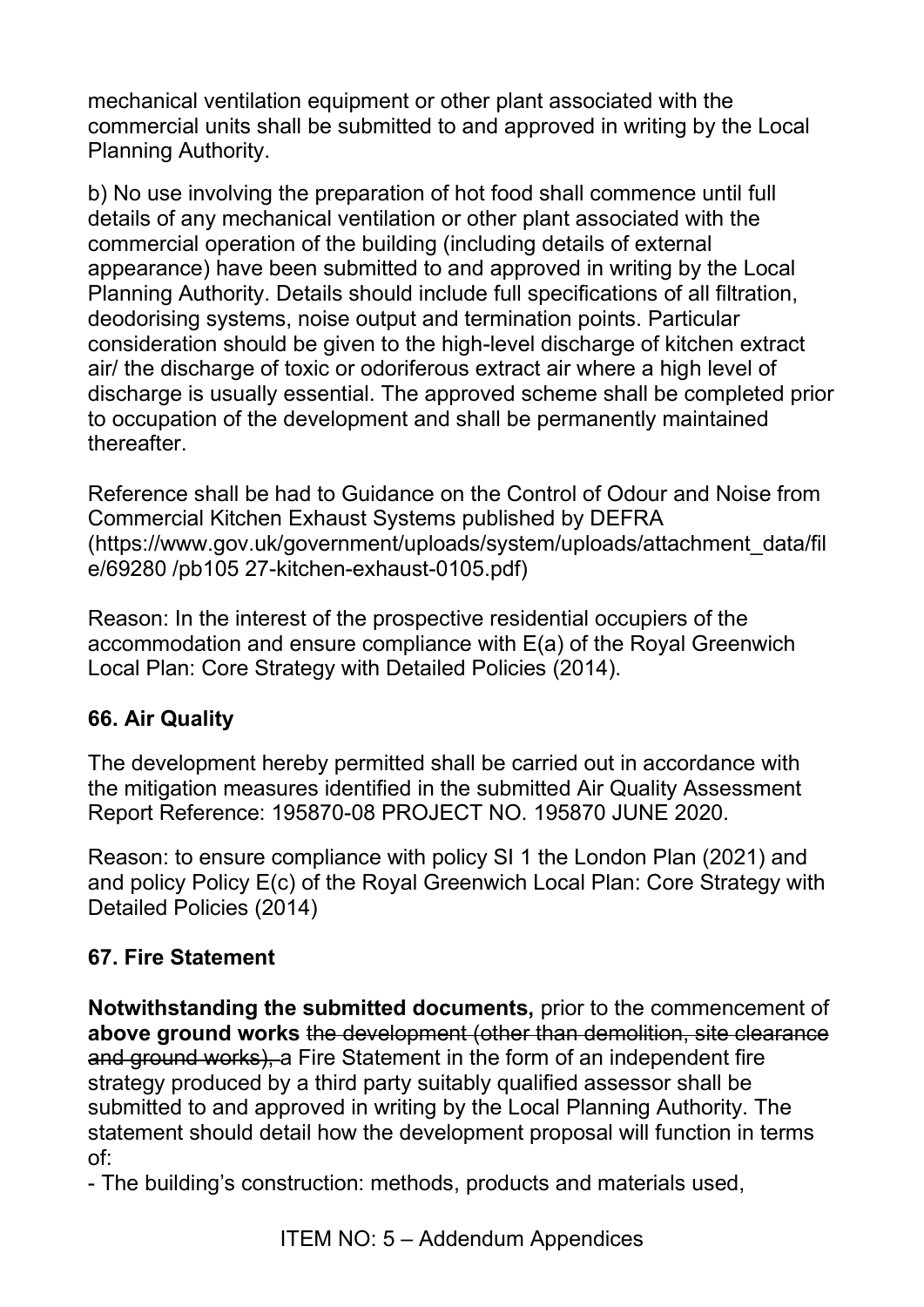including manufacturers' details;

- The means of escape for all building users: stair cores, escape for building users who are disabled or require level access, and the associated evacuation strategy approach;

- Features which reduce the risk to life: fire alarm systems, passive and active fire safety measures and associated management and maintenance plans;

- Access for fire service personnel and equipment: how this will be achieved in an evacuation situation, water supplies, provision and positioning of equipment, firefighting lifts, stairs and lobbies, any fire suppression and smoke ventilation systems proposed, and the ongoing maintenance and monitoring of these; and

- How provision will be made within the site to enable fire appliances to gain access to buildings;

- Ensuring that any potential future modifications to the building will take into account and not compromise the base build fire safety/protection measures. The development shall be implemented in accordance with the approved Fire Statement and retained as such for the lifetime of the development.

Reason: In order to achieve the highest standards of fire safety and ensure the safety of all building users in accordance with policy D12 of the London Plan (2021).

### **68. Surface Water Capacity**

No development shall be occupied until confirmation has been provided that either:-

1. Capacity exists off site to serve the development or

2. A development and infrastructure phasing plan has been agreed with the Local Authority in consultation with Thames Water. Where a development and infrastructure phasing plan is agreed, no occupation shall take place other than in accordance with the agreed development and infrastructure phasing plan.

Or 3. All wastewater network upgrades required to accommodate the additional flows from the development have been completed.

Reason: To ensure the satisfactory provision of waste water infrastructure to meet the needs of the development, noting that network reinforcement works may be required to accommodate the proposed development in order to avoid flooding and/or potential pollution incidents in accordance with London Plan (2021) policy SI 5.

### **69. Water Network Upgrades**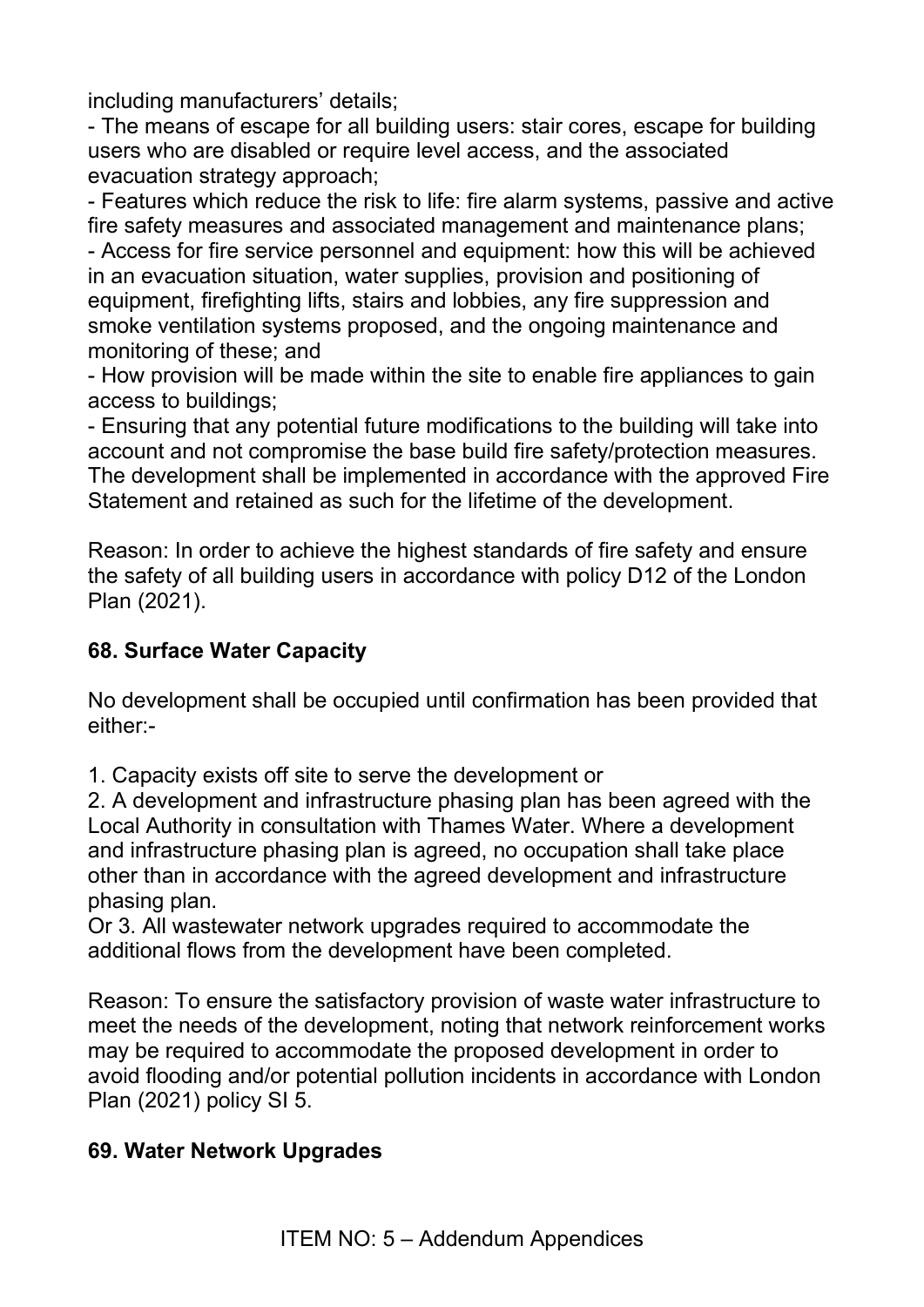There shall be no occupation beyond the 99th dwelling until confirmation has been provided that either:-

 all water network upgrades required to accommodate the additional flows to serve the development have been completed;

or- a development and infrastructure phasing plan has been agreed with Thames Water to allow additional development to be occupied. Where a development and infrastructure phasing plan is agreed no occupation of those additional dwellings shall take place other than in accordance with the agreed development and infrastructure phasing plan.

Reason: To ensure that sufficient water capacity is made available to accommodate additional demand anticipated from the new development in accordance with London Plan (2021) policy SI 5.

## **70. Details of Cranes (Aviation Safety)**

No cranes or scaffolding shall be erected on the site unless and until construction methodology and diagrams clearly presenting the location, maximum operating height, radius and start/finish dates for the use of cranes during the Development has been submitted to and approved by the Local Planning Authority, the Local Planning Authority having consulted London City Airport.

### **71. Bird Management (Aviation Safety)**

No **above ground works** Construction Works in respect of any building **hereby permitted** shall be carried out unless and until a detailed scheme for green and/or brown roofs and associated aggressive bird management strategy has been submitted to and approved by the Local Planning Authority, the Local Planning Authority having consulted London City Airport.

**Reason:** All green and/or brown roofs should be designed to make them unattractive to birds so as not to have an adverse effect on the safety of operations at London City Airport by encouraging bird roosting and creating sources of food for birds, and thereby presenting a bird strike threat to aircraft operating at the Airport.

# **72. Community Development Plan**

Prior to the first occupation of the development hereby permitted a Community Development Strategy and Community Use Plan shall be submitted to and approved in writing by the Local Planning Authority. The Community Development Strategy and Community Use Plan shall be fully implemented in accordance with the approved details prior to the occupation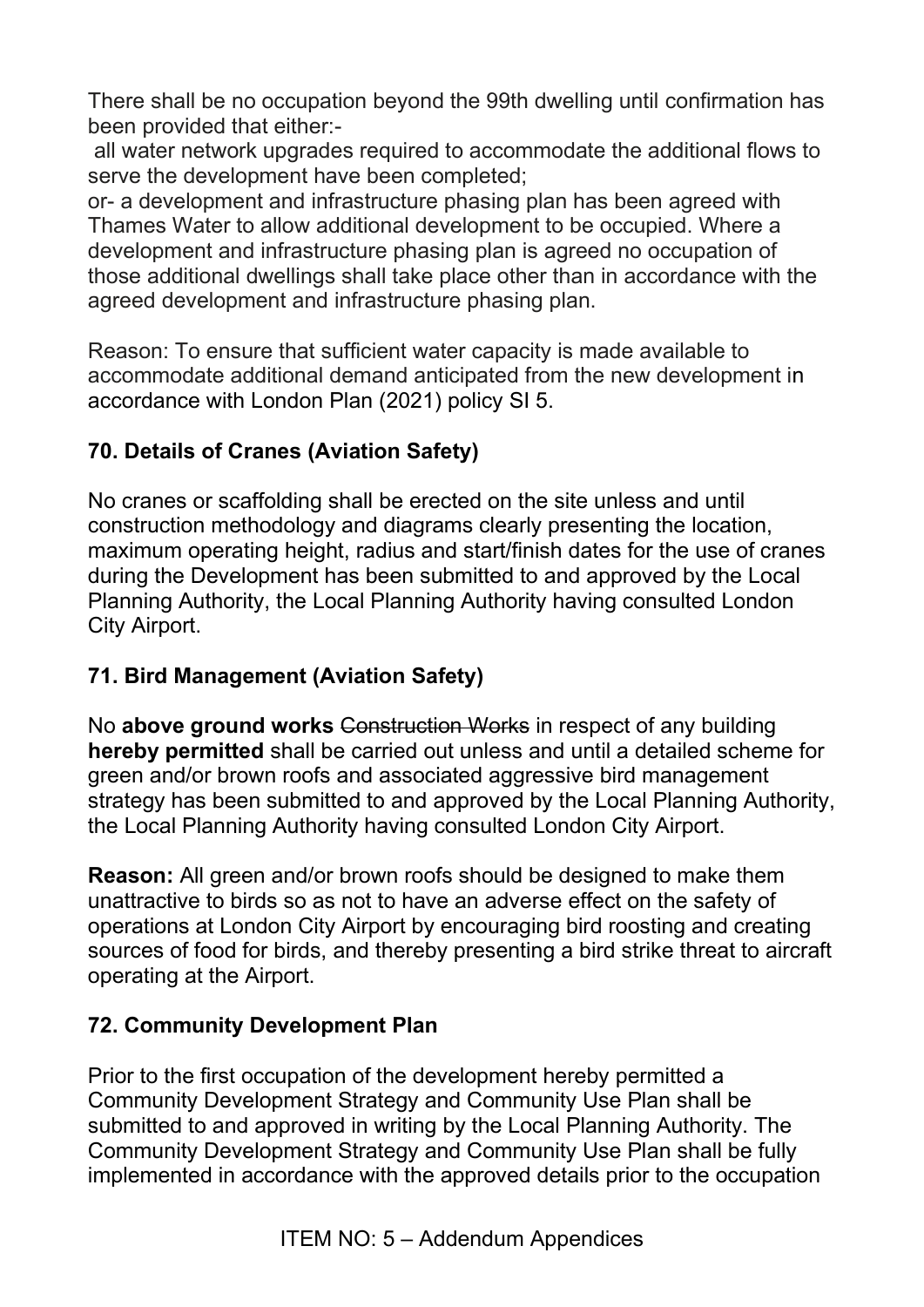of the residential units and shall be maintained for the lifetime of the development.

Reason: To ensure that the development contributes towards creating and maintaining cohesive communities and encourages the successful integration of tenures in accordance with policy CH1 of the Greenwich Local Plan: Core Strategy with Detailed Policies (2014).2. Informative(s) for Application Reference 20/1924/F:

#### **73. Post-completion report**

**Prior to the occupation the development, a Post Completion Report setting out the predicted and actual performance against all numerical targets in the relevant Circular Economy Statement shall be submitted to the GLA at: circulareconomystatements@london.gov.uk, along with any supporting evidence as per the GLA's Circular Economy Statement Guidance. The Post Completion Report shall provide updated versions of Tables 1 and 2 of the Circular Economy Statement, the Recycling and Waste Reporting form and Bill of Materials. Confirmation of submission to the GLA shall be submitted to, and approved in writing by, the Local Planning Authority, prior to occupation.** 

**Reason: In the interests of sustainable waste management and in order to maximise the re-use of materials in accordance with policy SI7 of the London Plan (2021).**